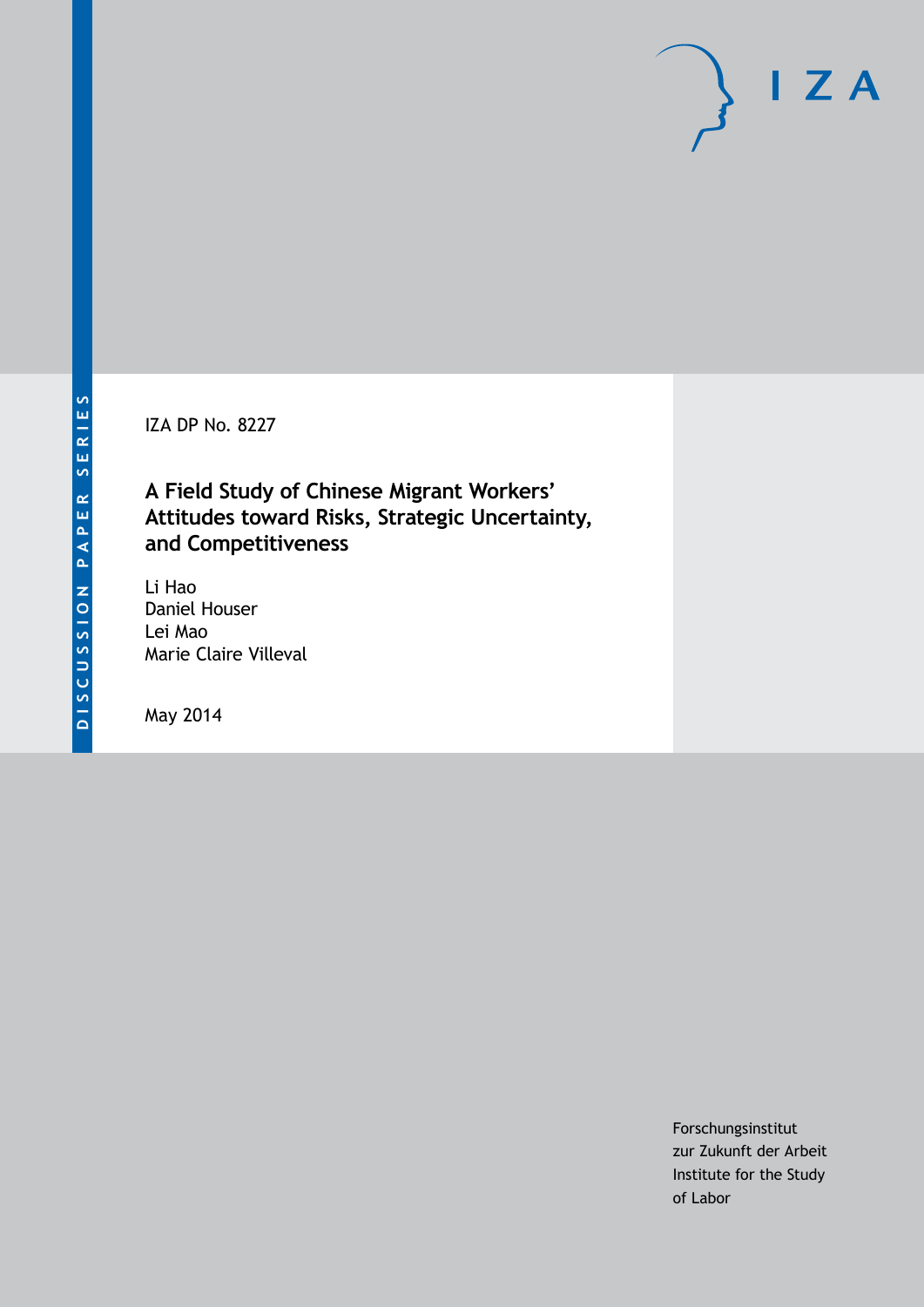# **A Field Study of Chinese Migrant Workers' Attitudes toward Risks, Strategic Uncertainty, and Competitiveness**

## **Li Hao**

*University of Arkansas*

# **Daniel Houser**

*George Mason University*

# **Lei Mao**

*Université de Lyon, CNRS, GATE*

# **Marie Claire Villeval**

*Université de Lyon, CNRS, GATE and IZA*

Discussion Paper No. 8227 May 2014

IZA

P.O. Box 7240 53072 Bonn **Germany** 

Phone: +49-228-3894-0 Fax: +49-228-3894-180 E-mail: [iza@iza.org](mailto:iza@iza.org)

Any opinions expressed here are those of the author(s) and not those of IZA. Research published in this series may include views on policy, but the institute itself takes no institutional policy positions. The IZA research network is committed to the IZA Guiding Principles of Research Integrity.

<span id="page-1-0"></span>The Institute for the Study of Labor (IZA) in Bonn is a local and virtual international research center and a place of communication between science, politics and business. IZA is an independent nonprofit organization supported by Deutsche Post Foundation. The center is associated with the University of Bonn and offers a stimulating research environment through its international network, workshops and conferences, data service, project support, research visits and doctoral program. IZA engages in (i) original and internationally competitive research in all fields of labor economics, (ii) development of policy concepts, and (iii) dissemination of research results and concepts to the interested public.

IZA Discussion Papers often represent preliminary work and are circulated to encourage discussion. Citation of such a paper should account for its provisional character. A revised version may be available directly from the author.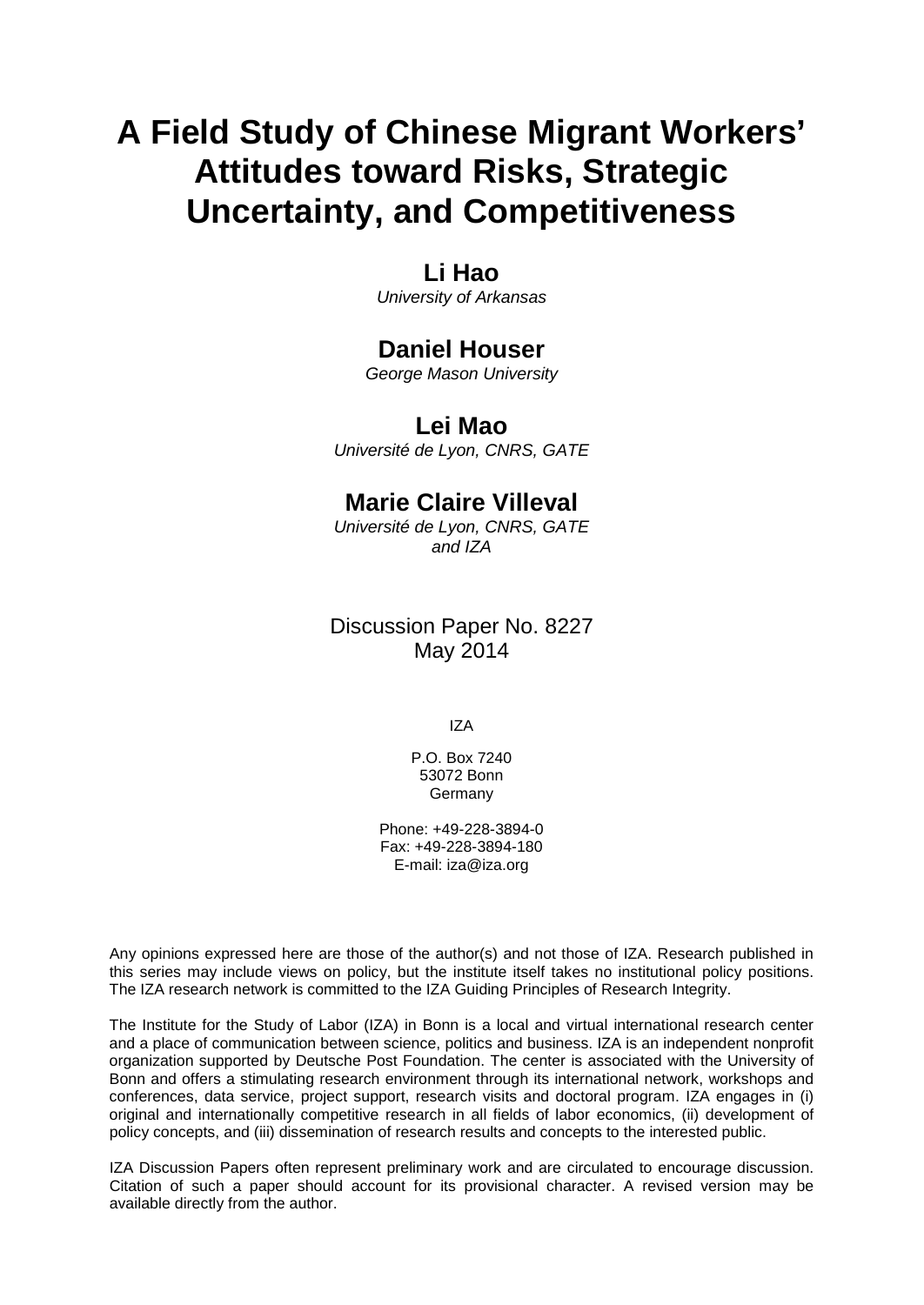IZA Discussion Paper No. 8227 May 2014

# **ABSTRACT**

# **A Field Study of Chinese Migrant Workers' Attitudes toward Risks, Strategic Uncertainty, and Competitiveness[1](#page-1-0)**

Using a field experiment in China, we study whether migration status is correlated with attitudes toward risk, ambiguity, and competitiveness. Our subjects include migrants and non-migrants. We find that, migrants exhibit no differences from non-migrants in risk and ambiguity preferences elicited using pairs of lotteries; however, migrants are significantly more likely to enter competition in the presence of strategic uncertainty when they expect competitive entries from others. Our results suggest that migration may be driven more by a stronger belief in one's ability to succeed in an uncertain and competitive environment than by risk attitudes under state uncertainty.

JEL Classification: C93, D03, D63, J61

Keywords: migration, risk preferences, strategic uncertainty, ambiguity, field experiment

Corresponding author:

Li Hao Sam M. Walton College of Business University of Arkansas Fayetteville, AR 72701 USA E-mail: [lhao@walton.uark.edu](mailto:lhao@walton.uark.edu)

<sup>&</sup>lt;sup>1</sup> We are grateful to participants at the 16th World Congress of International Economic Association in Tsinghua, the Economic Science Association International Meeting at NYU, FUR XV International conference at Georgia State, Chinese Economic Society Meeting in Chengdu, Symposium on Economic Experiments in Developing Countries in Bergen, seminars at Fudan University, Xi'an Jiaotong University, and at GATE for useful comments. This research has been supported by grants from the French National Research Agency (HEIDI grant, ANR-11-EMCO-011) and from the Interdisciplinary Center for Economic Science at George Mason University. It was performed within the framework of the LABEX CORTEX (ANR-11-LABX-0042) of Université de Lyon, within the program "Investissements d'Avenir" (ANR-11-IDEX-007) operated by the French National Research Agency (ANR).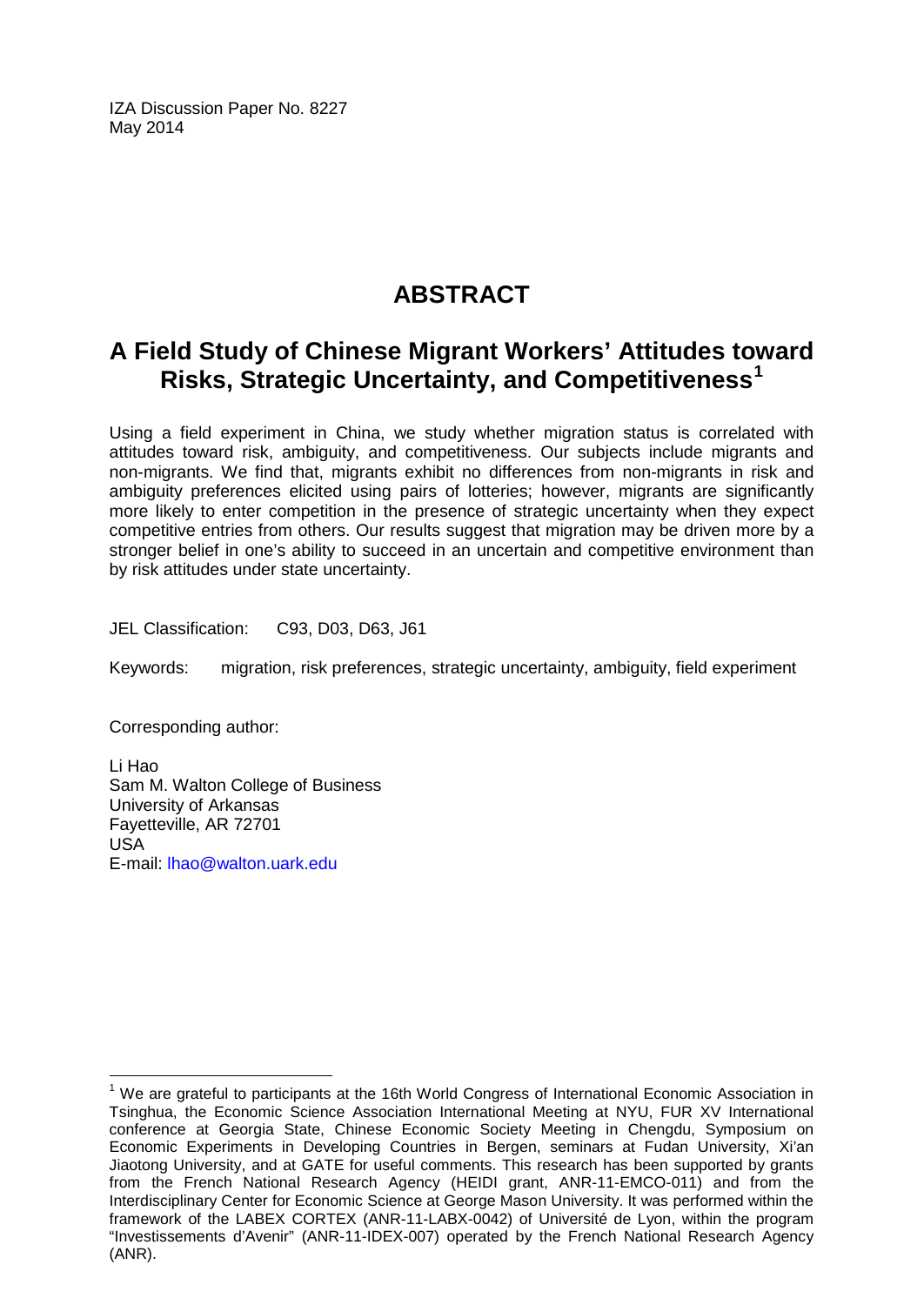#### **1. Introduction**

Migration plays a critical role in efficiently re-allocating labor to the place where it is valued the most; migration is the "grease for the wheel of the labor market" (Borjas, 2001). Therefore, it is important to understand migration decisions: what types of people choose to migrate? Are there common characteristics among migrants? The past few decades have witnessed a burgeoning interest in understanding the individual determinants of migration decisions, including expected income differences (Harris and Todaro, 1970; Brucker and Jahn, 2011); rank in the local income distribution (Stark and Taylor, 1991); age and education (Sjaastad, 1962; Schwartz, 1976; Chiswick, 1986; Malamud and Wozniak, 2012); family and personal networks (Boyd, 1989; Pedersen *et al*., 2008; Munshi, 2003); concentration of peers in the area of destination (Mora and Taylor, 2005); asymmetric information on skills (Katz and Stark, 1987; Chen, 2005) .

This paper focuses on the relationship between individuals' risk preferences and their migration status. The decision to relocate to a new environment naturally involves uncertainty, *e.g.*, regarding prospects on the labor market, income, housing and lifestyles, especially at the beginning of the relocation. Nonetheless, and although early theoretical literature has recognized its importance (Stark, 1981; Stark and Levarhi, 1982; Katz and Stark, 1986), very few empirical studies on migration have measured the role of individuals' risk preferences (Williams and Balaz, 2012). Moreover, the empirical evidence in the literature has largely relied on census or survey data with self-reported risk preferences that were not elicited in an incentive compatible way (David, 1974; Stark and Levhari, 1982; Guiso and Paiella, 2006; Gibson and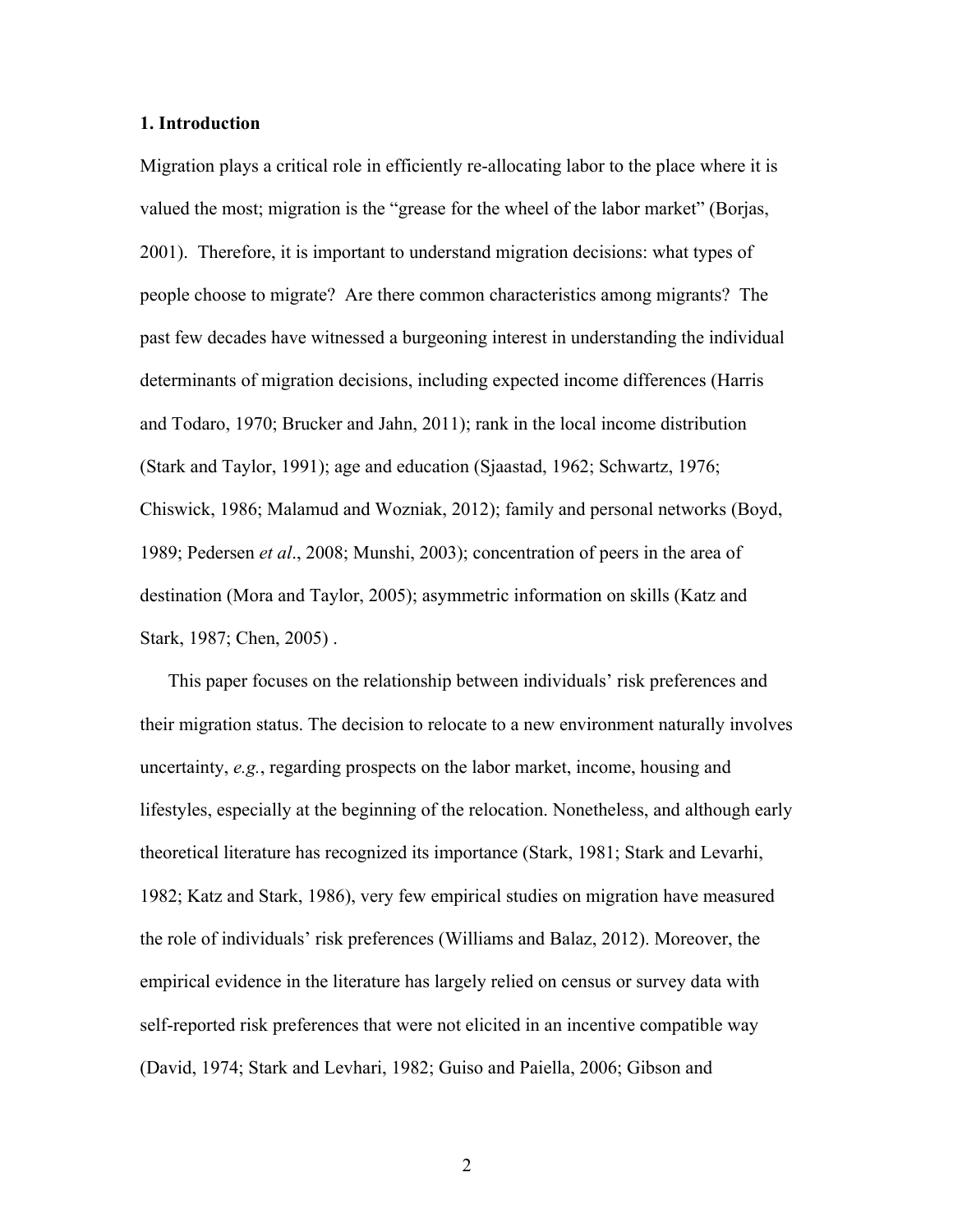McKenzie, 2009; Jaeger *et al*. 2010; Czaika, 2012). For example, Jaeger *et al*. (2010) used survey data from Germany<sup>2</sup> to provide evidence that migration propensity is positively associated with willingness to take risks. To the best of our knowledge, we are the first to use an incentivized field experiment to measure risk preferences directly and investigate the relationship between risk preferences and migration propensity.<sup>3</sup>

We conducted our experiment in China, where the current rural-urban labor migration flows are the largest in the history of humanity (Meng *et al*., 2010). China's transition to a market economy first began in its eastern and southern cities in 1978, while the suppression of labor mobility also gradually lessened (Lin *et al.,* 1998; Zheng *et al.,* 2003). The abundant labor in rural areas (80% of China's population in early 1980's) began to move to urban areas in search of job opportunities in the rapidly growing manufacturing and service sectors. The scale of migration continued to rise, with the number of migrants surpassing 260 million in the year 2012 alone.<sup>4</sup> These migrant workers are mainly low skilled; they live in employer-provided dormitories, and save aggressively to support family members back home.

This paper reports data from an artefactual field experiment investigating whether Chinese migrants exhibit attitudes towards risk and uncertainty that differ from their counterparts who did not migrate. Our subjects consist of both migrants and nonmigrants. Migrants are people who work in a county or a city different from the one listed as their domicile residence in the *Hukou* system (*i.e.*, Household Registration

 <sup>2</sup> Jaeger *et al*. (2010) used survey data from the German Socio-Economic Panel (SOEP) where the risk preferences are measured on an eleven-point scale with the question "willingness to take risk in general," with no monetary incentives provided to survey respondents.

 $3<sup>3</sup>$  More generally, see McKenzie and Yang (2012) on the advantages of using experiments to study migration.

<sup>&</sup>lt;sup>4</sup> According to the 2012 annual report of migrant workers published by the National Bureau of Statistics of China: http://www.stats.gov.cn/tjfx/jdfx/t20130527\_402899251.htm.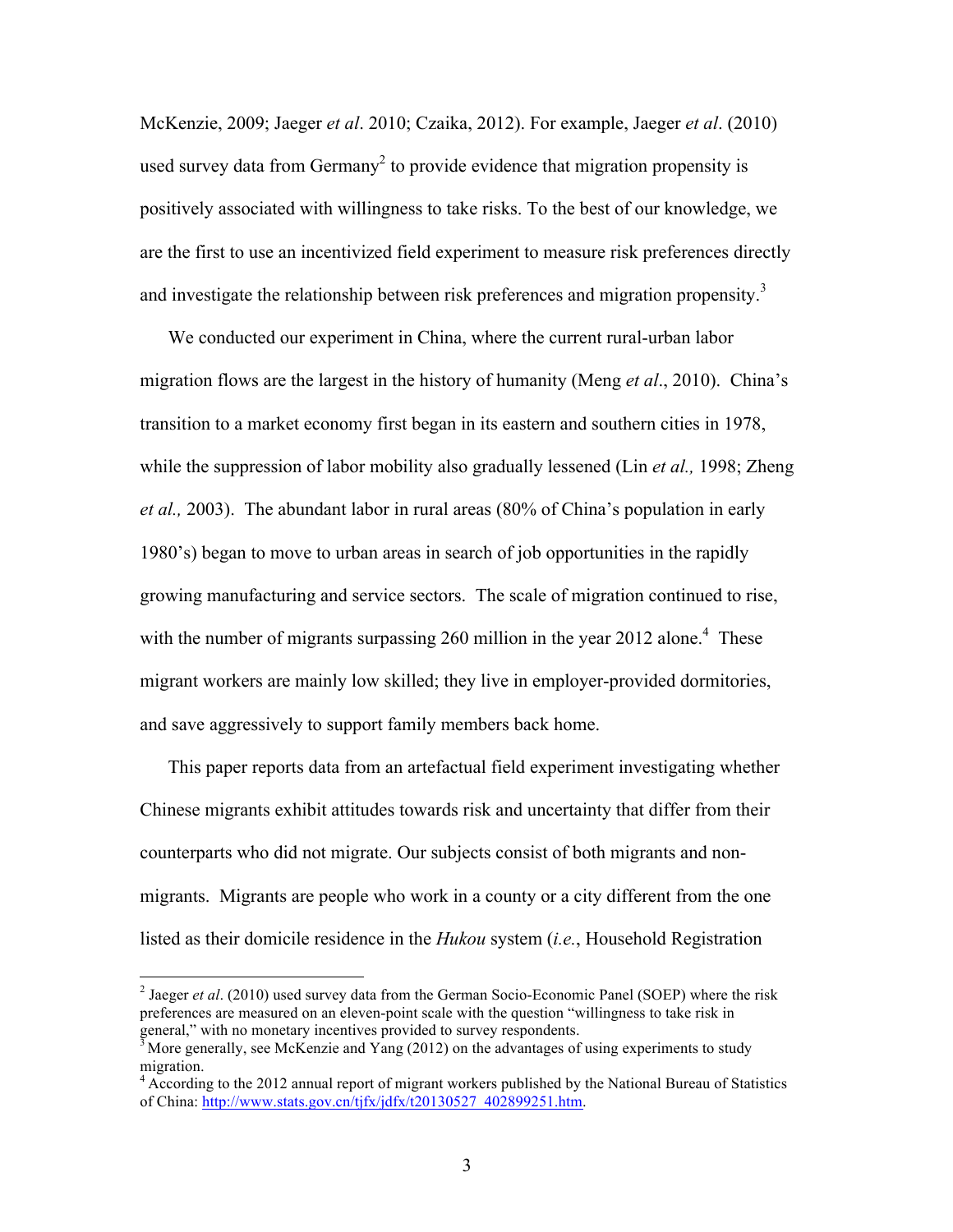System).<sup>5</sup> Non-migrants, or "stayers," are those who stay in their hometowns. We elicited each subject's preferences under risk and ambiguity, as well as willingness to compete in an environment with strategic uncertainty.

We want to clarify important design features in our experiment.

First, we consider two types of stayers: (i) those in locations where there is little out-migration; and (ii) those in locations where there is substantial out-migration. We hypothesize that these two types of stayers could exhibit different preferences. If migration is indeed a self-selection process in which risk-seeking individuals migrate and risk-averse individuals stay (Umblijs, 2012), then stayers in locations with substantial out-migration are the most risk-averse people in the population, and migrants are the most risk-seeking. These stayers are also possibly less competitive as large-scale migration can "improve" the situation of stayers through less competition for jobs at the local level (Mishra, 2007; McKenzie and Yang, 2012). On the other hand, stayers in locations with little out-migration are still a mixture of risk-seeking and risk-averse individuals. This leads to our prediction regarding the risk preferences of all three groups: stayers in locations with significant out-migration are more riskaverse, followed by stayers in locations with little out-migration; finally, migrants are the most risk-seeking.<sup>6</sup>

Second, we conducted our experiment in both East China and West China, to capture the potential differences across regions. As we discussed earlier, a market

 $5$  This is the generally agreed-upon definition, which is used by the Chinese Census Bureau.<br> $6$  The reason that out-migration occurs in some locations, but not in others, is largely due to history-

dependence. Chinese migrants rely heavily on their social networks to learn about their job prospects in new locations (see, *e.g*., Zhao, 2003; Giles, 2006; Chen *et al.,* 2010). As long as the first group of people migrated, people who stayed have better information about migration, which leads to decreased uncertainty. As a result, more migration occurs.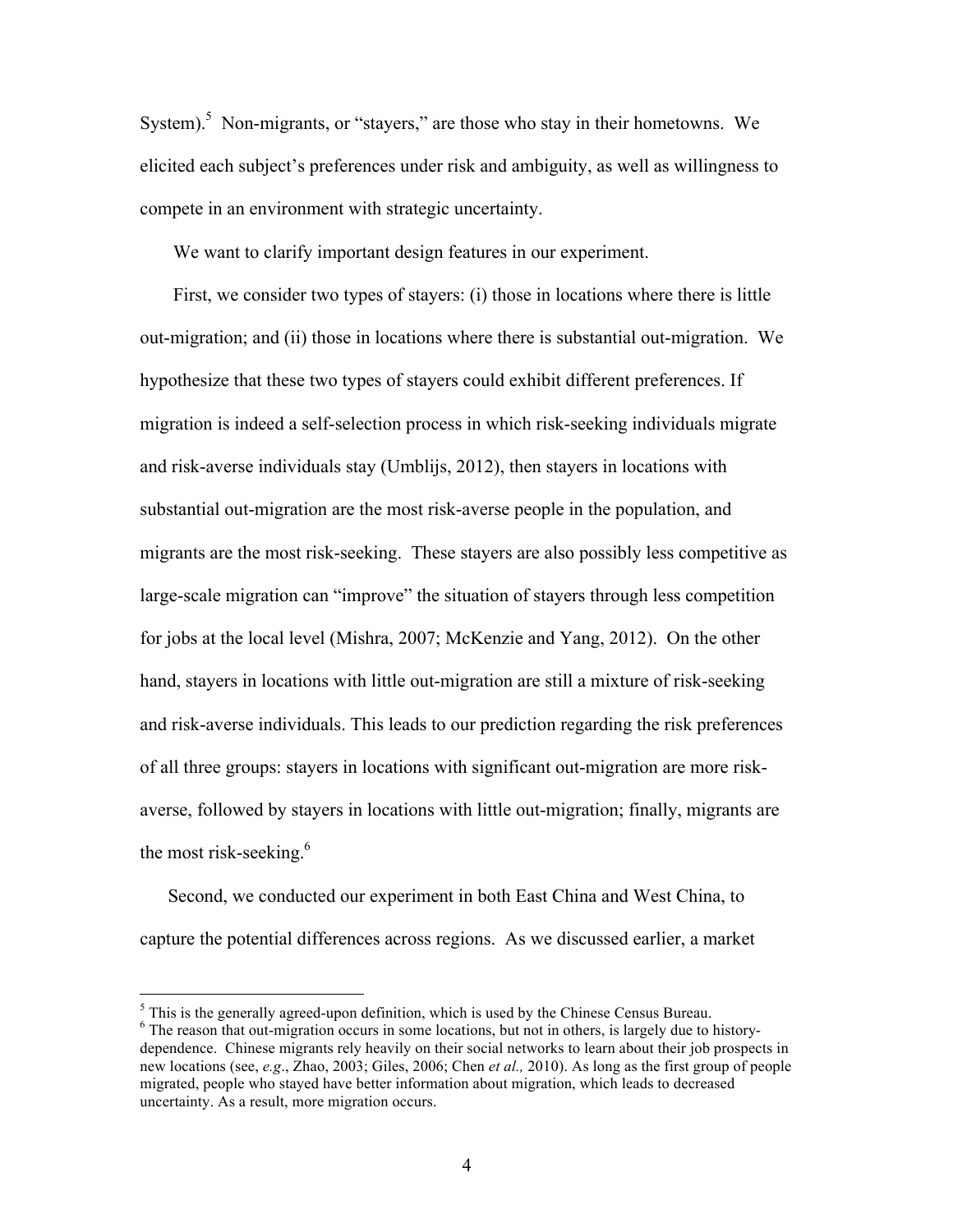economy was first introduced in East China, and then gradually extended to West China (Lin *et al.,* 1998; Zheng *et al*., 2003). Hence, East Chinese are more experienced with the market economy, and thus more accustomed to wage and price differences and volatilities. Therefore, we predict that East Chinese are no more riskaverse than West Chinese and this may influence the propensity to migrate.

Third, we distinguish between two different sources of uncertainty: state uncertainty and strategic uncertainty. State uncertainty refers to unknown outcomes, with or without information regarding the probability distributions (Ellsberg, 1961; Fox and Tversky, 1995). Strategic uncertainty, on the other hand, is caused by the purposeful behavior of other players in an interactive decision situation (Brandenburger, 1996). Migration exposes individuals to competition from other migrants and local residents, which involves the strategic element by other decisionmakers.<sup>7</sup> In our experiment, we use both incentivized lottery choices to elicit risk and ambiguity preferences and a market entry game inspired by Camerer and Lovallo (1999) to elicit willingness to compete, *i.e.,* preference under strategic uncertainty with risk of losses.

Finally, we also included in our experiment a measure for inequality aversion, as income inequality could generate feelings of being relatively deprived or relatively satisfied, both of which may influence individuals' migration decisions (Stark and Bloom, 1985). However, the results are insignificant and so we comment only briefly on this aspect.

 $^7$  This is even more the case when countries use visa lotteries to select among applicants (like the U.S. Green Card Lottery) (see examples in McKenzie and Yang, 2012).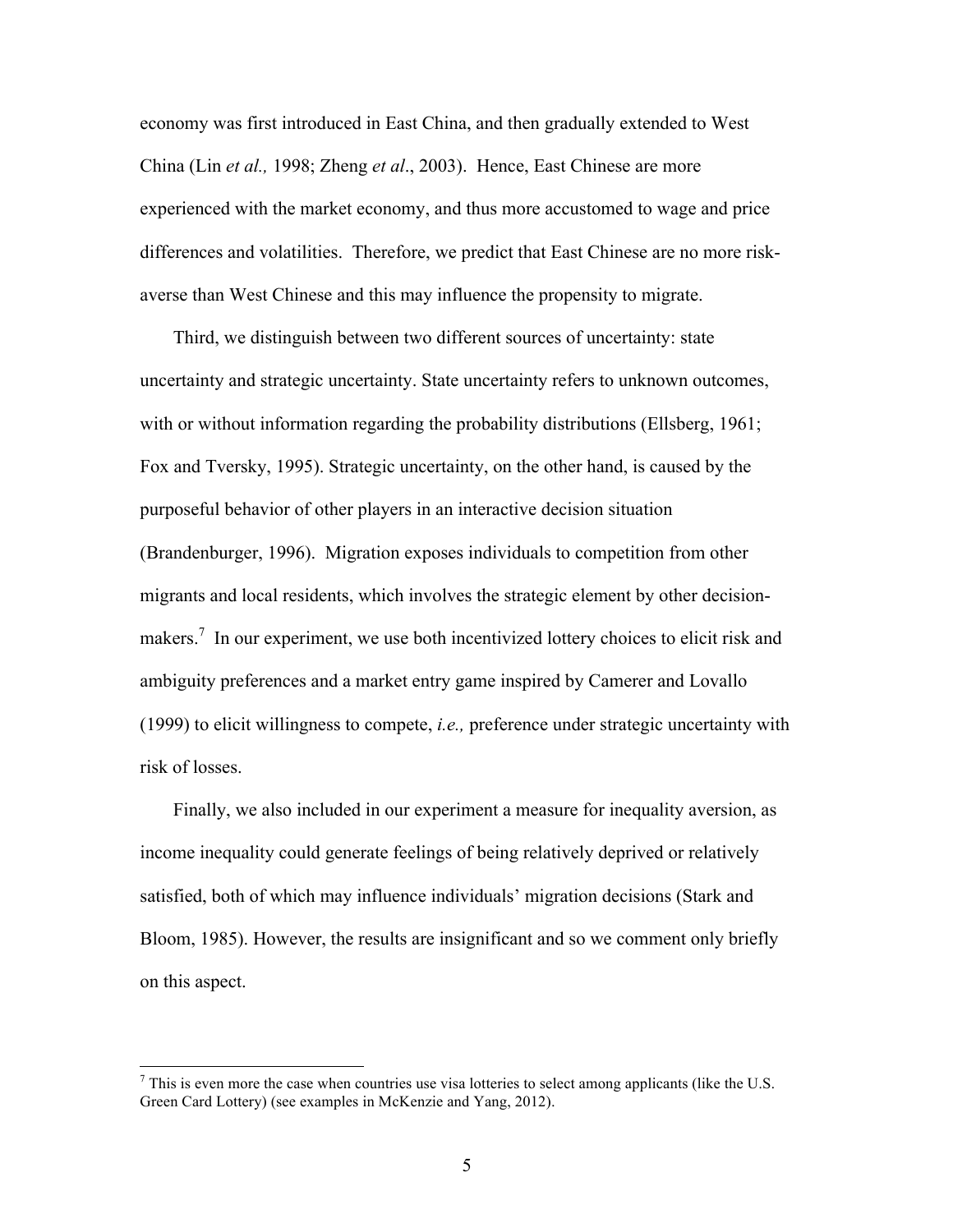Our main findings are that, comparing to stayers, migrants predict significantly higher number of entries from other players, and are also more likely to enter competition despite expecting competitive entries from others. Nonetheless, these populations do not demonstrate differences in risk or ambiguity attitudes under state uncertainty.

Our contributions are twofold. First, we report the first incentivized field experiment investigating the relationship between risk preferences and migration propensities. Second, we are the first to study the impact of different sources of risk and uncertainty, namely, state risk and uncertainty resolved by die rolls and strategic uncertainty due to other people's beliefs and actions. This is important in that the commonly-used incentivized lottery-type elicitation is often found to have quite weak predictive power (Dohmen *et al*., 2005; 2011). It follows that it is important to examine alternative approaches. In this sense, our paper makes a methodological contribution by studying the differences between migrants' and non-migrants' behavior in ecologically valid market entry games.

Our paper proceeds as follows. Section 2 briefly reviews the related literature. Section 3 describes our experimental design. Section 4 reports our results. Section 5 discusses these results and Section 6 concludes.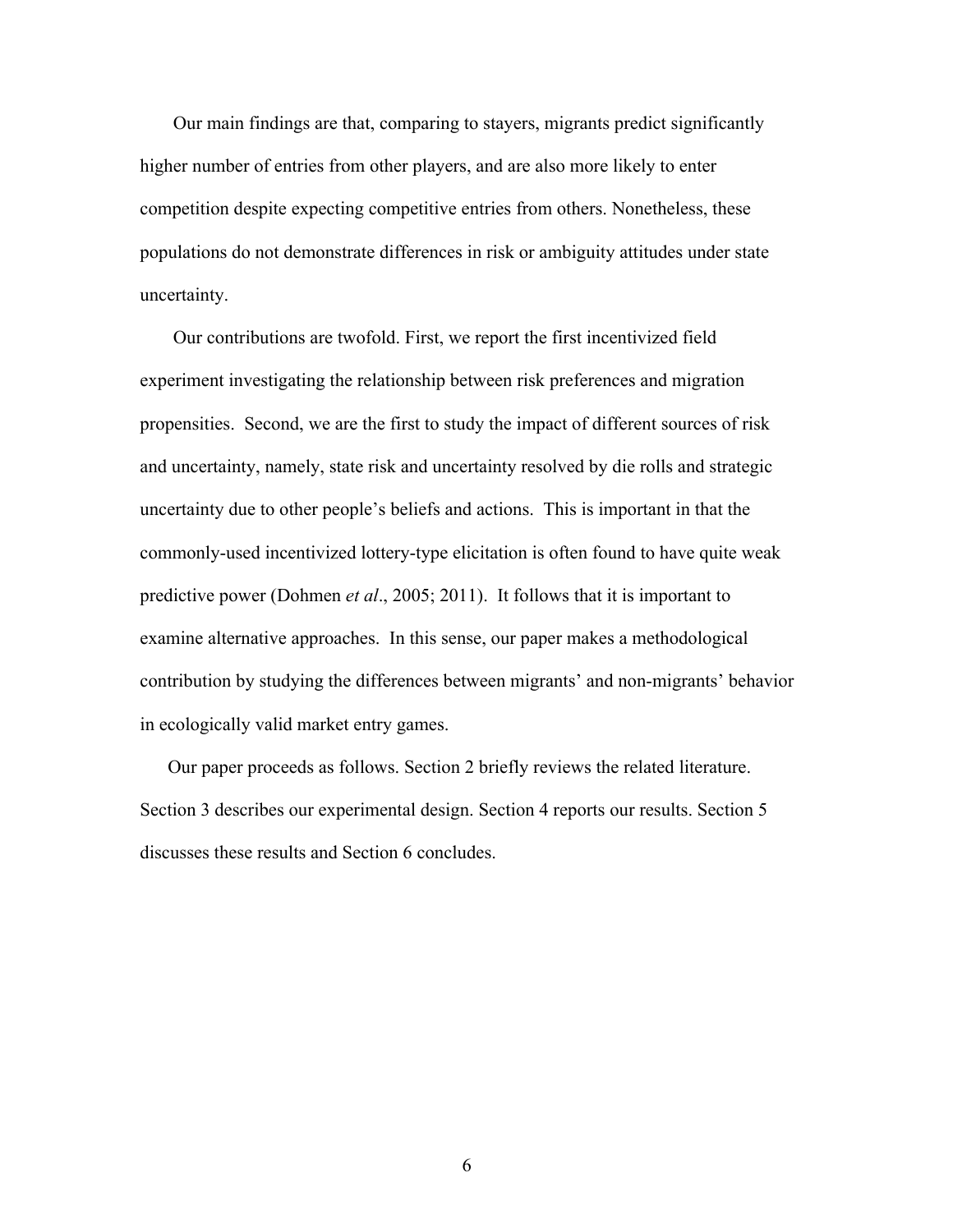#### **2. Related Literature**

Our paper contributes to two related literatures. The first is the literature on risk attitudes as a determinant of migration decisions, and the second is the literature on the methodology of eliciting risk attitudes.

In the theoretical literature on the determinants of migrations, Stark (1981) was among the first to recognize risk preferences as a major cause of the migration decision. Stark and Levhari (1982) have shown that risk aversion may explain that rural families in developing countries may push one member to migrate to the urban sector in order to diversity their income portfolio. Katz and Stark (1986) have considered intertemporal risk and uncertainty and demonstrated that migrants may accept an immediate higher risk against the perspective of a great improvement of their future status and a subsequent lower risk. Dustmann (1997) has shown how uncertainty affects the length of migrations and the re-migration decision. In contrast to the previous studies based on the expected utility theory, Czaika (2012) has modeled the migration decision under the prospect theory of Kahneman and Tversky (1979): potential migrants update their expectations about their future prospects when deviating from their reference point and migration flows react more to negative than equivalent positive economic prospects.

The empirical literature on risk attitudes and migrations has developed more recently. An early exception is Sahota (1968) who evokes the higher dynamism and greater tolerance for risk of migrants in Brazil. It is interesting to note that contrary to the early theoretical literature, most empirical studies have identified a negative link between risk aversion and migration propensity. Heitmueller (2005) found that risk-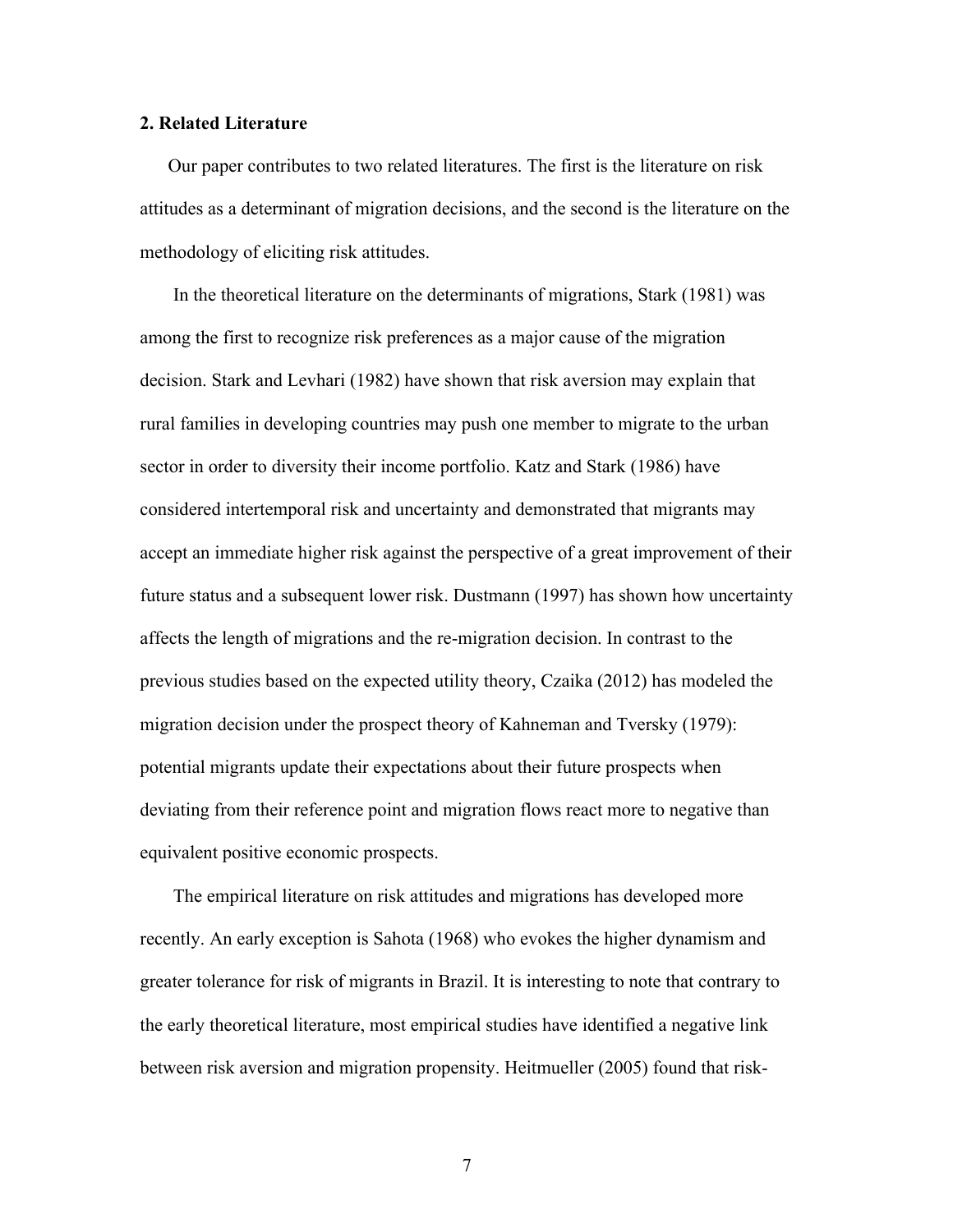averse individuals have a lower propensity to migrate. In a field experiment conducted in Bangladesh, Bryan *et al*. (2012) found that the migration decision is positively influenced by the provision of insurance in addition to a loan. This is an indirect measure of the impact of risk attitudes. Direct measures include self-reported risk preferences. Many studies have used the data from the German Socio-Economic Panel (SOEP) to study migration propensities. In particular, respondents reported their "willingness to take risks, in general" on a scale from 0 to 10, where 0 indicates "unwilling to take risks" and 10 indicates "very willing to take risks." Using SOEP data and defining migrants as individuals who changed region at least once between 2000 and 2006, Jaeger *et al*. (2010) provided the first direct evidence that individuals who are more willing to take risks are more likely to migrate. Constant *et al*. (2011) found that second generation migrants are more willing to take risks than natives. Finally, Dohmen *et al*. (2005; 2011) <sup>8</sup> considered self-reported willingness to take risks in specific domains/contexts, such as car driving, financial matters, sports/leisure, career and health. They found that the only risk measure that has predictive power on respondents' decision to move is the global self-assessment of risk. In other words, none of the domain-specific risk measurements are significant at explaining migration decisions. The result holds for migration from East Germany to West Germany, as well as from West to East Germany. Using survey data from three Pacific countries, Gibson and McKenzie (2009) also found that migration propensity is positively associated with willingness to take risks.

 <sup>8</sup> Dohmen *et al*. (2005) is the discussion paper version of the published paper Dohmen *et al*. (2011). The former reports more comprehensive results than the latter. Hence, some of the results we discuss here are only available in Dohmen *et al*. (2005).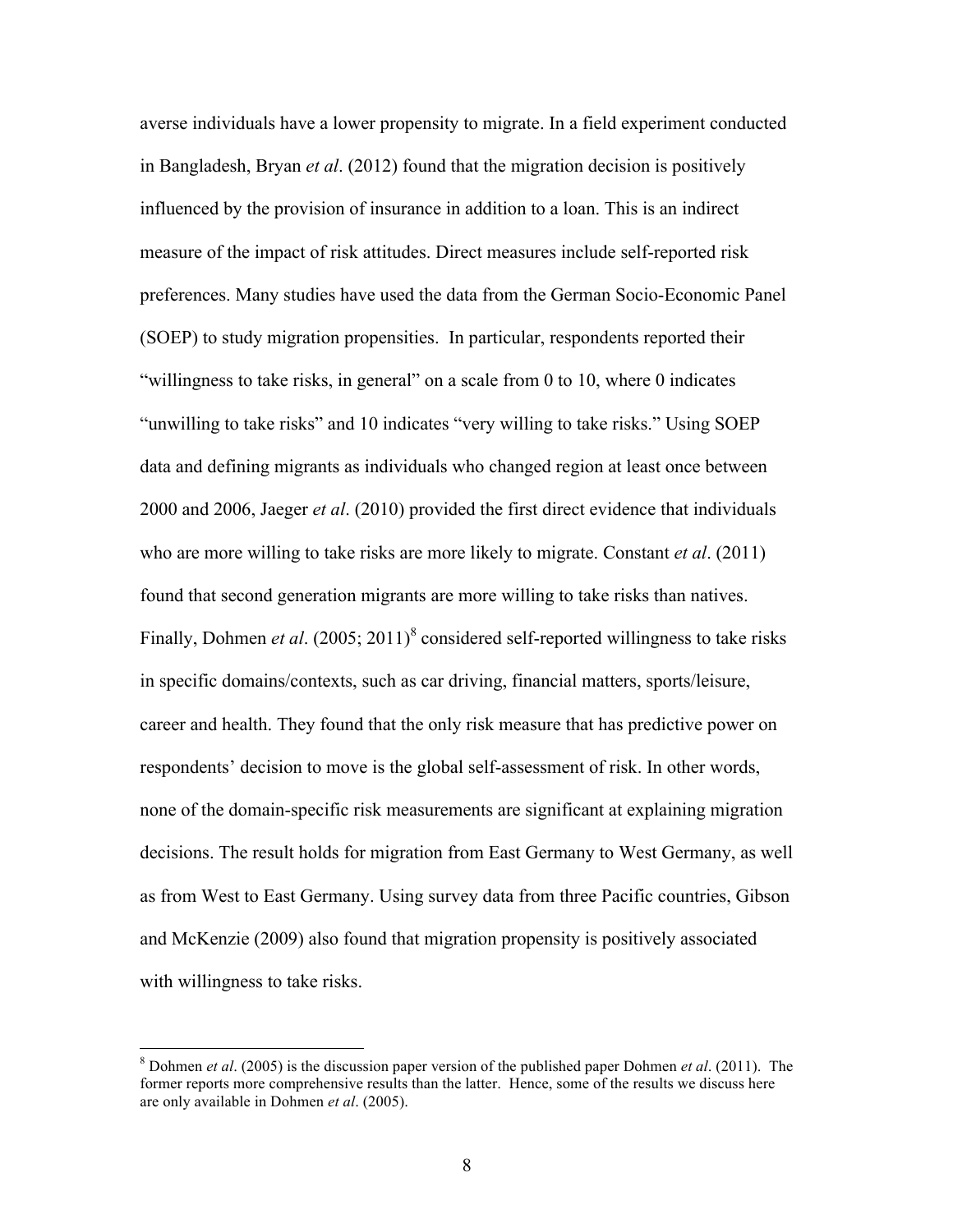In contrast, Conroy (2009) reported opposing results for Mexico: more risk-averse women are more likely to migrate from countryside to urban areas than less risk-averse women, whereas risk preferences have no predictive power of men's migration decisions. Risk-averse women might use migration as a means to escape from environments with higher income variability.

However, the risk preference measures from survey responses used in these studies were not given any incentives for accurate reporting. In addition to the survey data, Dohmen *et al*. (2005; 2011) also studied the measurement of risk attitudes using incentivized lottery-type elicitation commonly used in experimental research (see *e.g*., Holt and Laury, 2002; Andersen *et al*., 2008). Their experiment was conducted in subjects' homes, where subjects first completed the SOEP questionnaire, and then participated in a paid lottery experiment (similar to our risk elicitation under state uncertainty). The authors found that when predicting risk-taking behavior across different domains or contexts (*i.e.*, different sources of uncertainty), global selfassessment of risks is an overall better predictor than risk attitudes elicited using incentivized lotteries. They concluded that risk attitudes do not hold constant across domains. This finding seems to raise questions regarding the validity of the conventional practice of using lottery-type risk elicitations to explain behaviors in other domains.

A potential concern with the use of incentivized lottery-type elicitation methods is a risk of confusion. However, Charness and Viceisza (2011) indicate that both incentivized lottery-type risk elicitation and non-incentivized willingness-to-take-risk scale are at the cost of diminished level of comprehension in the rural developing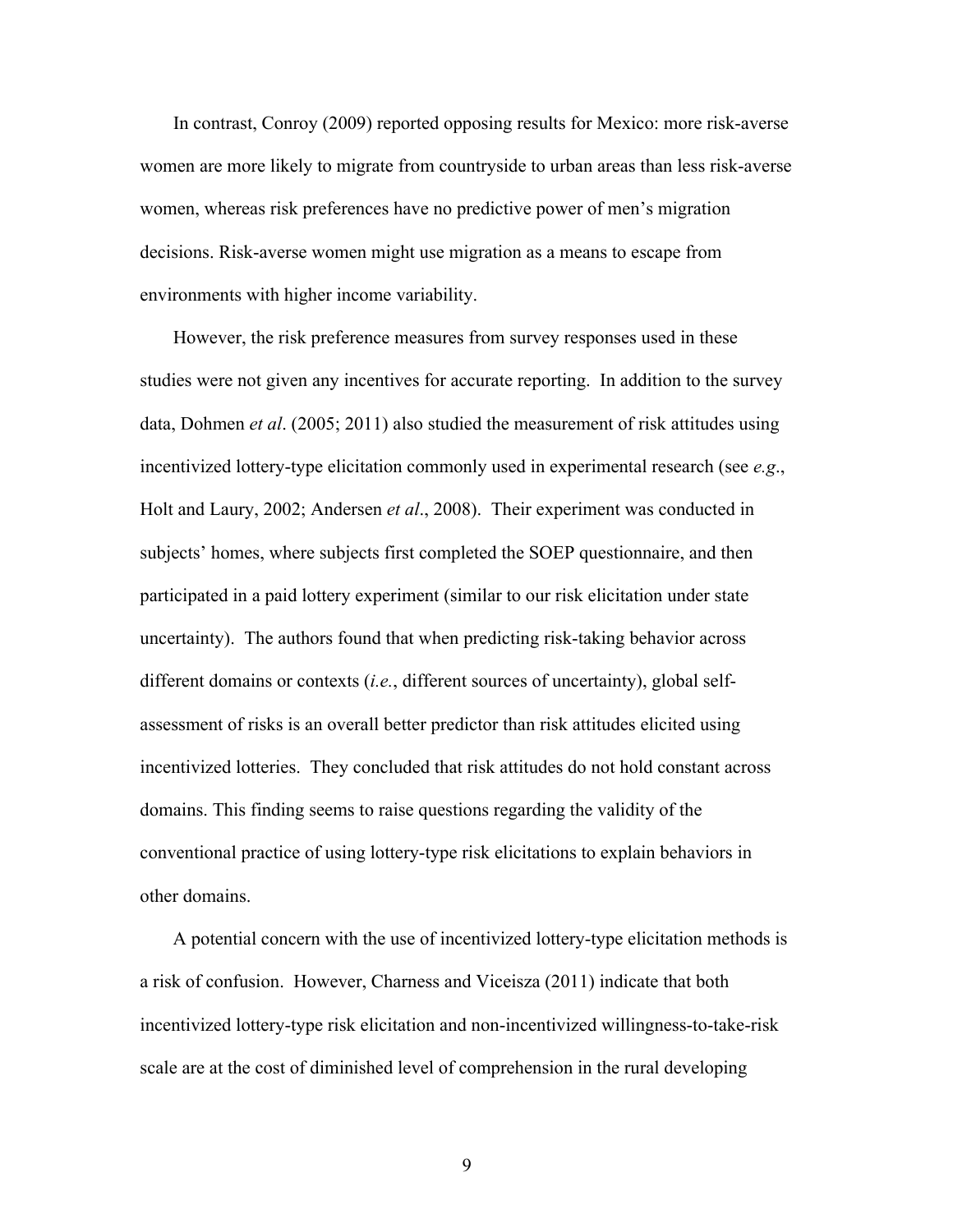world. They reported a low level of comprehension under both elicitation approaches. Aware of these difficulties, we did our best to facilitate our subjects' understanding of the instructions.

We contribute to this literature by using monetary incentives to provide more accurate measures not only of attitudes towards risk and ambiguity, but also towards strategic uncertainty.

#### **3. Experimental Procedures and Design**

#### *3.1. Subjects Recruitment and Experiment Locations*

In this study, migrants are individuals who move from rural to urban areas for work opportunities, and non-migrants are those who stay in their hometown in rural areas. Among non-migrants, we differentiate between those who live in areas with significant out-migrations versus areas with no out-migration. Hence, we study three types of subjects:

- 1. Migrants who work and live in urban locations,
- 2. Stayers in rural areas with out-migrations and
- 3. Stayers in rural areas without out-migrations.

Due to the fact that migrants in cities and comparable stayers in rural areas are not in the same location, it would have been highly impractical to conduct our experiment sessions with mixed types of subjects. Hence, each location in our experiment consisted of a single type. For each type, we had two locations: one in East China, and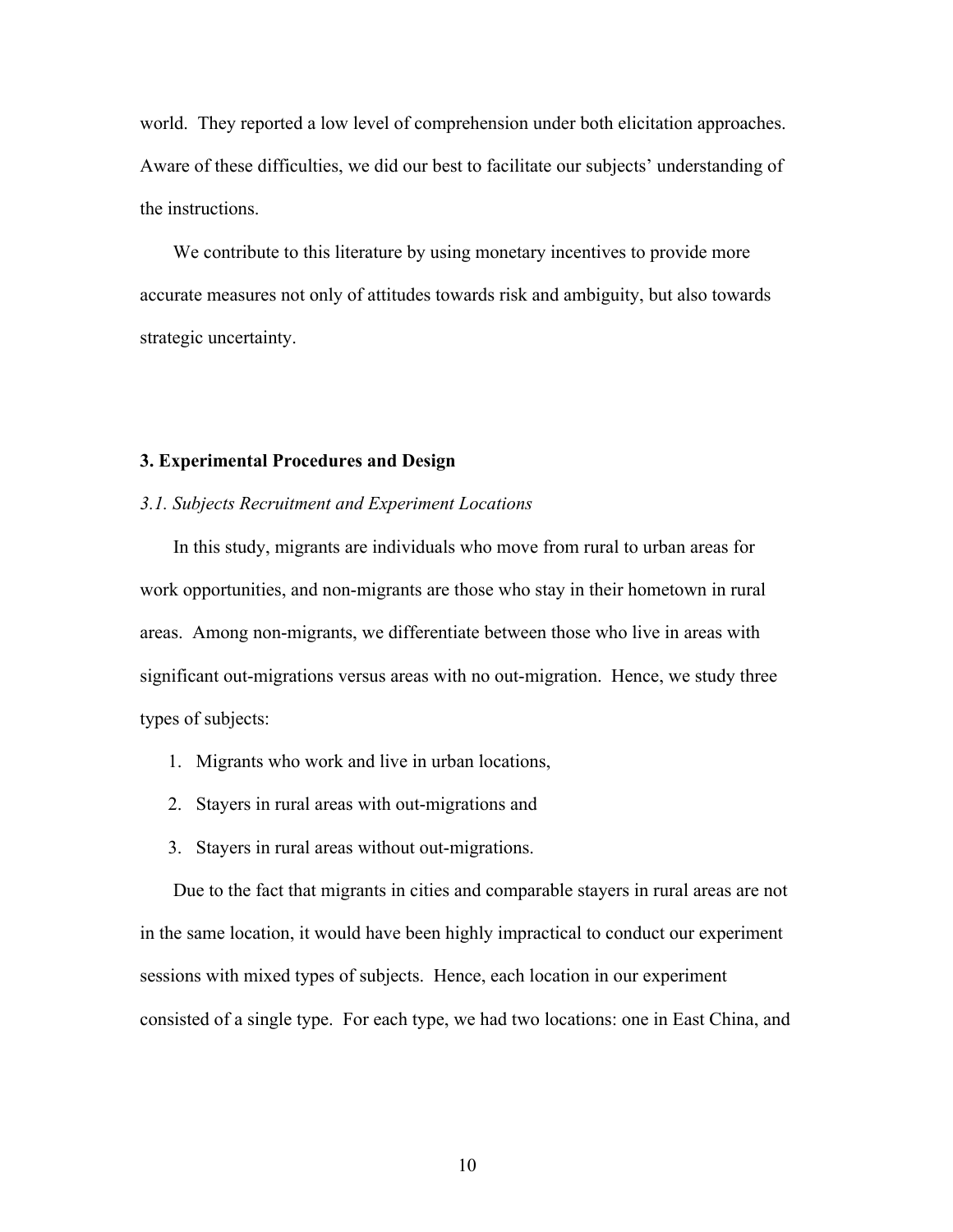one in West China. Therefore, we had a total of six experiment locations. These locations are described in Table 1 and by the map in Figure  $1<sup>9</sup>$ 

#### <Insert Table 1 and Figure 1 here>

At each location, we conducted two sessions, with 12 subjects per session, and 24 subjects per location. The same group of three experimenters conducted all 12 sessions. As shown in Table 1, migrants were recruited in the cities of Beijing (East) and Chengdu (West). Stayers in rural areas with out-migration were located near Yancheng, Jiangsu (East) and Xianyang, Shaanxi (West). Stayers in rural area with no out-migrations were located near Xuzhou, Jiangsu (East) and Jiuquan, Gansu (West).

We included both an East and a West location for each type of subjects for two reasons: First, to control for the gap in income and economic environments between East and West China. The East coast offers a much greater exposure to marketoriented economic activities as well as higher income than West China. Second, migrating from rural to urban areas within West China has become a new trend, so it is important to include migrants in West China in our study. Historically, the main pattern was migrating from rural inland areas to big cities in East and South China, such as Beijing, Shanghai, and Guangzhou. In recent years, manufacturers have gradually moved their factories from the coast to inland provinces, due to the more abundant, hence cheaper, labor.

Subjects were recruited via flyers in all treatments. In addition, we used door-todoor recruiting with stayers in rural areas, and face-to-face recruitment for migrants living in cities. Potential participants were informed that they had the opportunity to

<sup>&</sup>lt;sup>9</sup> These locations were chosen for two reasons: First, the local migration flow had to satisfy our requirements based on the type of subjects we wanted to recruit. Second, they were local contacts that we could trust.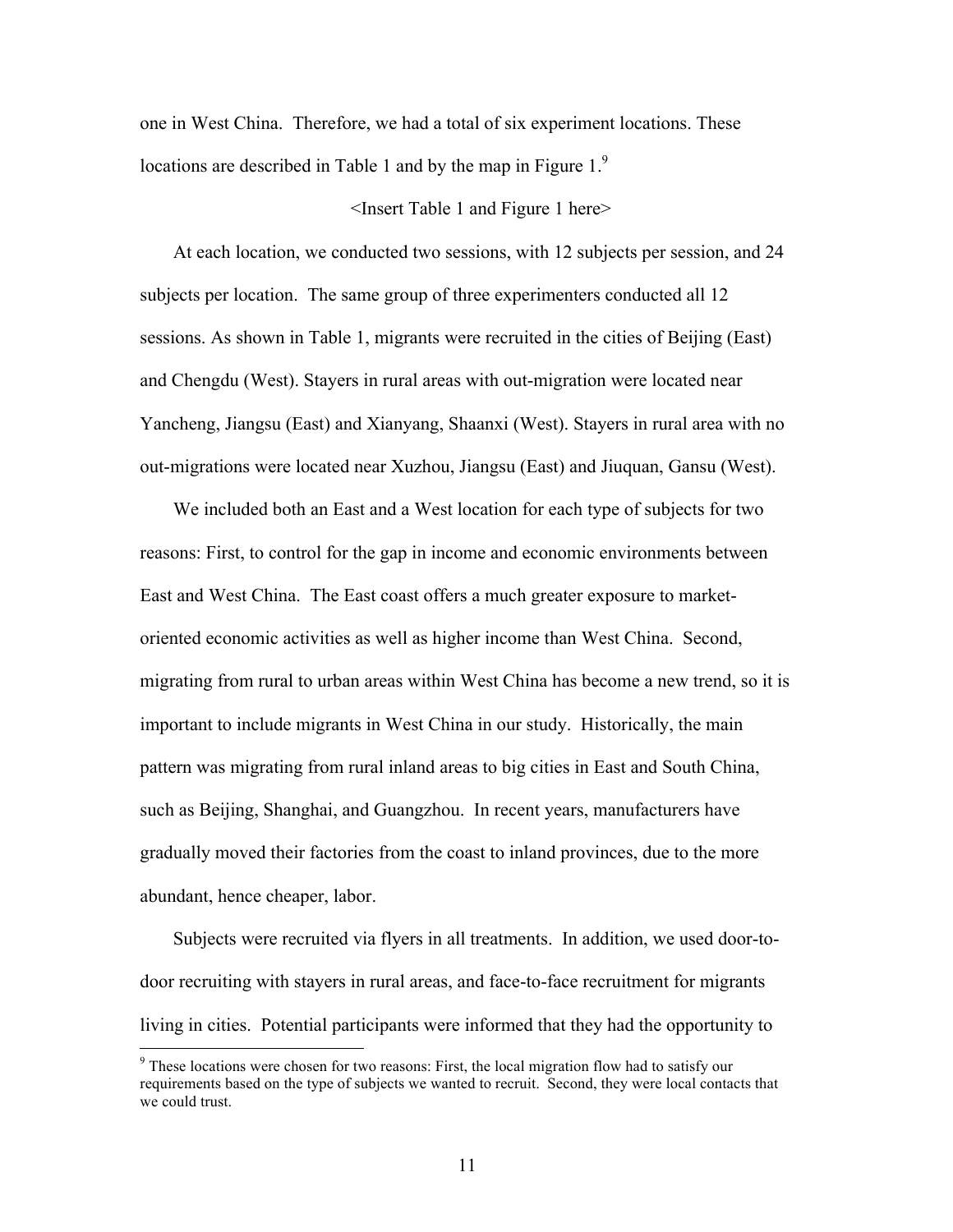earn cash if they participated in an experiment at the given location and time. As subjects arrived, they first completed a short survey (see Appendix 1) regarding their migration experience. We used the survey answers to determine whether each respondent qualified for the experiment. To qualify in Beijing and Chengdu as a migrant, one's domicile residence (*Hukou*) could not be part of the city, and the person must have resided in the city for at least 6 months. In the four rural locations, we required that participants have no migration experience at all.

Qualified subjects were invited to stay and participate in the main experiment that immediately followed the survey. Those who did not qualify received compensation for showing up and responding to the survey.<sup>10</sup> The qualification criterion was not made common knowledge. Subjects did not know any details about the experiment until the session started. No qualified subjects declined the opportunity to participate in the experiment; nor did anyone quit in the middle of the experiment. The two sessions in each location were conducted immediately back-to-back to minimize communication among subjects about the experiment. A typical session lasted about 90 minutes. Mean earnings for subjects were 29.71 Yuan (about \$4.90) (Standard Deviation= 6.82).

#### *3.2. Experimental Design*

The goal of our experimental design is to investigate whether migrants and stayers exhibit different preferences under state uncertainty and strategic uncertainty. The traditional preference elicitation approach only focuses on state uncertainty resolved

 $10$  Disqualified survey respondents received gift bags that were equivalent to 8 Yuan. The gifts included everyday household items such as toothpaste, laundry detergent, etc. These seemed to be preferred over the small amount of cash. This does not interfere with the fact that subjects who participated in our main experiment received cash payment.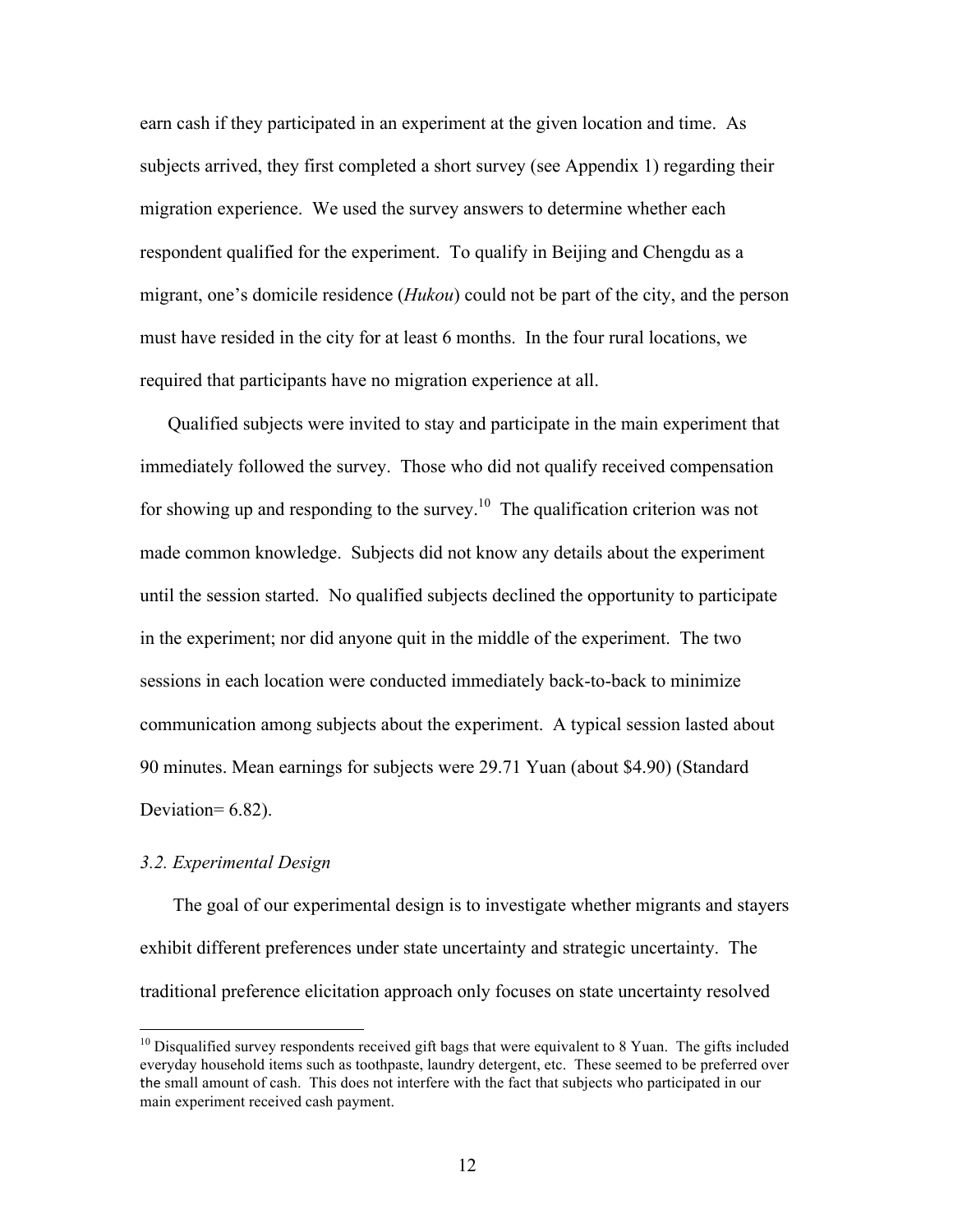via randomization devices. Here, we broaden the traditional approach by eliciting attitudes towards risk and uncertainty under state uncertainty, as well as willingness to compete in an environment with strategic uncertainty. The strategic element is especially important for migration decisions, because other job seekers' decisions immediately affect the prospect of getting a job in a new location.

Our main experiment includes three components. Part I elicits risk and ambiguity preferences under state uncertainty. Part II elicits attitudes towards inequality. Part III elicits preferences of competitiveness under strategic uncertainty, using a variant of the market entry game in Camerer and Lovallo (1999).

At the beginning of each part, subjects were given very detailed instructions (see Appendix 2). They were also required to complete comprehension tests. They proceeded in the experiment only after demonstrating that they understood the environment. All decisions were made on paper.

#### *Part I: Risk Attitudes under State Uncertainty*

To elicit risk and ambiguity, we used a multiple price list approach following a procedure similar to that of Fox and Tversky (1995). Each subject was presented with a set of choices between two options, A and B, as shown in Table 2.

#### <Insert Table 2 here>

For risk elicitation, there were a total of 10 decisions, one in each row, as shown in the first 10 rows in Table 2. For example, in the first row, Option A offered a certain payoff of 1 Yuan, while Option B was a lottery that paid 10 Yuan with 50% chance and 0 otherwise. To facilitate comprehension, we illustrated Option B using an urn with 10 balls, 5 black and 5 white. Subjects were told that if a black ball was drawn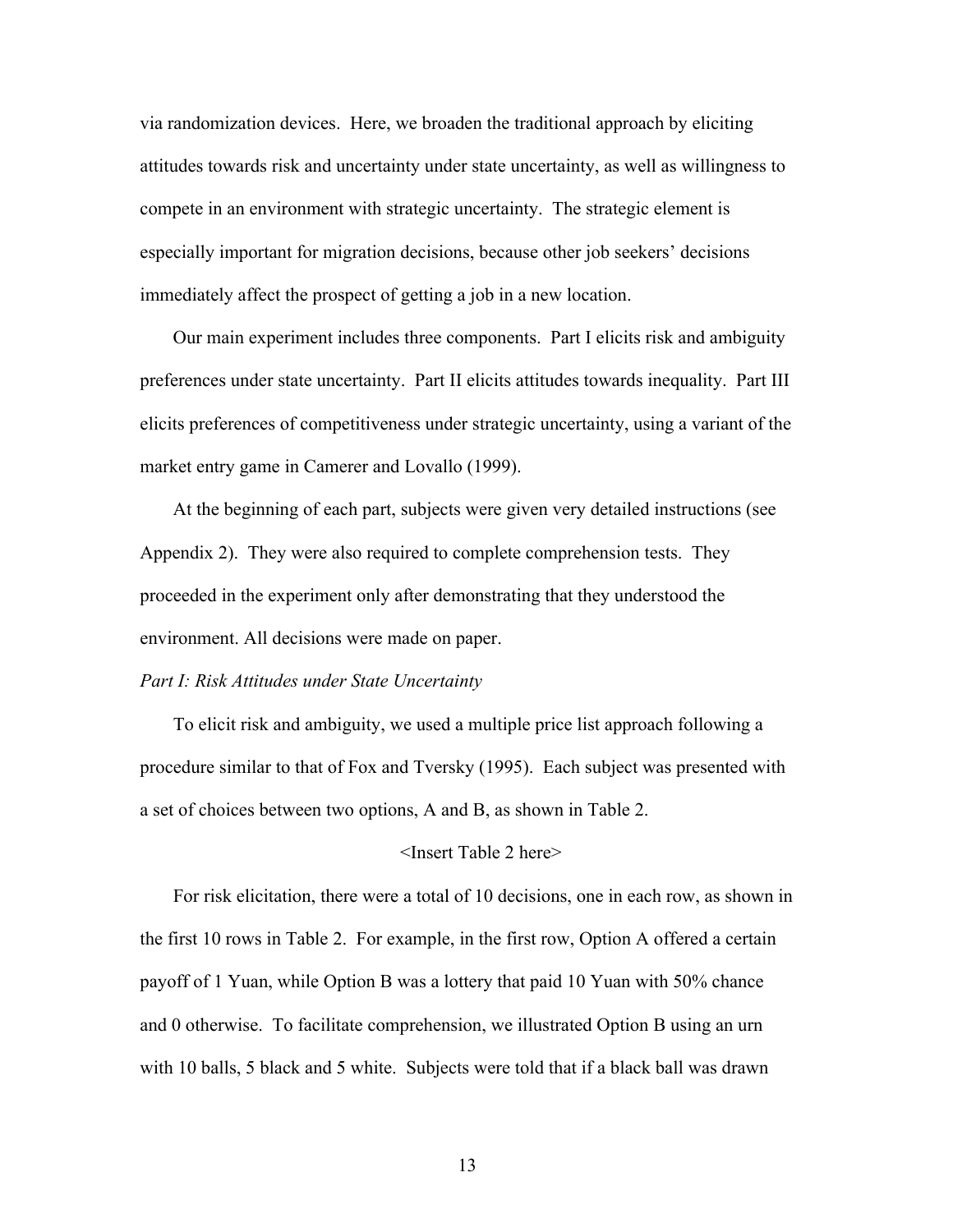they would receive 10 Yuan, and if a white ball was drawn they would receive nothing. As the subject moved down the list of 10 decisions, the lottery in Option B remained the same, while the certain payoff in Option A increased by 1 Yuan each row (ending at 10 Yuan).

To elicit preferences under ambiguity, we followed the same procedure with the exception that the composition of the urn (*i.e*., the probability of winning 10 Yuan in Option B) was unknown to subjects.

After each subject submitted all 20 decisions in Table 2, only one out of the 20 decisions was randomly selected for payment. For this payment-binding decision, if Option A was chosen, the subject received the corresponding cash amount. If Option B was chosen, the subject drew a ball from the corresponding urn and was paid according to its color. Decisions were made at the beginning of the sessions but the random draws and payment were made only at the end of the session to avoid contamination of decisions across games.

### *Part II: Preference towards Inequality*

To elicit advantageous inequality aversion, we used a procedure inspired by the Modified Dictator Game of Blanco *et al.* (2011).<sup>11</sup> In this part, all the subjects made decisions in the role of a dictator, under the veil of ignorance. Each subject chose between two different allocations of income between himself and another player, Option A or Option B, as illustrated in Table 3. For example, in the first row, Option A offered equal earnings of 1 Yuan to both players, while Option B offered the first player an earning of 8 Yuan, and the second player 2 Yuan. As the subject moved

 $11$  We did not elicit disadvantageous inequality aversion because the opportunity to migrate should increase the income gap between migrants and stayers at the benefit of the former, not the latter.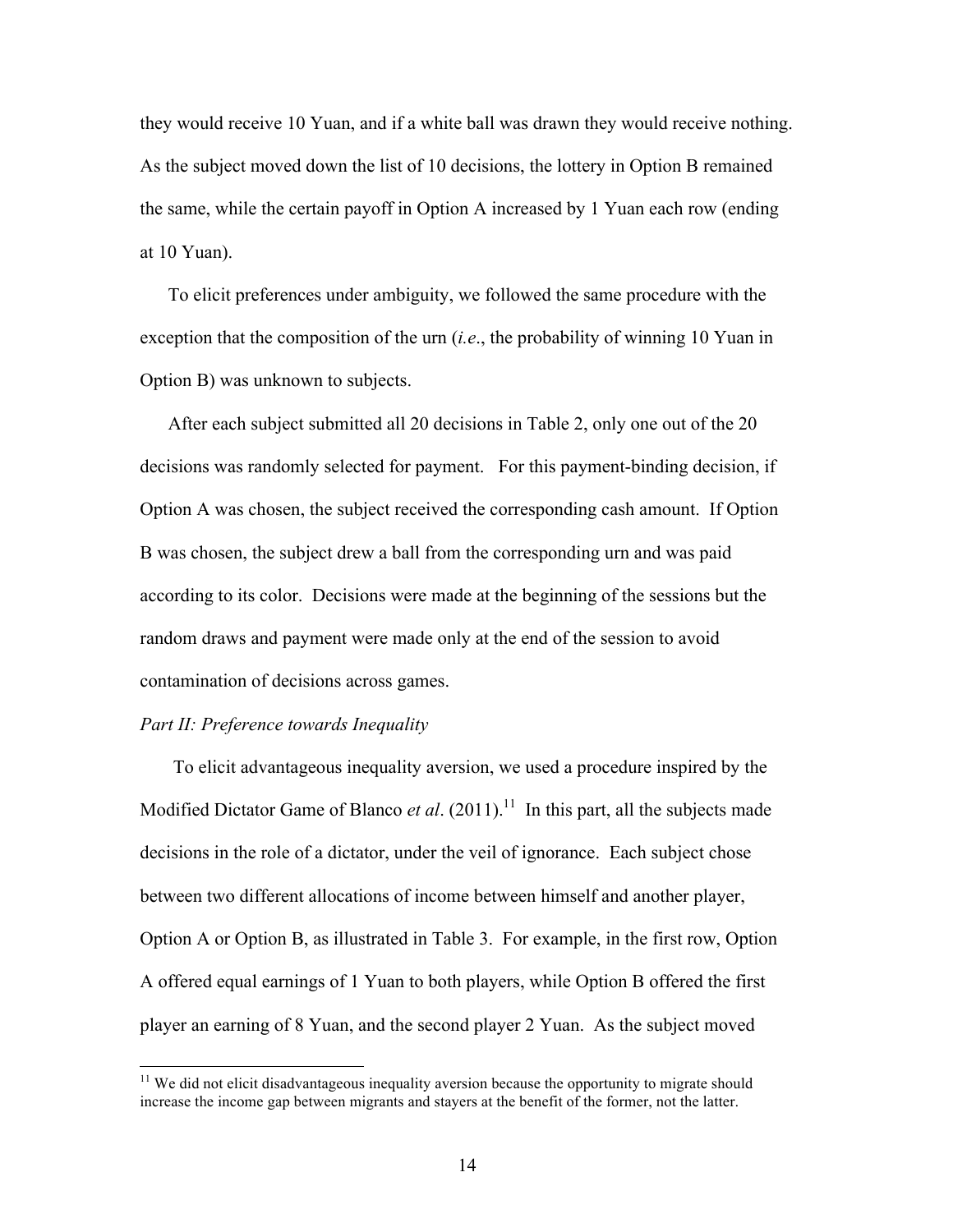down the rows, the unequal earnings in Option B remained exactly the same, while the equal earnings in Option A increased 1 Yuan per row per player. The first 8 rows are in the gain domain, while the last 8 rows are in the loss domain.

Earnings were calculated as follows. After all 16 decisions were submitted, only one decision was randomly selected for payment. Subjects were randomly matched in pairs, and assigned the role of either Player 1 or Player 2. For each pair, Player 1's choice for this decision was chosen to determine both Player 1 and Player 2's earnings. Subjects did not know whether they were Player 1 or Player 2 before the end of the session.

#### <Insert Table 3 here>

#### *Part III: Competitiveness: Preference under Strategic Uncertainty*

To investigate preferences under strategic uncertainty, we employed a variant of Camerer and Lovallo's (1999) market entry game. In this game, subjects decided whether to enter a market with limited capacity or stay out. If the subject stayed out, she neither gained nor lost. If she entered, she would either gain or lose, depending on the total number of entrants and her rank among them. In our experiment, the ranks of entrants were determined by a random number generator. All 12 subjects in a session made their entry decisions simultaneously, so subjects had to take into account how many of their fellow participants they thought would enter the market. The fact that other people's decisions could affect one's earnings was the strategic uncertainty.

Before each subject made her entry decision for a given market capacity in a round, they also had to predict how many of the 11 other participants would enter the market in this round. These beliefs indicate whether individuals adjust their behavior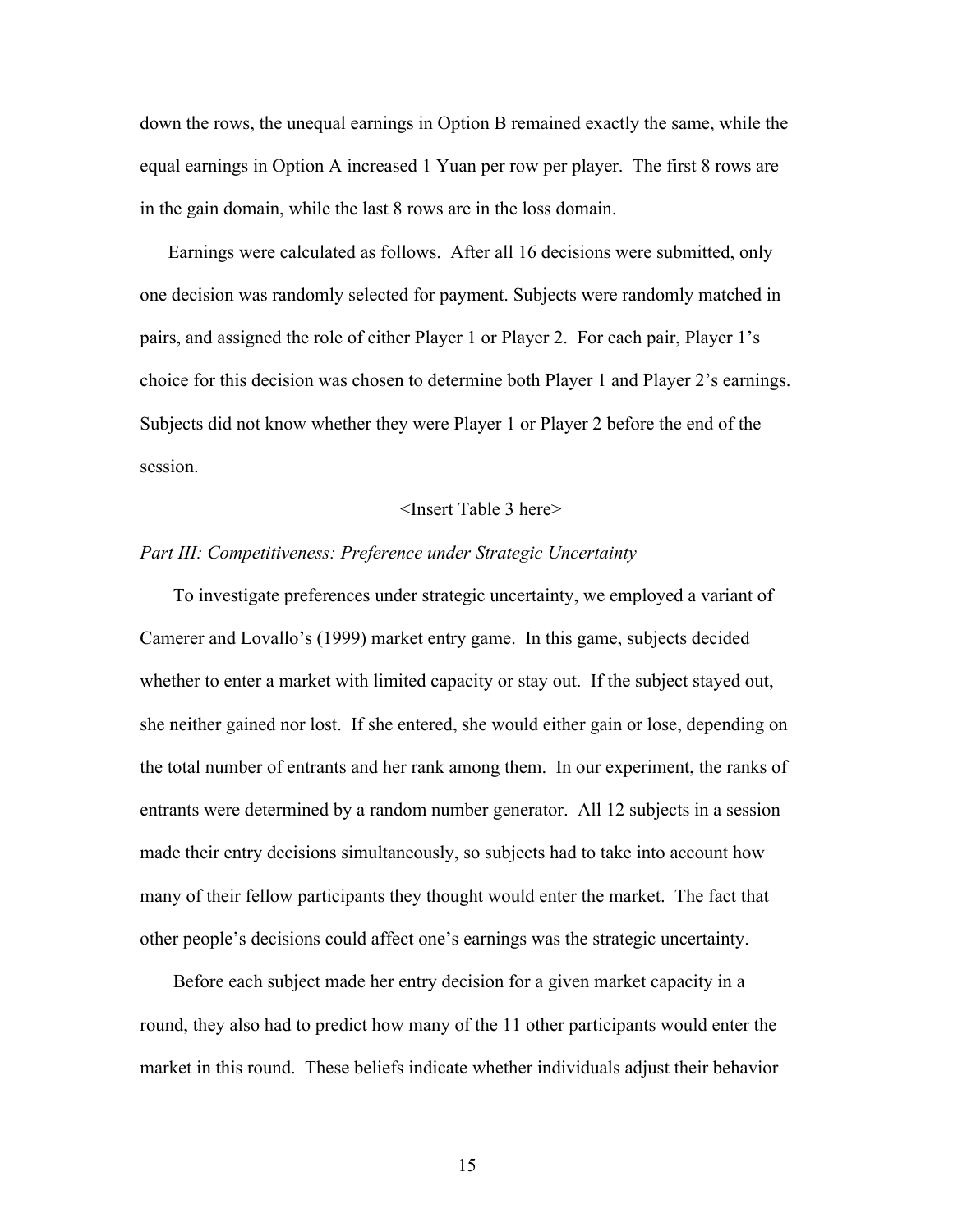to their perception of other players' competitiveness. They were incentivized with a simple rule such that the subject earned 2 Yuan if her prediction equaled the actual number of entrants for that round. This was in addition to their earnings from the game.

There were a total of 12 rounds of market entry game; payoffs are illustrated in Table 4. For example, in the first round (the first column in Table 4), the total number of prizes was 4, and the top 4 entrants earned 9 Yuan each. Any entrant ranked  $5<sup>th</sup>$ place or lower lost 6 Yuan each. This is in contrast to earning zero if they chose to stay out. If the number of entrants was smaller than the number of prizes, then every entrant won a prize.

### <Insert Table 4 here>

The number of prizes and payoffs at each rank varied from round to round. In the first 8 rounds, top ranks earned positive amounts that were either the same for all or decreasing with ranks. While the number of the prizes and the amounts changed, the sum of all prizes was always 36 Yuan. Next, the  $9<sup>th</sup> (10<sup>th</sup>)$  round offered prizes of 6 (12) Yuan to top ranks, and losses of 6 Yuan to bottom ranks, but the total number of prizes was unknown to subjects. Hence, the degrees of ambiguity in rounds 9 and 10 were higher than in the first eight rounds. Up until round 10, staying out always yielded an earning of zero.<sup>12</sup>.

To help make the game easier to understand, we framed the market as a fishing pond, and the total number of prizes was referred to as pond capacity. Subjects did not

<sup>&</sup>lt;sup>12</sup> Rounds 11 and 12 explored the domain of negative earnings to capture attitudes towards losses in the presence of strategic uncertainty. In these rounds, staying out generated a loss of 4 Yuan, while entering and ranking among the top ranks resulted in a loss of less than 4 Yuan. Entering and ranking near the bottom resulted in a loss of 6 Yuan. We do not report the results on the last rounds in this paper.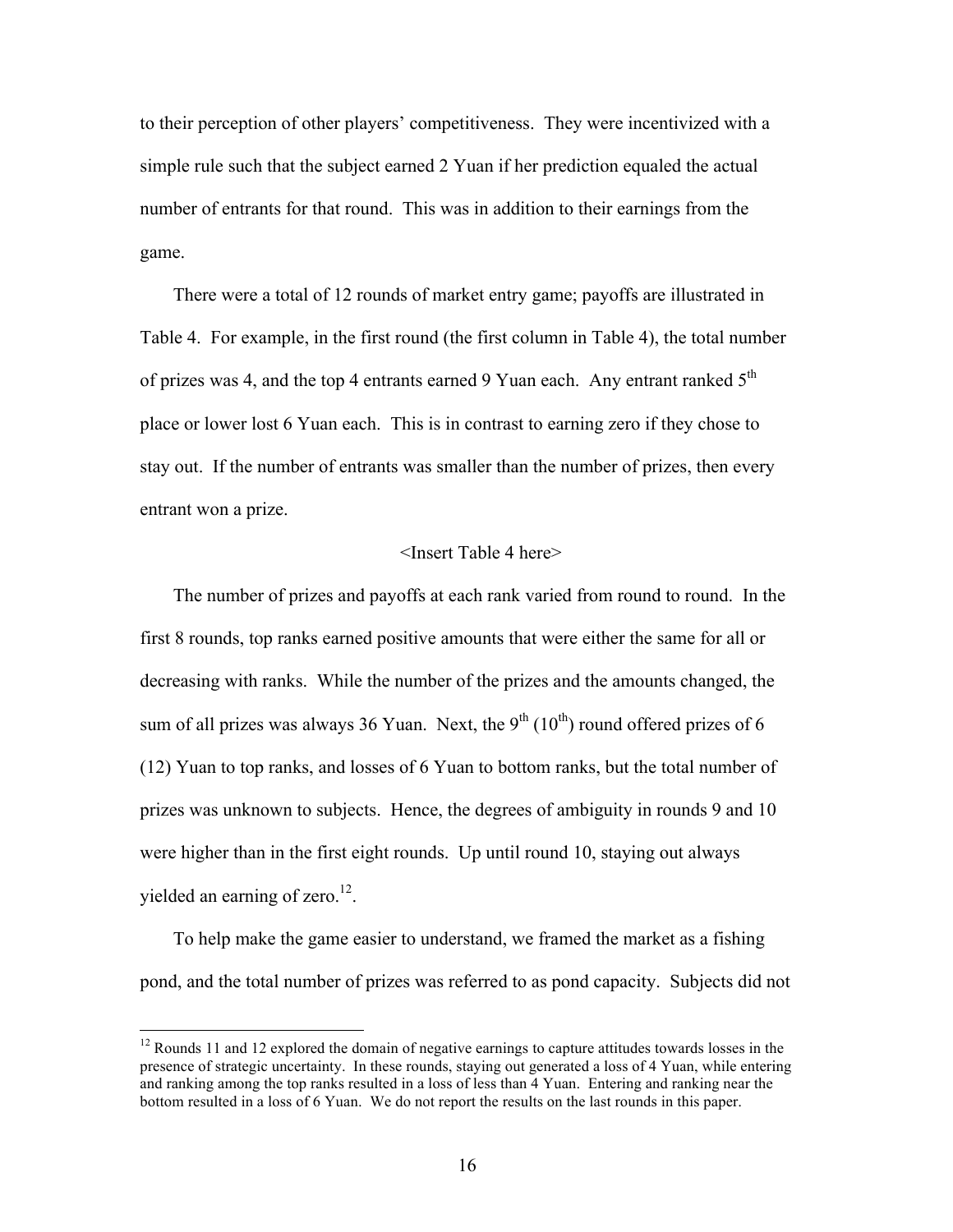receive any feedback until all 12 rounds were finished, and they were clearly informed that only one out of all 12 rounds would be randomly selected for payment at the end of the session.

#### **4. Results**

We first present key demographic characteristics. We then show that migrants and stayers do not exhibit any difference regarding their preferences under state uncertainty. Finally, we investigate their preference under strategy uncertainty using the market entry game. Our main results are that: comparing to stayers in locations with out-migration, (i) migrants predict significantly higher number of entries from other players, and are more willing to enter competition despite expecting competitive entries from others; (ii) stayers in locations with no out-migration also predict higher number of entries, and are more likely to enter competition despite expecting competitive entries from others.

#### *4.1. Demographic Statistics*

Table 5 summarizes some key demographics variables of the three groups of subjects in our experiment.

### <Insert Table 5 here>

First, regarding age, migrants were youngest; stayers with no out-migration were older; and stayers with out-migration were the oldest. This is consistent with the observation that younger people migrate, and older people stay in their hometowns. Locations with no out-migration have more balanced age groups, so the average is in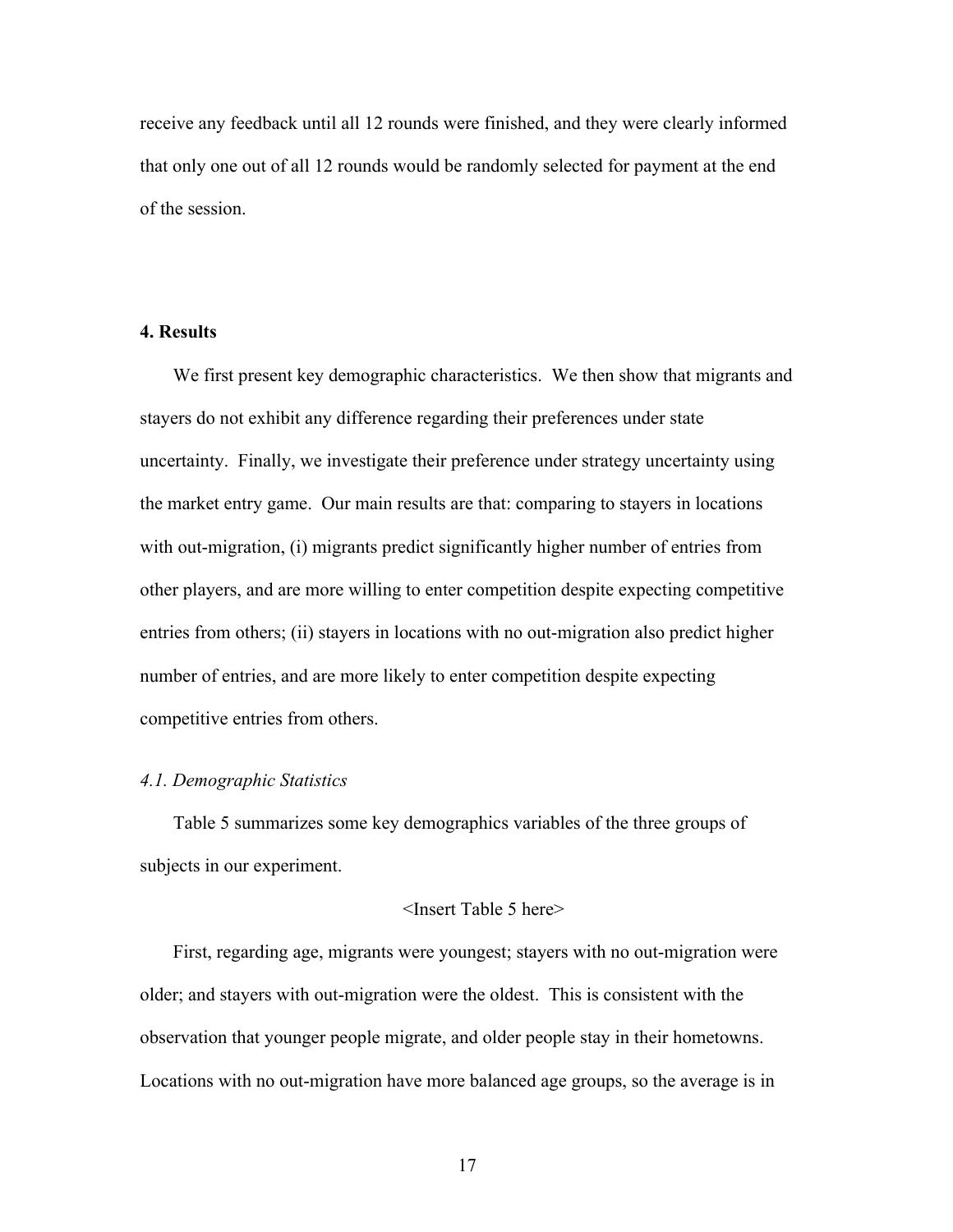between. Income is ordered in exactly the opposite direction of subjects' ages, due to the fact that people migrate for better pay in urban areas. In all three groups, we had more men than women. Subjects, on average, were either middle school graduates or high school dropouts who spent 9 to 10 years in school. Naturally, the number of elderly dependents (as grown children in China are expected to support their elderly parents and grandparents) is negatively correlated with subjects' age; it is also positively correlated with their income. Migrants reportedly support more elders on average than stayers, suggesting that greater family responsibility is a major motivation for young people to migrate for job opportunities.

#### *4.2. Preference regarding Risks, Ambiguity, and Inequality*

In this subsection, we report data on preferences towards risks, ambiguity, and inequality from Parts I and II of the experiment.

In Part I, a rational decision maker should switch at most once from the lottery (Option B) to the certain payoff (Option A) in both the risky and the ambiguous lotteries. The switch points in the two sets of decisions are informative about the individual's attitudes towards risk and uncertainty, respectively. We measure preferences using the number of risky or ambiguous Option B chosen by the subject.<sup>13</sup>

 $13$  Precisely, we take the midpoint of the decision numbers before and after the switch. For example, if a participant switches over to Option A from Option B at Decision #5, then we record 4.5 as his risk preference. For people who switch back and forth, we count the frequency of the risky option (Option B) chosen, and add 0.5 for the precision adjustment. In fact, 35, 30, 40 and 46 subjects switched more than once in the risk game, the ambiguity game, in the gain domain of the inequality game and in the loss domain of the inequality game, respectively. These values are high, but the frequency of multiple switching does not differ significantly between our groups of subjects (see Table A1 in Appendix 3), and frequent multiple switching is typical of experiments conducted in the field (see notably Charness and Viceisza, 2011).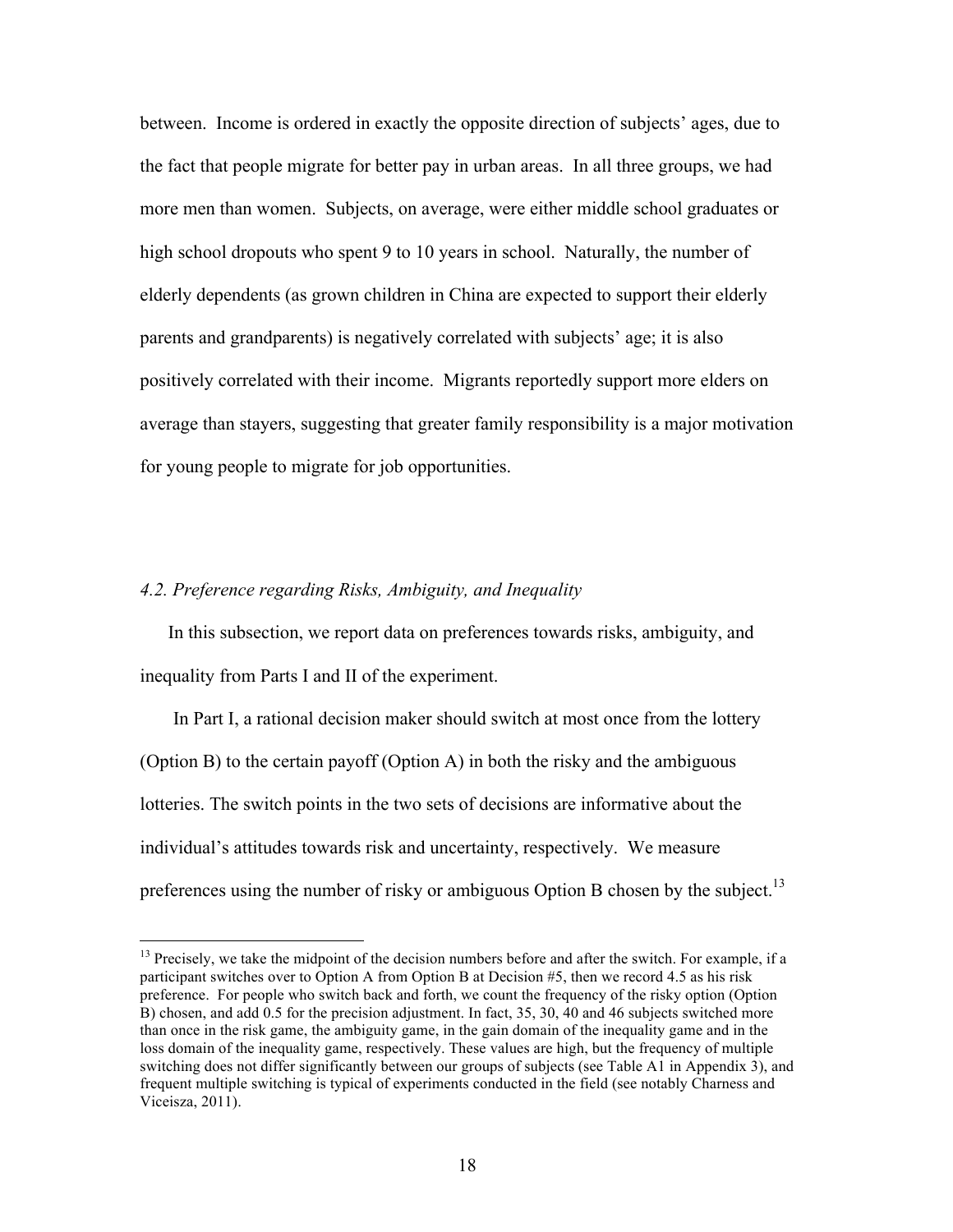Option B has an expected payoff of 5 Yuan. Subjects will switch to the "safe" Option A when it is attractive enough. Switching at decision 5 or 6 indicates neutrality; switching earlier (later, respectively) indicates risk aversion (risk loving, respectively). Hence, the number of Option B's indicates a subject's willingness to take risk; the greater this number, the more willing the subject is to take risk.

In Part II, a rational decision maker should also switch at most once from the asymmetric (Option B) to the symmetric allocation (Option A) in the gain domain, and in the other opposite direction in the loss domain. Preferences towards inequality are measured by the number of unequal Option B chosen by the subject. In the gain domain, this indicates the subject's willingness to accept inequality in earnings. In the loss domain, this suggests the willingness to take unequal losses. In both domains, the later the switch, the less inequality averse is the subject.

Figure 2 summarizes the mean and standard errors of the preferences by subject types. The first set of three bars indicates their risk preferences; the next sets of bars are for the attitudes towards ambiguity and towards inequality in the gain and the loss domains. None of the pair-wised comparisons between subject types is significant (mean comparison tests, *p*>0.10) (see Table A2 in Appendix 3).

#### <Insert Figure 2 here>

We formally show our first result using regression analysis with control variables shown in Table 6.

**Result 1.** (Preference under State Uncertainty). *Under state uncertainty, migrants and stayers do not exhibit any difference in preferences over risk and ambiguity.*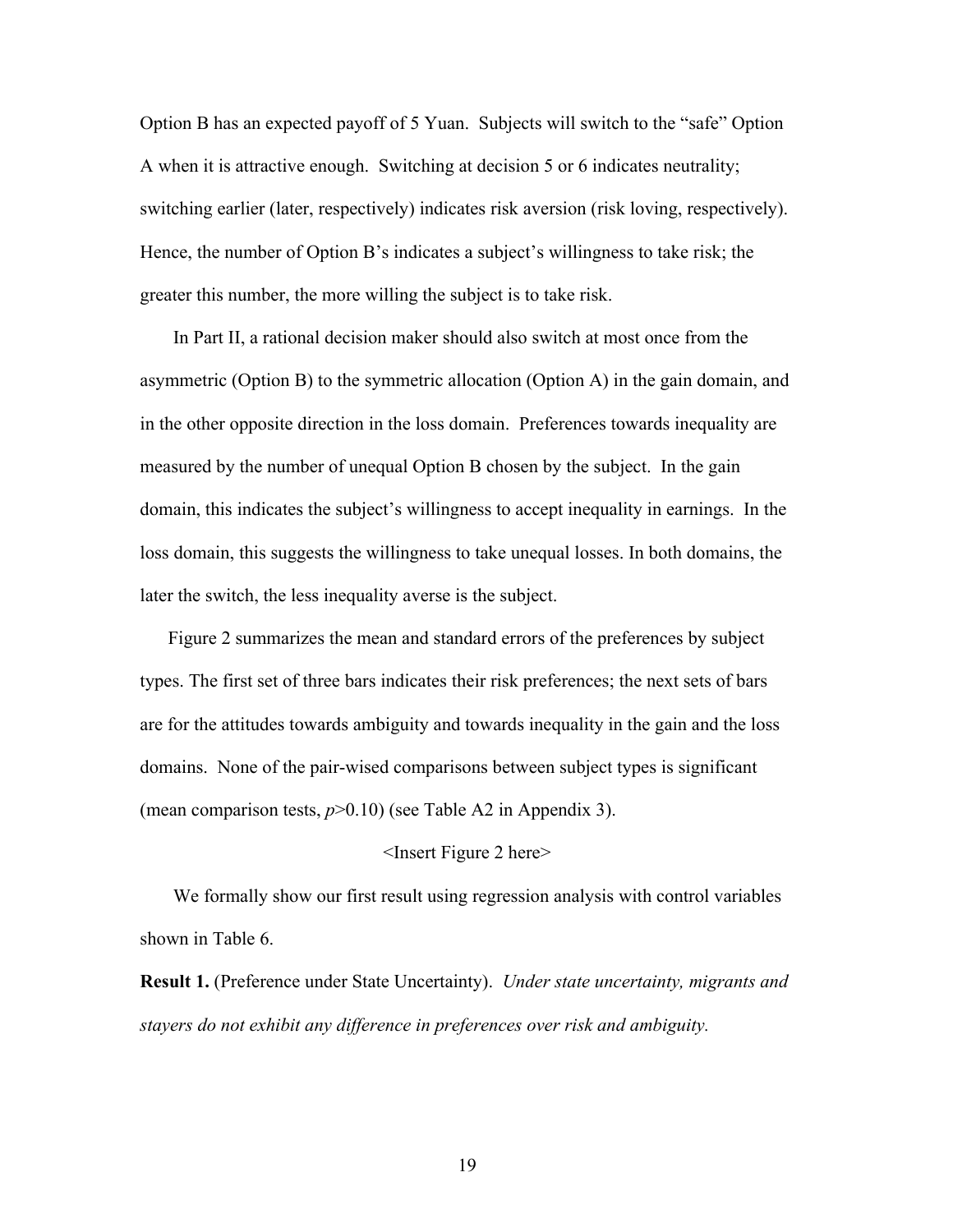**Support for Result 1.** Table 6 reports multivariate regressions with robust standard errors for four dependent variables: subjects' preferences for risk, ambiguity, inequality in the gain domain, and inequality in the loss domain. These preferences are measured as the number of risky (or unequal) options subjects chose. We included a dummy variable *Multi-switcher* that takes value "one" if the subject switched between risky and safe options (or equal and unequal) more than once, and is zero otherwise. There are two regressions for each preference, where we either do or do not include the variable *East*, a dummy variable that takes value "one" if the subject was located on the East coast, and is zero otherwise. Our main interests are the coefficients of "*Migrant"* and "*Stayer with no out-migration"*, which indicate whether these two groups behave different from the omitted category "*Stayer with out-migration*." Other control variables are gender, age and income.

### <Insert Table 6 here>

Regarding preferences towards risk and ambiguity, two results are robust. First, migrants do not differ from stayers with out-migration; second, stayers with no outmigration do not differ from stayers with out-migration. This result is in contrast with the conventional wisdom that migrants tend to be more willing to take risks.

Regressions of inequality in both gain and loss domains are hardly significant at the 5% level, with F-statistics smaller than 2.50 in all cases. Because conclusions can be misleading if one makes inferences based on insignificant models, the rest of this subsection focuses on preferences regarding risks and ambiguity only.

The control variables, such as gender and age, are significant in the direction we expected (Croson and Gneezy, 2009; Mather *et al*., 2012). Males are significantly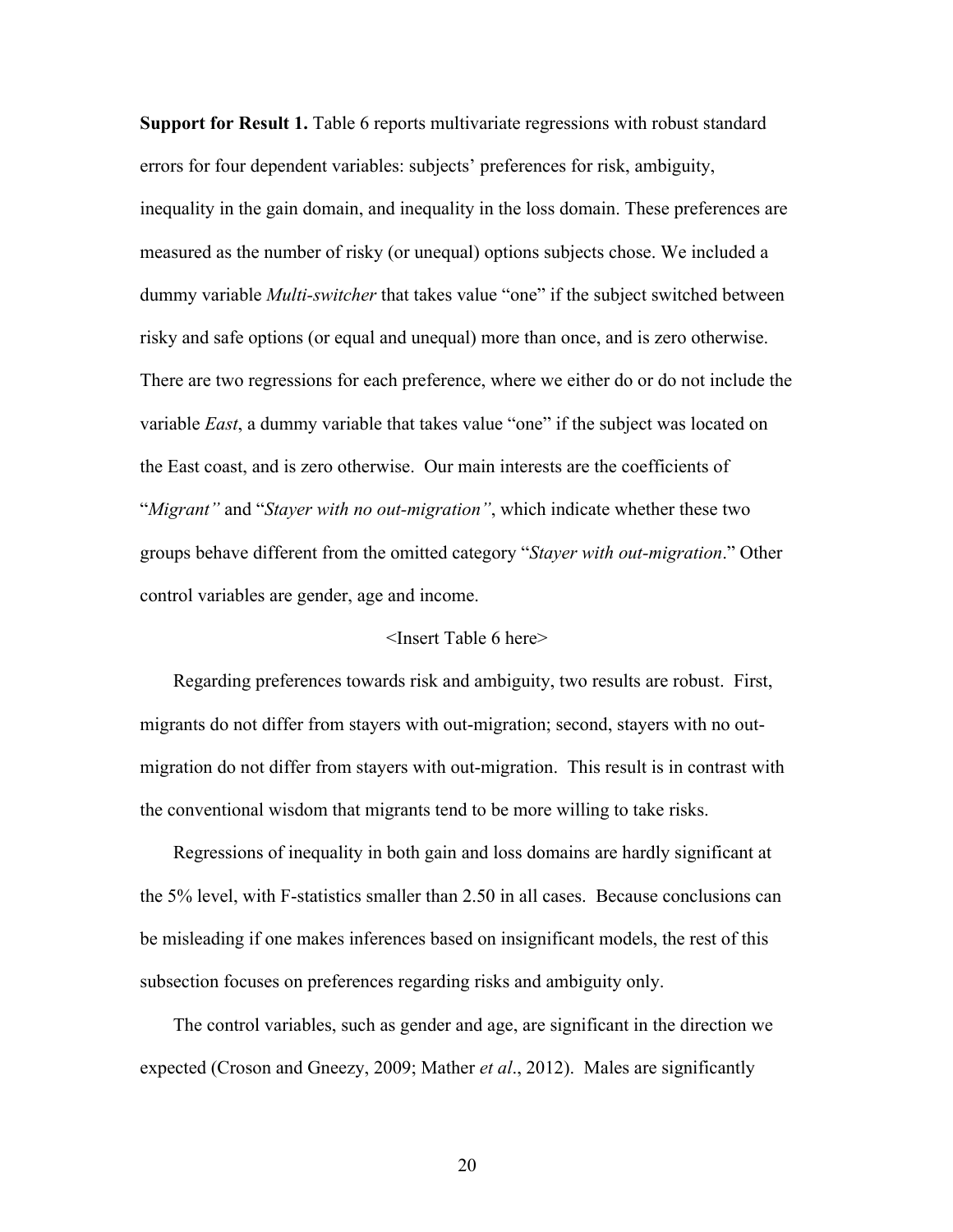more risk/ambiguity-seeking than females, while younger individuals are more risk/ambiguity-seeking than older ones, controlling for migration status. The variable *East* is worth noting here. In specifications (2) and (4), the regressions of *Risk* and *Ambiguity*, adding *East* significantly improved the regression's goodness-of-fit, as evidenced by the fact the adjusted  $R^2$  more than doubled in both cases.

### *4.3. Preference regarding Competition under Strategic Uncertainty*

We report in this subsection results from the first eight rounds of the market entry game where all payoffs are positive and the number of prizes is known to subjects.<sup>14</sup> In these rounds, there are several asymmetric Nash equilibria in pure strategy, under the assumption of risk neutrality. If rational,  $c+5$  or  $c+6$  decision-makers should enter the market. For  $c=2$  and  $c=4$ , the  $c+6$ <sup>th</sup> player should be indifferent because his expected payoff from entry is 0. Above  $c+6$  entrants, entering the market leads to negative expected payoffs. For  $c=6$  and  $c=9$ , all the players should enter the market (only the  $12<sup>th</sup>$  subject should be indifferent when  $c=6$ ). A higher expected number of entrants above the market capacity should reduce the entry of risk-neutral individuals (except when *c*>4). Naturally, risk and ambiguity aversion should lead players to be indifferent between entering and staying out at lower ranks above the capacity.

Table 7 reports marginal effects of six probit regressions with robust standard errors clustered at the individual level in parentheses.<sup>15</sup> First, we investigate whether the decision to enter competition is associated with one's migration status. In models

<sup>&</sup>lt;sup>14</sup> Regressions of the last four rounds in the market entry game are not significant; therefore, we do not report those results.

 $15$  Our results remain unchanged using linear probability models clustered at the individual level.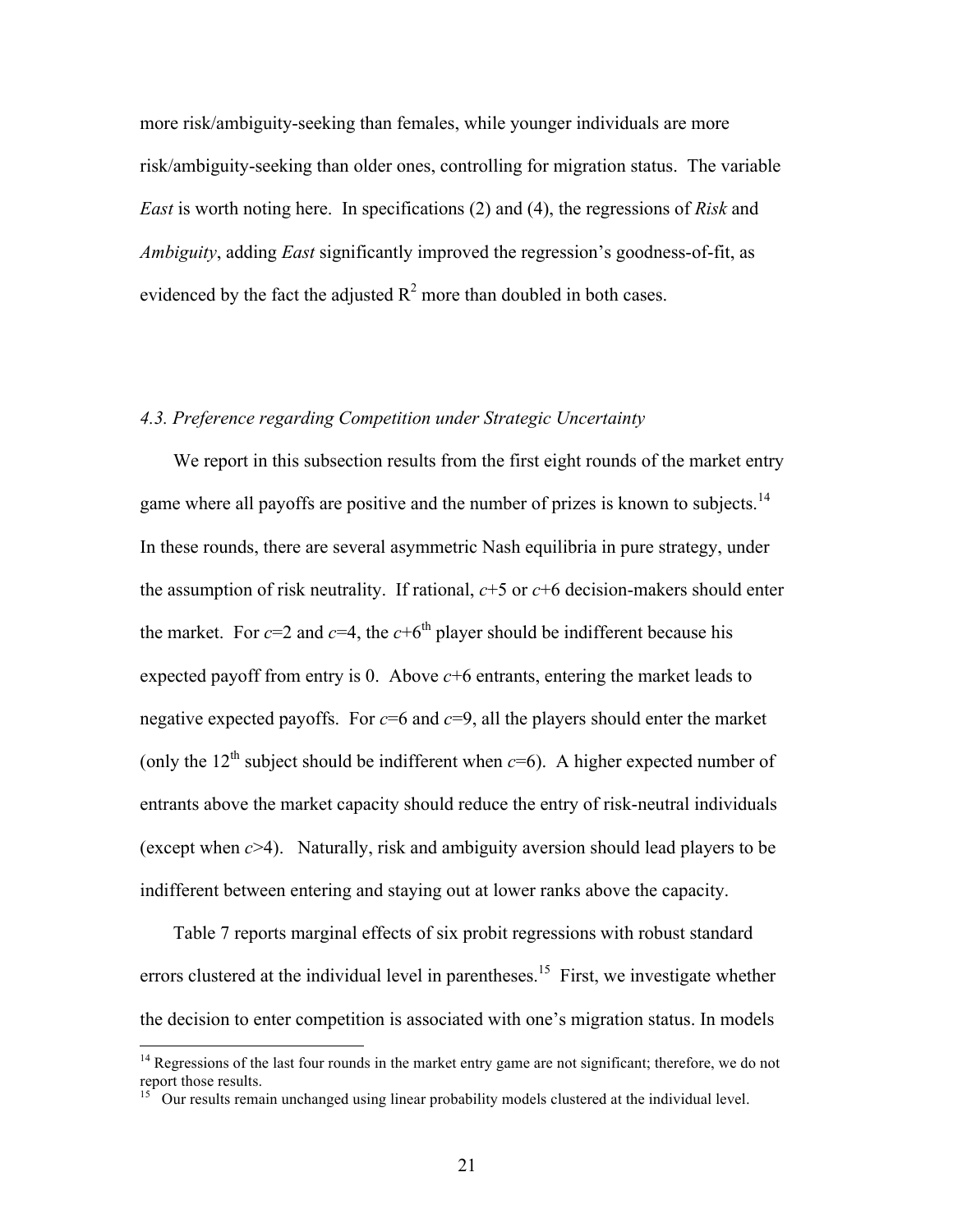(1) and (2), the dependent variable "entry" is 1 if the subject entered the competition, 0 otherwise. In models (3) and (4), the dependent variable "competitiveness" is 1 if the subject entered the competition after having predicted that the number of entrants was greater than the number of prizes, and 0 otherwise. Models (2) and (4) include only the explanatory variables: migration status (stayers with out-migration are not included and hence the base group for comparison). Models (1) and (3) include control variables such as male, age, income, east, risk preferences (measured by the switching point from the risky to the safe option), and a dummy variable "risk multi-switcher" indicating that the subject did multi-switch at least in the risk preference elicitation. This leads to Result 2.

**Result 2a.** (Competitiveness). *Among those who believe that there are more entrants than prizes, migrants are significantly more likely to enter the market competition than stayers with out-migration.* 

**Result 2b.** (Competitiveness). *Among those who believe that there are more entrants than prizes, stayers with no out-migration are significantly more likely to enter the market competition than stayers with out-migration.*

#### <Insert Table 7 here>

**Support for Result 2.** Model (2) shows that migrants are 17% significantly more likely to enter the market than stayers with out-migration. This effect is not significant (p-value=0.11) in model (1) where we include the set of control variables in model. However,, models (3) and (4) show that, robust to including/excluding control variables, migrants who have predicted greater entries than number of prizes are 18% significantly more likely to enter the competition. These results suggest that migrants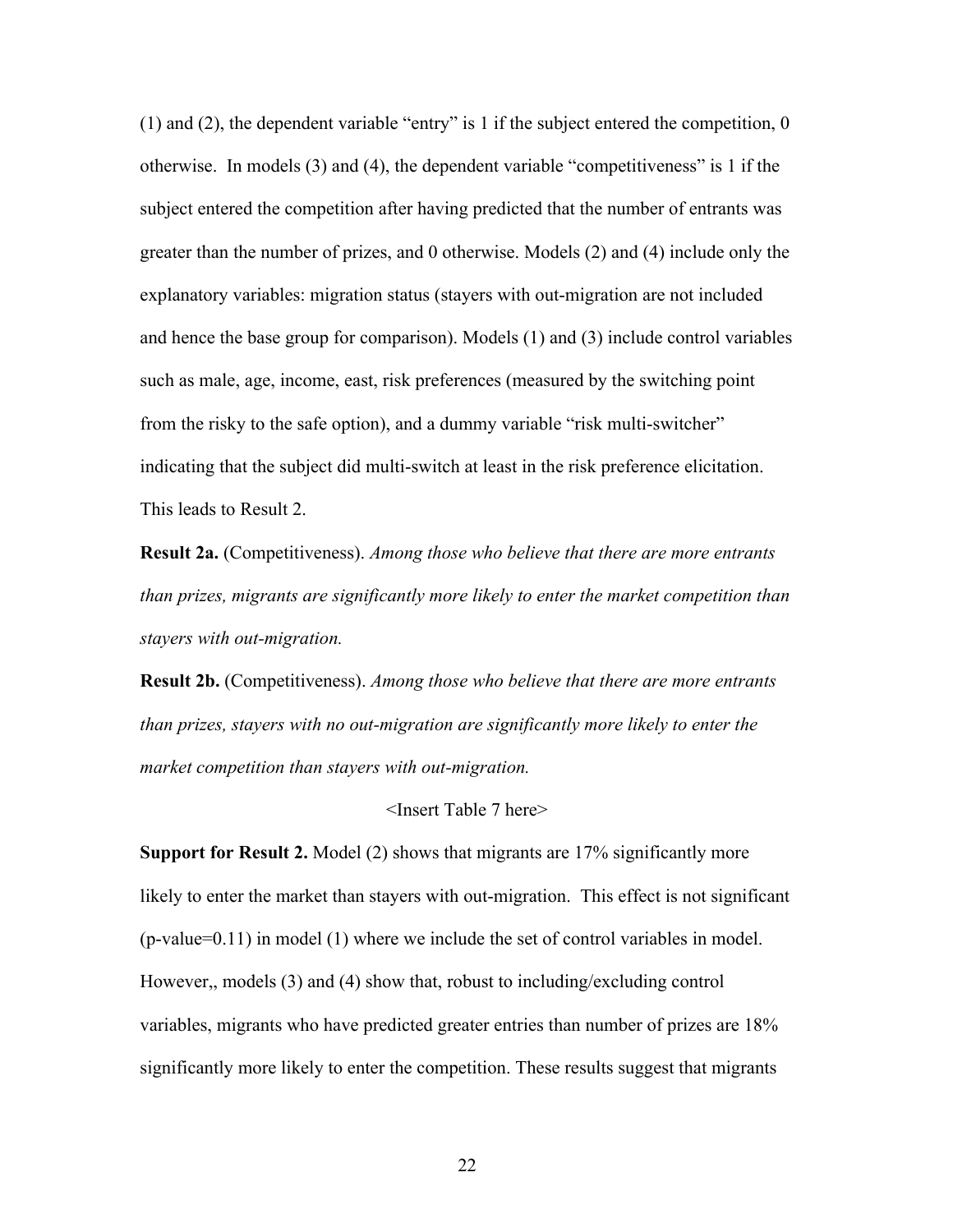are more competitive and have greater confidence in their ability to win. Similarly, compared to stayers with out-migration stayers with no out-migration are 13% more likely to enter the competition and 13% more likely to compete when they predict a high level of competition to win a prize.

Next, we analyze whether migrants and stayers differ in their predicted competitiveness of others. The dependent variable in models (5) and (6) is "predicted market competitiveness", which is 1 if the subject's predicted number of entrants is greater than the number of prizes for the round, and is 0 otherwise. Our next set results follows.

**Result 3a.** (Prediction of Market Competition). *Migrants are significantly more likely to predict a number of entries in excess of the market capacity than stayers with outmigration.* 

**Result 3b.** (Prediction of Market Competition). *Stayers with no out-migration are significantly more likely to predict a number of entries in excess of the market capacity than stayers with out-migration.* 

**Support for Result 3.** Model (5) shows that, keeping all control variables at their median values, migrants are 20% more likely to predict market entries of others is in excess of the market capacity than stayers with out-migration. Similarly, stayers with no out-migration are 19% more likely to predict excess entries than stayers with outmigration. We also observe that those who are more risk-loving under state uncertainty are marginally more likely to expect market competitiveness.

Results (2) and (3) suggest that migrants are not only more competitive; they also expect competitiveness from others. Indeed, they are both more likely to predict the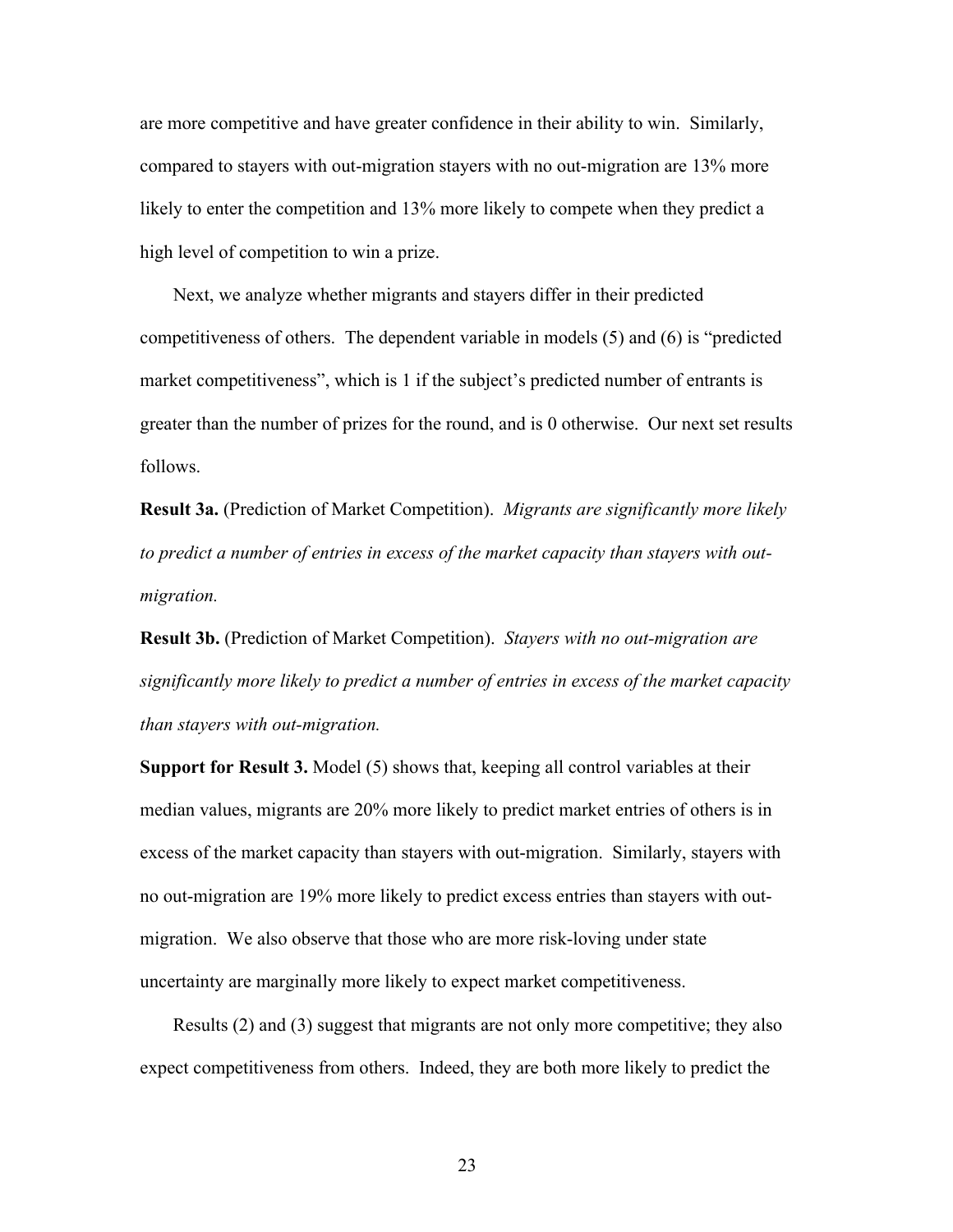competitiveness of others and more likely to enter the competition when they predict a tough competition.<sup>16</sup>

#### **5. Discussion**

We have investigated preferences between three groups of subjects: migrants, stayers with and without out-migration, considering two sources of uncertainty: state and strategic uncertainty. Two key issues are raised by our investigation.

*Two types of stayers.* – We use stayers at locations with out-migration as the base group to compare with the other two groups. These stayers are the people who choose not to migrate despite having easier access to information regarding migration (from their migrating neighbors) than stayers in locations where only very few people have migrated. Our results confirm the hypothesis that stayers with out-migration are less willing to enter a competition with strategic uncertainty than stayers without outmigration. In contrast, no difference has been found across groups in attitudes towards risk and ambiguity under state uncertainty.

*East China vs. West China.* – An interesting and robust finding in our data is that people who reside in East China are significantly more willing to take risks under state uncertainty and they are less inequality averse in the gain domain, regardless of whether they are migrants or local residents. As shown in Tables 6 and 7, the goodness-of-fit of all regression models improves dramatically after including the

 $16$  For a robustness check, we re-do all the regressions from Results 2 and 3, but with a subset of data where pond capacity is either 2 or 4, which means the number of entrants at equilibrium is smaller than 12. Summarizing Table A3 in Appendix, most results remain qualitatively the same, although stayers with no out-migration no longer differ from the other stayers.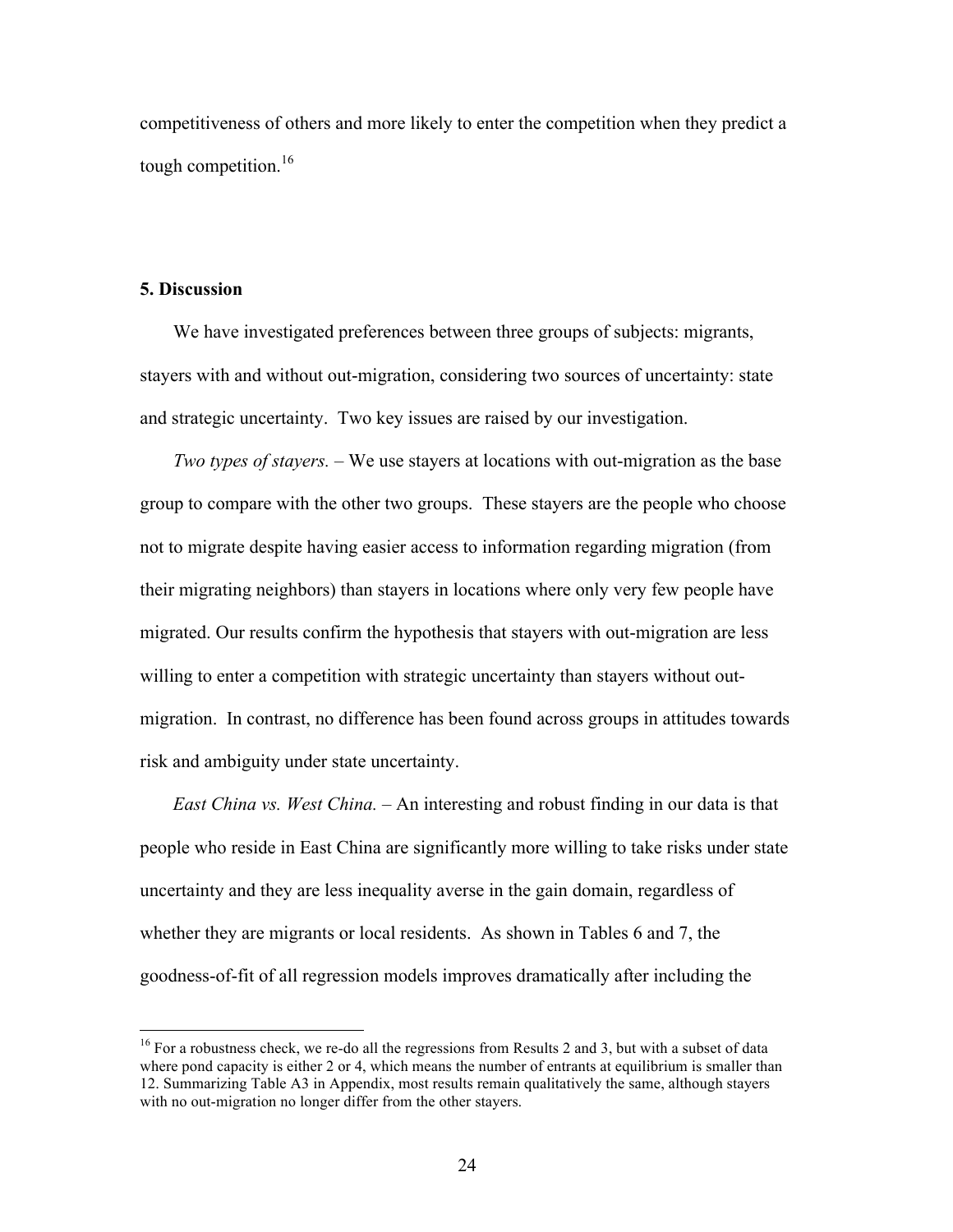control variable *East*, indicating the variable's significance in explaining the data. When the economic reform started three decades ago, it was focused in East and South coasts of China (mainly Shanghai and Shengzhen), while the reform occurred at a much slower pace in West China. Therefore, people in East China have been exposed to market economy longer, and more comprehensively. We speculate that people in East China are more used to higher variance in opportunities and wealth, and migrants who moved from inland to East China are self-selected to be similar, or have adapted to the norms. This result is in line with prior findings that economic regime could reshape individuals' preferences (Ockenfels and Weimann, 1999; Alesina and Fuchs-Schundeln, 2007; Brosig-Koch *et al.,* 2011). Finally, it is important to note that this East-West difference does not change our main findings regarding migrants *vs*. nonmigrants differences as regards strategic uncertainty, as shown in Table 7.

### **6. Conclusion**

We conducted the first incentivized field experiment to study whether migration decisions could be explained by risk attitudes, competitiveness, or both. We find that migrants are significantly more willing than non-migrants to enter a competition with strategic uncertainty; in contrast, people from different groups demonstrate identical attitudes towards risk and ambiguity under state uncertainty.<sup>17</sup>

Our contributions are twofold. First, our results contribute to the debate on the relationship between risk preferences and migration propensity. As our results show,

<sup>&</sup>lt;sup>17</sup> We acknowledge that our conclusions are drawn based earnings about half a day to a full day's wage. These are not life-changing stakes, but decent amount of incentives that give us insights about subjects' preferences.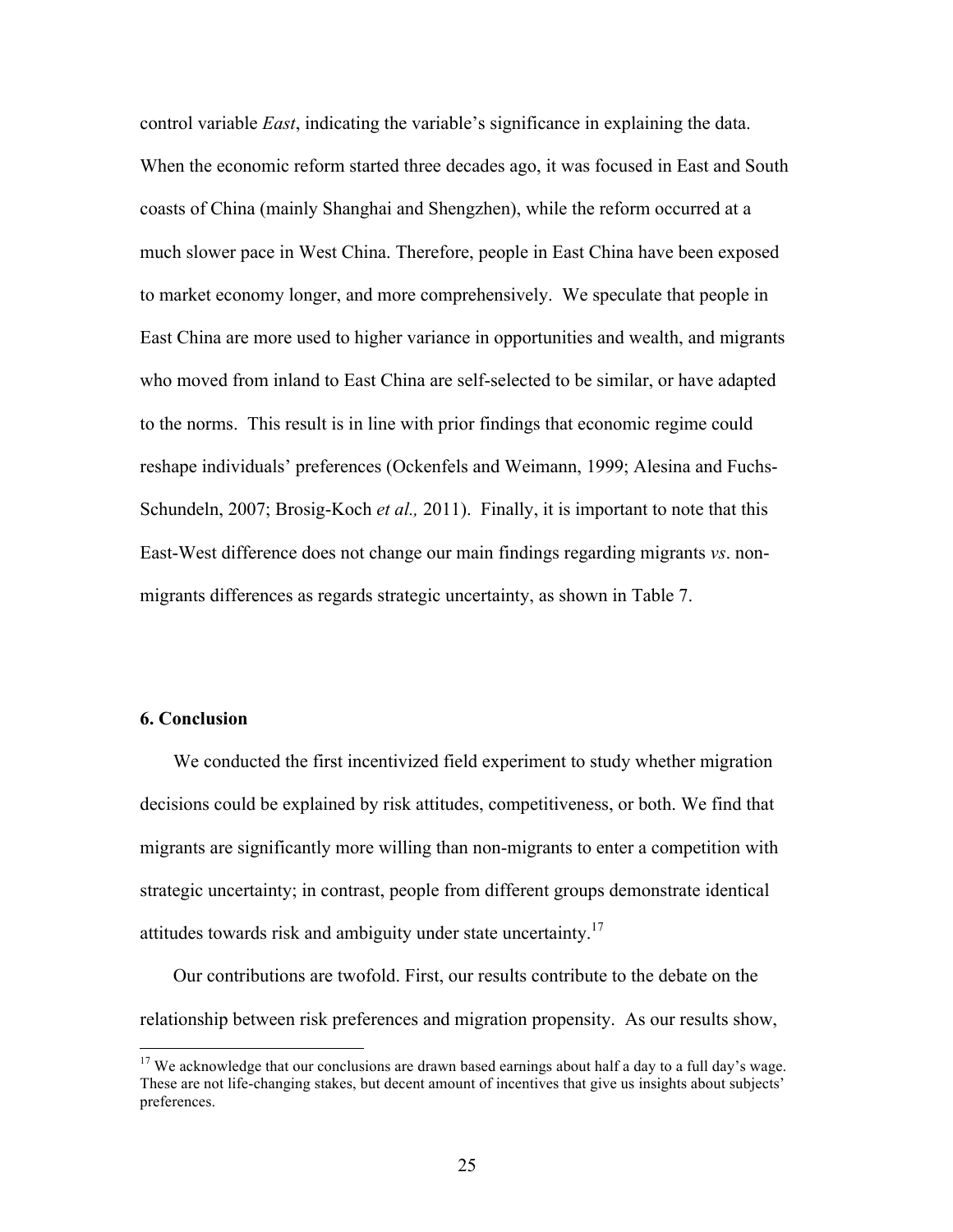the answer is not straightforward, and depends on how the uncertainty is generated: does it involve other people's decisions? Competing with other participants seems to resonate with migrants well, as they take significantly more risk in this environment than non-migrants when they expect a tough competition, whereas no behavioral difference is found between the two groups when the risks are generated via die rolls. Intuitively, this finding is consistent with the fact that migrants move to urban locations to enter the competition in the labor market.

Second, our results suggest that the conventional methodology of eliciting risk preferences using lists of lotteries is not one-size-fits-all. As a complementary tool, the market entry game used in this paper seems quite suitable when the outcome variables of interest involve human interactions, and especially competition. Our paper takes a first step towards enriching the toolbox of incentivized preference elicitation methods in a way that might be useful for better understanding migration decisions.

With a quarter billion Chinese people migrating from rural to urban areas in the year 2013 alone, there is clearly significant policy importance tied to understanding determinants of migration decisions. Large-scale migration not only provides rich labor resources to businesses in more developed regions, but also ameliorates unemployment and enables rural populations to escape poverty. At the same time, the influx of large migrant populations into cities raises widespread concerns regarding the adequacy of health care, education and housing. An improved understanding of migration decisions, and the preferences of migrants, is a step towards designing policies that enable communities to realize the substantial benefits of migration at minimum social cost.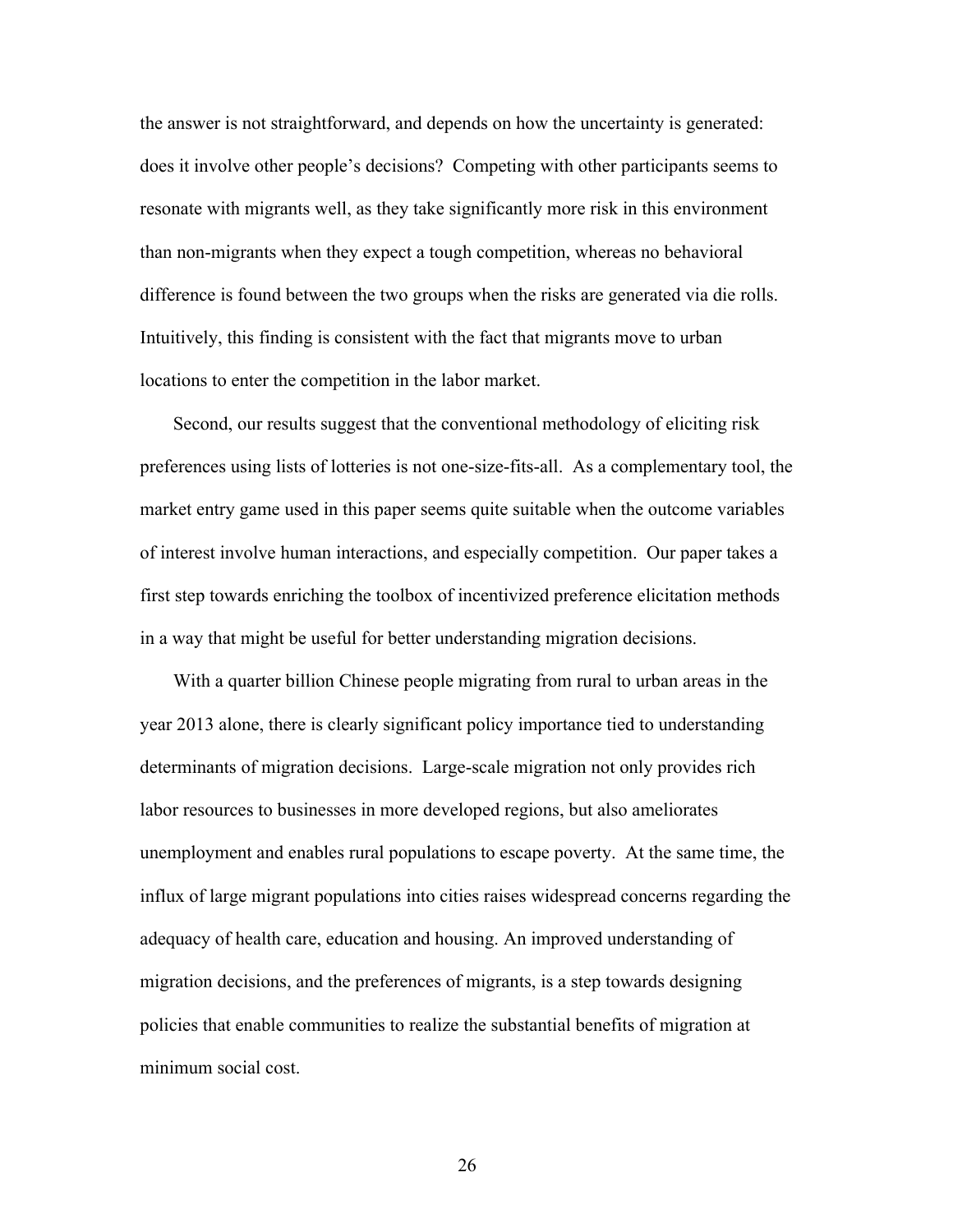#### **References**

- Alesina, Alberto and Nicola Fuchs-Schundeln, 2007. "Good-Bye Lenin (or Not?): The Effect of Communism on People's Preferences." *American Economic Review*, Vol. 97, No. 4, pp. 1507-1528.
- Andersen, Steffen, Glenn W. Harrison, Morten I. Lau, and Elisabet E. Rutström, 2008. "Eliciting Risk and Time Preferences." *Econometrica*, Vol. 76, No. 3, pp. 583–618.
- Blanco, Mariana, Dirk Engelmann, Hans Theo Normann, 2011. "A Within-Subject Analysis of Other-Regarding Preferences." *Games and Economic Behavior*, Vol. 72, No. 2, pp. 321–338.
- Borjas, George J. 2001, "Does Immigration Grease the Wheels of the Labor Market?" *Brookings Papers on Economic Activity*, Vol. 2001, No. 1, pp. 69-119.
- Boyd, Monica, 1989. "Family and Personal Networks in International Migration: Recent Developments and New Agendas." *International Migration Review*, Vol. 23, No. 3, pp. 638-670.
- Brandenburger, Adam, 1996. "Strategic and Structural Uncertainty in Games." In Richard Zeckhauser, Ralph Keeney, and James Sebenius (Eds.),*Wise Choices: Games, Decisions, and Negotiations*. Harvard Business School Press: Boston, pp. 221-232.
- Brosig-Koch, Jeannette, Christoph Helbach, Axel Ockenfels and Joachim Weimann, 2011. "Still Different after All These Years: Solidarity Behavior in East and West Germany." *Journal of Public Economics*, Vol. 95, No. 11-12, pp. 1373-1376.
- Brucker, Herbert and Elke J. Jahn, 2011. "Migration and Wage-Setting: Reassessing the Labor Market Effects of Migration." *Scandinavian Journal of Economics*, Vol. 113, No. 2, pp. 286-317.
- Bryan, Gharad, Shyamal Chowdhury, and Ahmed Mushfiq Mobarak, 2012. "Seasonal Migration and Risk Aversion." *CEPR Discussion Papers* No. 8739.
- Camerer, Colin and Dan Lovallo, 1999. "Overconfidence and Excess Entry: An Experimental Approach." *American Economic Review*, Vol. 89, No. 1, pp. 306- 318.
- Charness, Gary and Angelino Viceisza, 2011. "Comprehension and Risk Elicitation in the Field: Evidence from Rural Senegal." IFPRI Discussion Paper No. 01135.
- Chen, Yiu Por, 2005. Skill-Sorting, Self-Selectivity, and Immigration Policy Regime Change: Two Surveys of Chinese Graduate Students' Intention to Study Abroad." *American Economic Review, Papers and Proceedings*, Vol. 95, No. 2, pp. 66-70.
- Chen, Yuyu, Ginger Zhe Jin, and Yang Yue, 2010. "Peer Migration in China", NBER Working Paper No. 15671.
- Chiswick, Barry R. 1986. "Is the New Immigration Less Skilled Than the Old?" *Journal of Labor Economics*, Vol. 4, No. 2, pp.168-92.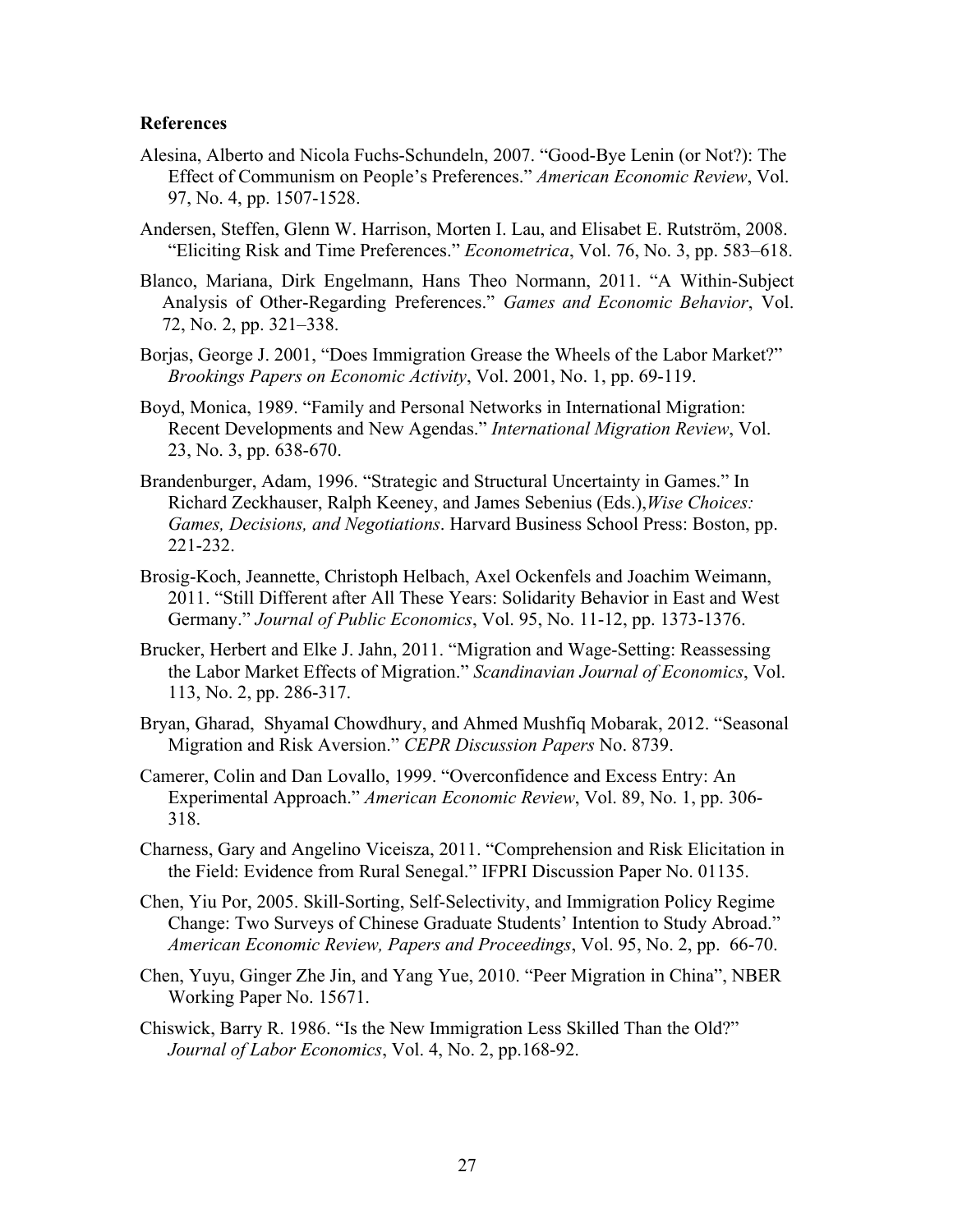- Conroy, Hector V., 2009. "Risk Aversion, Income Variability, and Migration in Rural Mexico." California Center for Population Research, UCLA, working draft.
- Constant, Amelie F., Annabelle Krause, Ulf Rinne and Klaus F. Zimmermann, 2011. "Economic preferences and attitudes of the unemployed: are natives and second generation migrants alike?" *International Journal of Manpower*, Vol. 32, No. 7, pp. 825-851.
- Croson, Rachel, and Uri Gneezy, 2009. "Gender Differences in Preferences." *Journal of Economic Literature*, Vol. 47, No. 2, pp. 448-474.
- Czaika, Mathias, 2012. "Migrations in times of uncertainty. On the role of economic prospects." DEMIG Project Paper No. 11, International Migration Institute, University of Oxford.
- David, P. A., 1974. "Fortune, Risk and the Microeconomics of Migration" *Nations and households in economic growth*, New York, NY: Academic Press, pp. 21-88.
- Dohmen, Thomas, Armin Falk, David Huffman, Uwe Sunde, Jurgen Schupp and Gert G. Wagner, 2005. "Individual Risk Attitudes: New Evidence from a Large, Representative, Experimentally-Validated Survey." *IZA Discussion Paper* No. 1730, Bonn.
- Dohmen, Thomas, Armin Falk, David Huffman, Uwe Sunde, Jurgen Schupp, and Gert G. Wagner, 2011. "Individual Risk Attitudes: Measurement, Determinants, and Behavioral Consequences." *Journal of the European Economic Association*, Vol. 9, No. 3, pp. 522-550.
- Dustmann, Christian, 1997. Return migration, uncertainty and precautionary savings." *Journal of Development Economics*, Vol. 52, pp. 295-316.
- Ellsberg, Daniel, 1961. "Risk, Ambiguity and the Savage Axioms", *The Quarterly Journal of Economics*, Vol. 75, No. 4, pp. 643-669.
- Fox, Craig R. and Amos Tversky, 1995. "Ambiguity Aversion and Comparative Ignorance." *The Quarterly Journal of Economics*, Vol. 110, No. 3, pp. 585-603.
- Gibson, John and David McKenzie, 2009. "The Microeconomic Determinants of Emigration and Return Migration of the Best and Brightest: Evidence from the Pacific." *Journal of Development Economics*, Vol. 95, No. 1, pp. 18-29.
- Giles, John, 2006. "Is Life More Risky in the open? Household Risk-Coping and the Opening of China's Labor Markets." *Journal of Development Economics*, Vol. 81, No. 1, pp. 25-60.
- Guiso, Luigi, and Monica Paiella, 2006. "The Role of Risk Aversion in Predicting Individual Behavior." In Pierre-André Chiappori and Christian Gollier (Eds.), *Insurance: Theoretical Analysis and Policy Implications*. MIT Press: Cambridge.
- Harris, John R. and Michael P. Todaro, 1970. "Migration, Unemployment and Development: A Two-Sector Analysis." *American Economic Review*, Vol. 60, No. 1, pp. 126-142.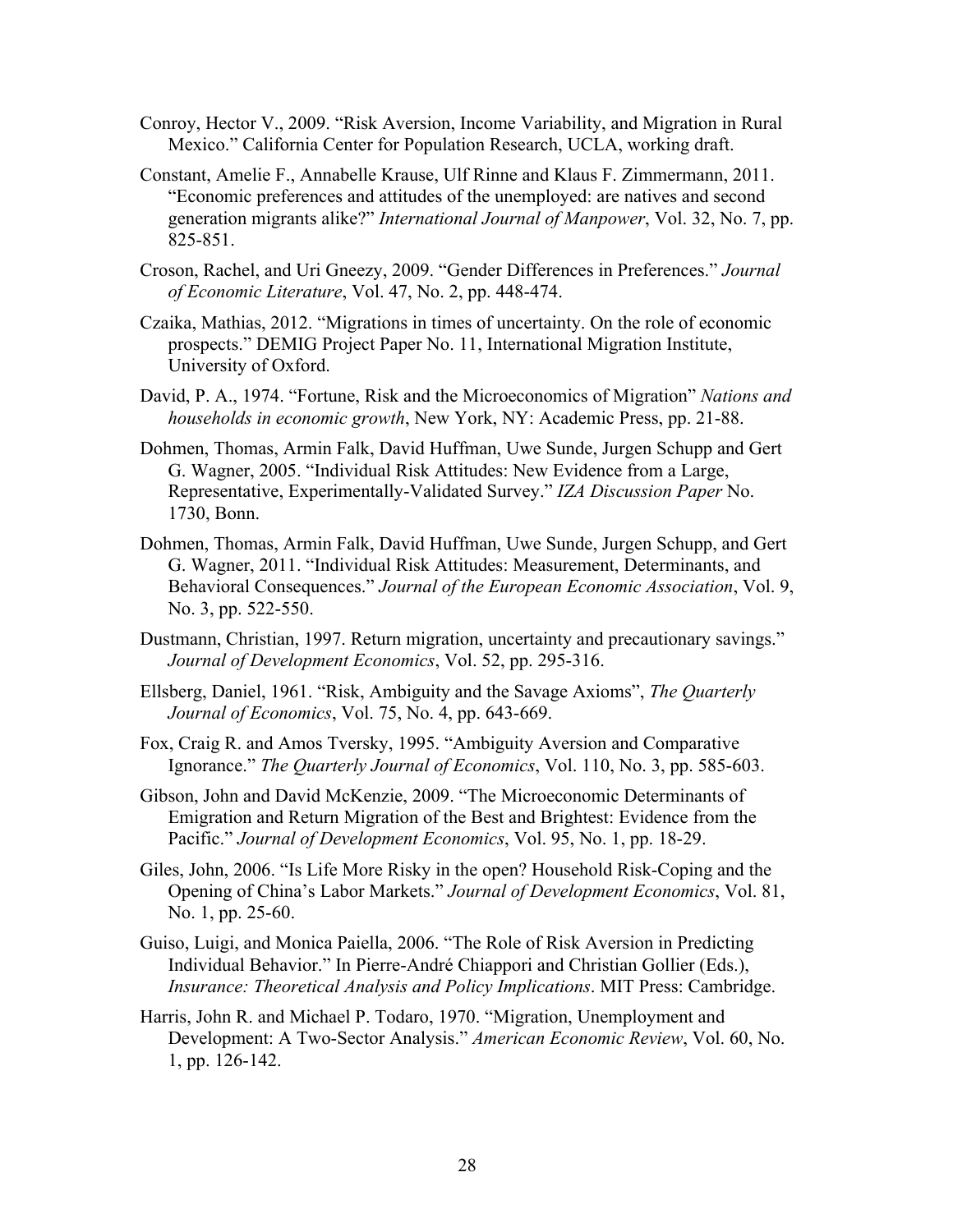- Heitmueller, Axel, 2005. "Unemployment benefits, risk aversion, and migration incentives." *Journal of Population Economics*, Vol. 18, pp. 93-112.
- Holt, Charles A. and Laury, Susan K., 2002. "Risk Aversion and Incentive Effects." *American Economic Review*, Vol. 92, No. 5, pp. 1644–1655.
- Jaeger, David A., Holger Bonin, Thomas Dohmen, Armin Falk, David Huffman, and Uwe Sunde, 2010. "Direct Evidence on Risk and Migration." *Review of Economics and Statistics*, Vol. 92, No. 3, pp. 684-689.
- Kahneman, Daniel, and Amos Tversky, 1979. "Prospect theory: an analysis of decision under risk." *Econometrica*, Vol. 47, pp. 263–291.
- Katz, Eliakim, and Oded Stark, 1986. Labor migration and risk aversion in less developed countries." *Journal of Labor Economics*, No. 4, pp. 134-149.
- Katz, Eliakim and Oded Stark, 1987. International migration under asymmetric information." *The Economic Journal*, Vol. 97, No. 387, pp. 718-726.
- Lin, Justin Yifu, Fang Cai, and Zhou Lin, 1998. "Competition, Policy Burdens and State-Owned Enterprise Reform." *American Economic Review*, Vol. 88, No. 2, pp. 422-427.
- Malamud, Ofer and Abigail Wozniak, 2012. "The Impact of College on Migration Evidence from the Vietnam Generation." *Journal of Human Resources*, Vol. 47, No. 4, pp. 913-950.
- Mather, Mara, Nina Mazar, Marissa A. Gorlick, Nichole R. Lighthall, Jessica Burgeno, Andrej Schoeke, and Dan Ariely, 2012. "Risk Preferences and Aging: The "Certainty Effect" in Older Adults' Decision Making." *Psychology and Aging*, Vol. 27, No. 4, pp. 801-816.
- McKenzie, David, and Dean Yang, 2012. "Experimental Approaches in Migration Studies." In Carlos Vargas-Silva (ed.), *Handbook of Research Methods In Migration*. Edward Elgar: Cheltenham, pp. 249-270.
- Meng, Xin, Chris Manning, Shi Li, and Tadjuddin Nur Effendi (Eds.), 2010. *The Great Migration. Rural-Urban Migration in china and Indonesia*. Edward Elgar: Cheltenham.
- Mishra, Prachi, 2007. "Emigration and Wages in Source Countries: Evidence from Mexico." *Journal of Development Economics*, No. 82, pp. 180-199.
- Mora, Jorge and J. Edward Taylor, 2005. Determinants of Migration, Destination and Sector Choice: Disentangling Individual, Household and Community Effects. In Ça–glar Özden and Maurice Schiff (Eds.), *International Migration, Remittances, and the Brain Drain*. New-York: Palgrave Macmillan, pp. 21-52.
- Munshi, Kaivan, 2003. "Networks In The Modern Economy: Mexican Migrants In The U.S. Labor Market." *The Quarterly Journal of Economics*, Vol. 118, No. 2, pp. 549-599.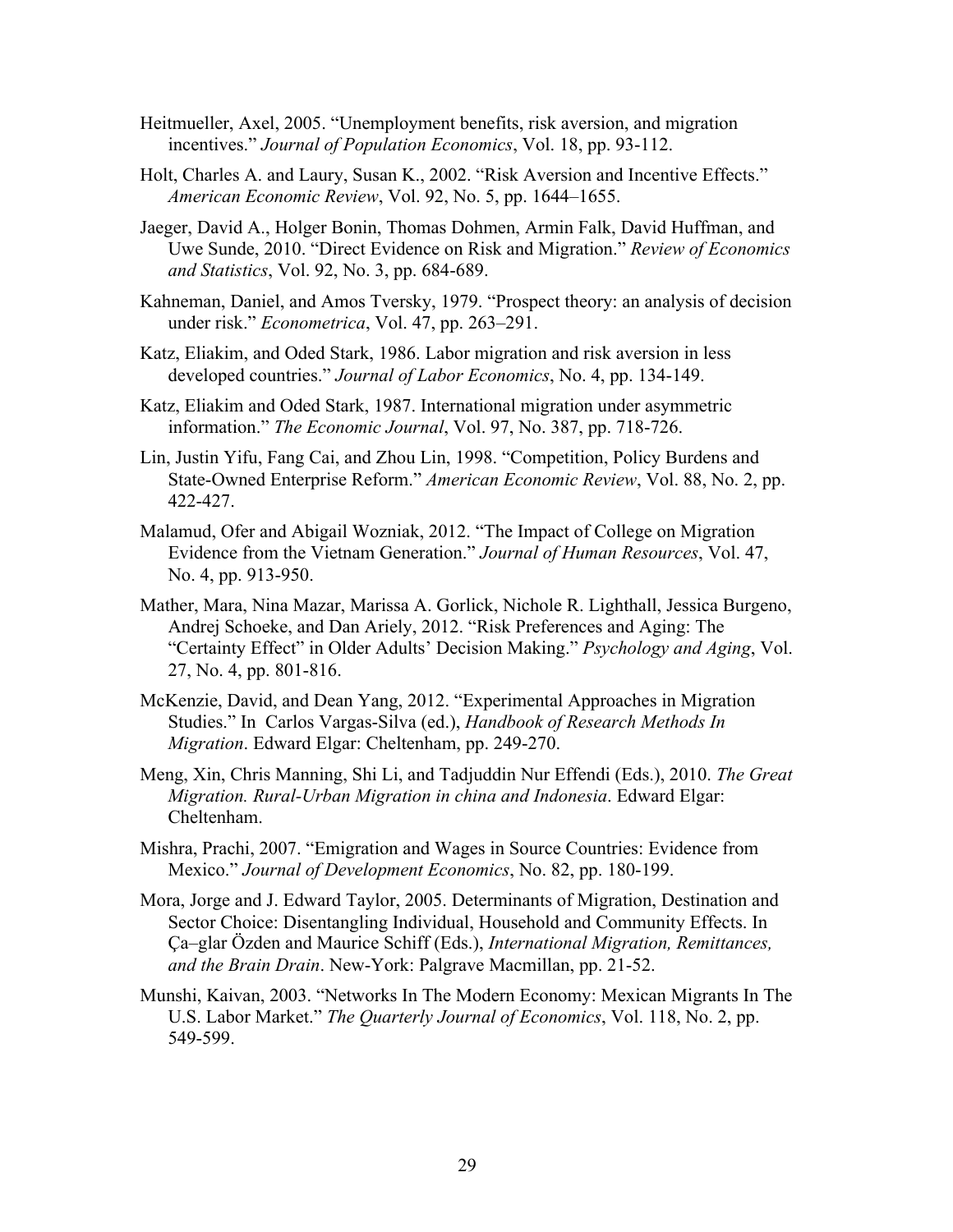- Ockenfels, Axel and Joachim Weimann, 1999. "Types and Patterns: an Experimental East-West-German Comparison of Cooperation and Solidarity." *Journal of Public Economics*, Vol. 71, No. 2, pp. 275-287.
- Pedersen, Peder J., Mariola Pytlikova and Nina Smith, 2008. "Selection or Network Effects? Migration Flows into 27 OECD Countries, 1990-2000." *European Economic Review*, Vol. 52, No. 7, pp. 1160-1186.
- Sahota, Gian S., 1968. "An Econometric Analysis of Internal Migration in Brazil." *Journal of Political Economy*, Vol. 76, No. 2, pp. 218-245.
- Stark, Oded, 1981. "On the Optimal Choice of Capital Intensity in LDCs with Migration." *Journal of Development Economics*, Vol. 9, No. 1, pp. 31-41.
- Stark, Oded and David E. Bloom, 1985. "The New Economics of Labor Migration." *American Economic Review*, Vol. 75, No. 2, pp. 173-78.
- Stark, Oded and David Levhari, 1982. "On Migration and Risk in LDCs." *Economic Development and Culture Change*, Vol. 31, No. 1, pp. 191-196.
- Schwartz, Aba, 1976. "Migration, Age and Education." *Journal of Political Economy*, Vol. 84, No. 4, pp. 701-720.
- Stark, Oded and J. Edward Taylor, 1991. "Migration Incentives, Migration Types: The Role of Relative Deprivation." *Economic Journal*, Vol. 101, pp. 1163-1178.
- Sjaastad, Larry A. 1962. "The Costs and Returns of Human Migration." *Journal of Political Economy*, Vol. 70, No. 5, pp. 80-93.
- Umblijs, Janis, 2012, "The Effect of Networks and Risk Attitudes on the Dynamics of Migration." International Migration Institute Working Paper.
- Williams, Allan M., and Vladimir Baláž, 2012. "Migration, risk and uncertainty: theoretical perspectives." *Population, Space and Place*, Vol. 18, No. 2, pp. 167- 180.
- Zhao, Yaohui, 2003, "The Role of Migrant Networks in Labor Migration: the Case of China." *Contemporary Economic Policy*, Vol. 21, No. 4, pp. 500-511.
- Zheng, Jinghai, Xiaoxuan Liu and Arne Bigsten, 2003. "Efficiency, Technical Progress and Best Practice in Chinese State Enterprises (1984-1994)." *Journal of Comparative Economics*, Vol. 31, pp. 134-52.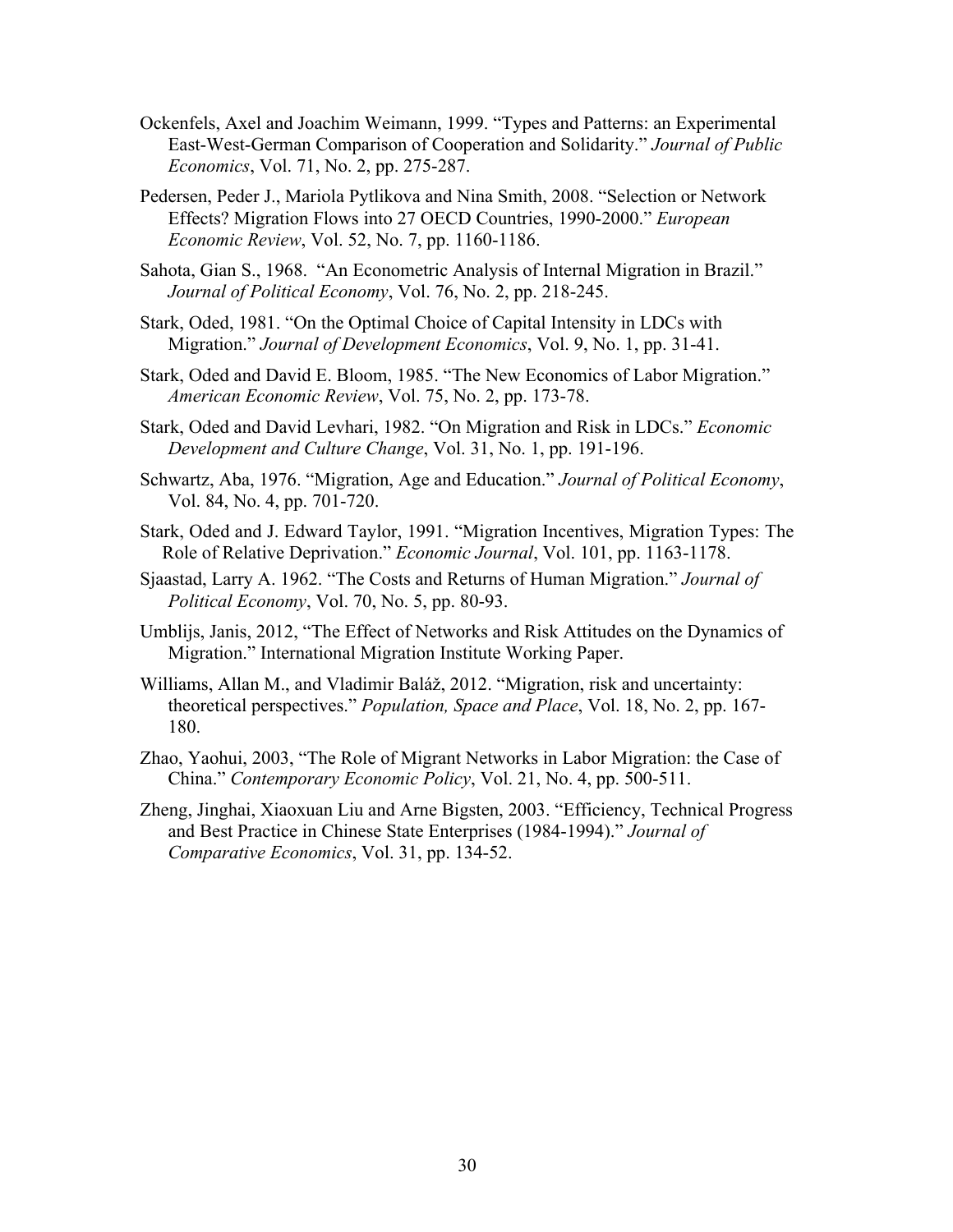| Subjects type                 | Location<br>West China | Location<br>East China | $#$ of<br>sessions | $#$ of<br>subjects |
|-------------------------------|------------------------|------------------------|--------------------|--------------------|
| Migrants                      | Chengdu                | Beijing                | 4                  | 48                 |
| Stayers with Out-migration    | Xianyang               | Yancheng               | 4                  | 48                 |
| Stayers with No Out-migration | Jiuquan                | Xuzhou                 | 4                  | 48                 |
| Total number of subjects      | 72                     | 72                     |                    | 144                |

Table 1. Number of Sessions and Subjects at Each Location

Table 2: Risk and Ambiguity Elicitation

|              | <b>Option A</b>        | <b>Option B</b>                             |
|--------------|------------------------|---------------------------------------------|
| <b>Risk:</b> |                        | 10 balls in an urn, 5 blue and 5 yellow;    |
|              | Certain payoff in Yuan | Blue pays 10 Yuan, Yellow pays 0.           |
| Decision 1:  |                        |                                             |
| Decision 2:  | 2                      |                                             |
| Decision 3:  | 3                      |                                             |
| Decision 4:  | 4                      |                                             |
| Decision 5:  | 5                      | $(10 \text{ Yuan}, 50\%; 0, 50\%)$          |
| Decision 6:  | 6                      |                                             |
| Decision 7:  | 7                      |                                             |
| Decision 8:  | 8                      |                                             |
| Decision 9:  | 9                      |                                             |
| Decision 10: | 10                     |                                             |
| Ambiguity:   |                        | 10 balls in an urn, unknown blue or yellow; |
|              |                        | Blue pays 10 Yuan, Yellow pays 0.           |
| Decision 11: | 1                      |                                             |
| Decision 12: | 2                      |                                             |
| Decision 13: | 3                      |                                             |
| Decision 14: | 4                      |                                             |
| Decision 15: | 5                      |                                             |
| Decision 16: | 6                      | 10 Yuan or 0; unknown probability           |
| Decision 17: | 7                      |                                             |
| Decision 18: | 8                      |                                             |
| Decision 19: | 9                      |                                             |
| Decision 20: | 10                     |                                             |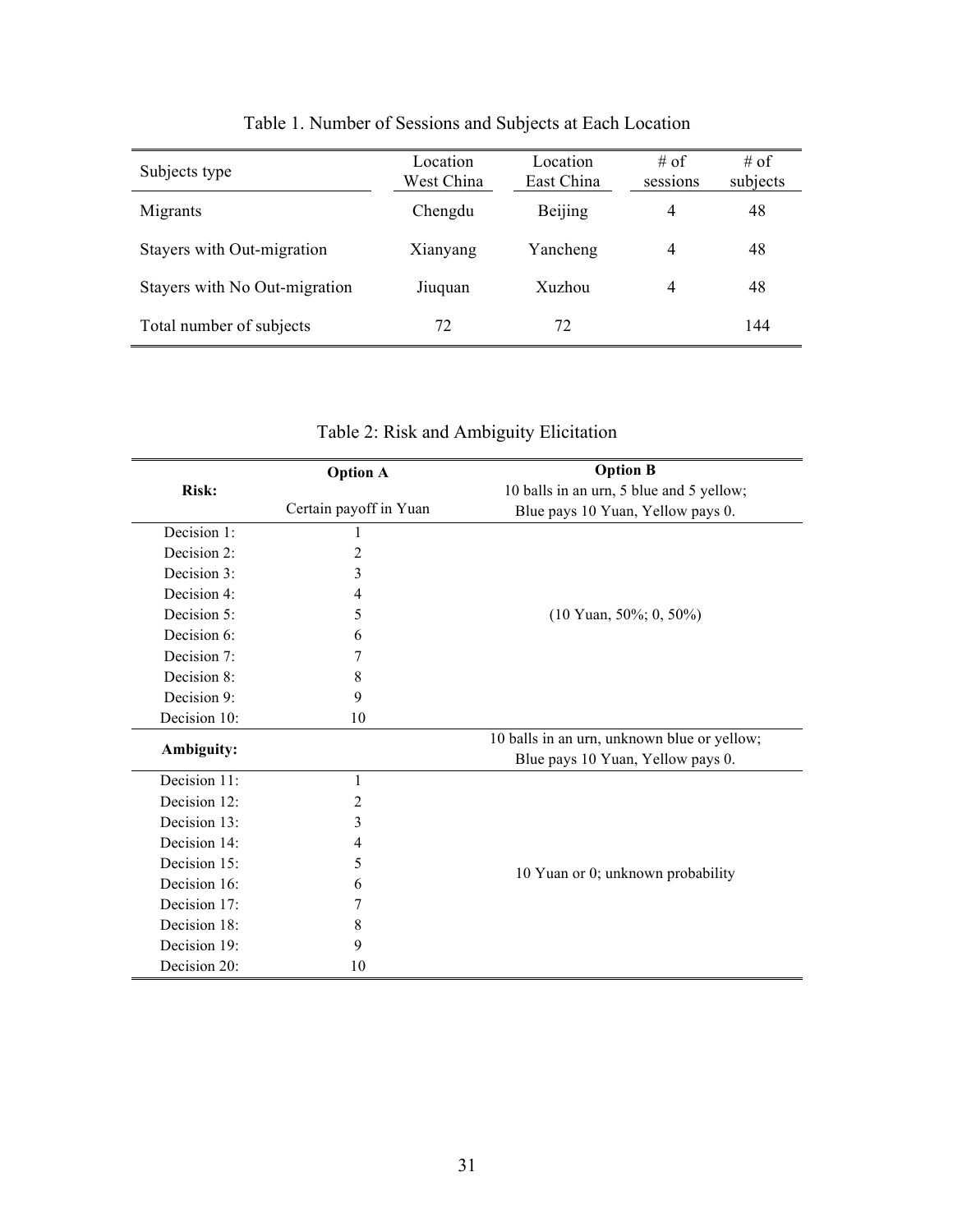|                    | <b>Option A</b>                    | <b>Option B</b>                      |
|--------------------|------------------------------------|--------------------------------------|
|                    | Equal earnings for Players X and Y | Unequal earnings for Players X and Y |
| <b>Gain Domain</b> |                                    |                                      |
| Decision 1:        | X earns 1; Y earns 1               |                                      |
| Decision 2:        | X earns 2; Y earns 2               |                                      |
| Decision 3:        | X earns 3; Y earns 3               |                                      |
| Decision $4$ :     | X earns 4; Y earns 4               | X earns 8; Y earns 2                 |
| Decision 5:        | X earns 5; Y earns 5               |                                      |
| Decision 6:        | $X$ earns 6; Y earns 6             |                                      |
| Decision 7:        | X earns 7; Y earns 7               |                                      |
| Decision 8:        | X earns 8; Y earns 8               |                                      |
| <b>Loss Domain</b> |                                    |                                      |
| Decision 1:        | $X$ loses 1; Y loses 1             |                                      |
| Decision 2:        | $X$ loses 2; Y loses 2             |                                      |
| Decision 3:        | $X$ loses 3; Y loses 3             |                                      |
| Decision 4:        | $X$ loses 4; Y loses 4             |                                      |
| Decision 5:        | $X$ loses 5; Y loses 5             | $X$ loses 8; Y loses 2               |
| Decision 6:        | X loses $6$ ; Y loses $6$          |                                      |
| Decision 7:        | $X$ loses 7; Y loses 7             |                                      |
| Decision 8:        | $X$ loses 8; Y loses 8             |                                      |

Table 4: Payoffs in Market Entry Game

|                |       |       |       |       | Gain domain |       |       |       |       | Ambiguity      |      | Loss domain                  |
|----------------|-------|-------|-------|-------|-------------|-------|-------|-------|-------|----------------|------|------------------------------|
| Rank           | R.1   | R.2   | R.3   | R.4   | R.5         | R.6   | R.7   | R.8   | R.9   | R.10           | R.11 | R.12                         |
|                | $c=4$ | $c=9$ | $c=2$ | $c=9$ | $c=2$       | $c=6$ | $c=6$ | $c=4$ | $c=?$ | $c=?$          |      | $\qquad \qquad \blacksquare$ |
| 1              | $+9$  | $+8$  | $+18$ | $+4$  | $+27$       | $+12$ | $+6$  | $+18$ | $+6$  | $+12$          | $-1$ | $-3$                         |
| $\overline{2}$ | $+9$  | $+7$  | $+18$ | $+4$  | $+9$        | $+9$  | $+6$  | $+12$ | ?     | 9              | $-2$ | $-3$                         |
| 3              | $+9$  | $+6$  | -6    | $+4$  | -6          | $+7$  | $+6$  | $+4$  | ?     | 9              | $-3$ | $-3$                         |
| 4              | $+9$  | $+5$  | -6    | $+4$  | -6          | $+4$  | $+6$  | $+2$  | ?     | 9              | -6   | $-3$                         |
| 5              | -6    | $+4$  | -6    | $+4$  | -6          | $+3$  | $+6$  | $-6$  | ?     | 9              | -6   | -6                           |
| 6              | -6    | $+2$  | -6    | $+4$  | -6          | $+1$  | $+6$  | -6    | 9     | റ              | -6   | -6                           |
| 7              | -6    | $+2$  | -6    | $+4$  | $-6$        | -6    | $-6$  | $-6$  | ?     | າ              | -6   | -6                           |
| 8              | -6    | $+1$  | $-6$  | $+4$  | -6          | $-6$  | $-6$  | $-6$  | ?     | 9              | -6   | -6                           |
| 9              | -6    | $+1$  | -6    | $+4$  | $-6$        | -6    | -6    | -6    | ?     | 9              | -6   | -6                           |
| 10             | -6    | $-6$  | -6    | -6    | $-6$        | -6    | -6    | -6    | ?     | 9              | -6   | -6                           |
| 11             | -6    | $-6$  | -6    | $-6$  | $-6$        | -6    | $-6$  | $-6$  | 9     | 9              | -6   | -6                           |
| 12             | -6    | $-6$  | -6    | -6    | $-6$        | $-6$  | -6    | $-6$  | -6    | $-6$           | $-6$ | -6                           |
| Stay out:      |       |       |       |       | $\theta$    |       |       |       |       | $\overline{0}$ |      | $-4$                         |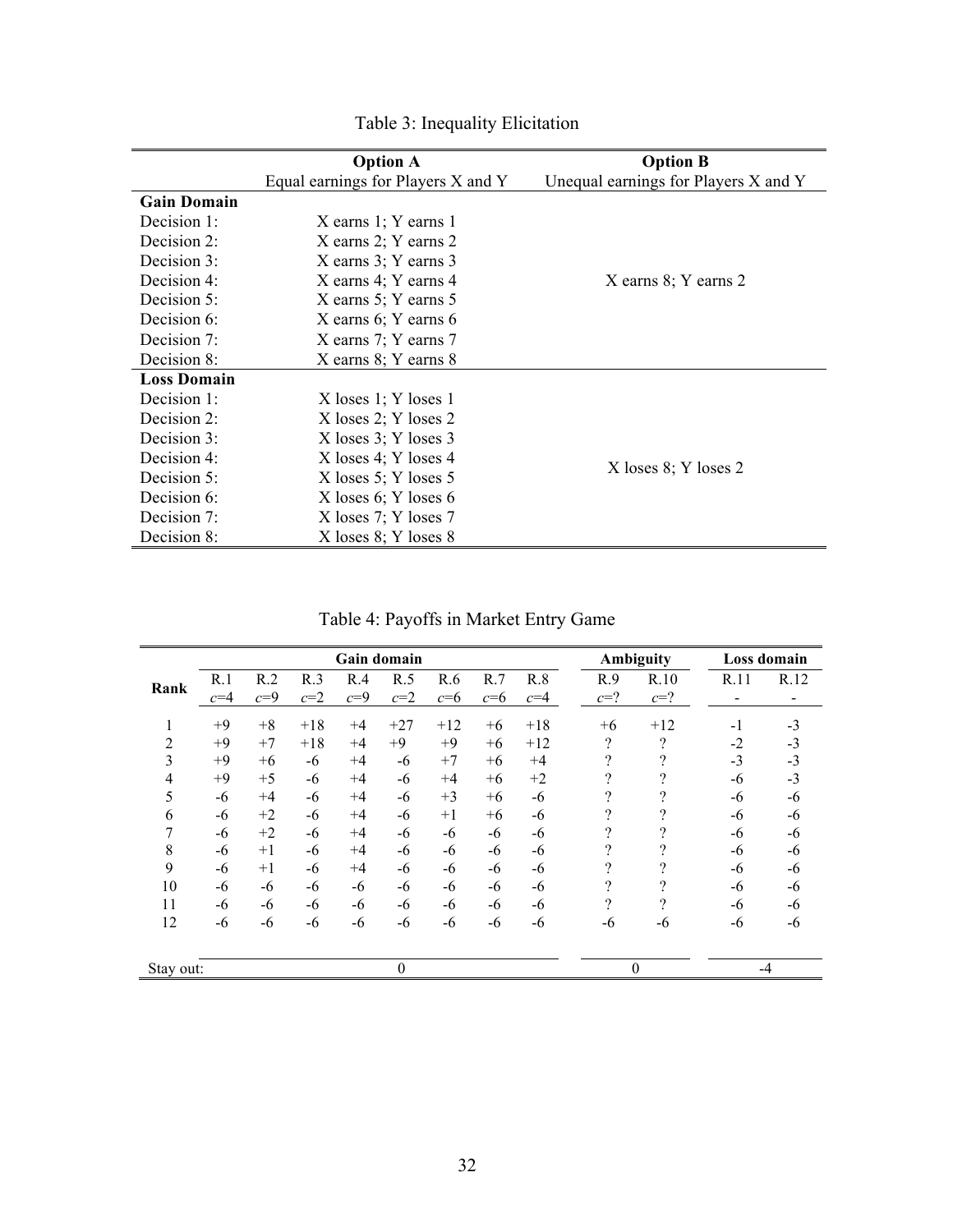| <b>Status</b>      | Migrants | Stayers with no out-<br>migration | Stayers with out-<br>migration |
|--------------------|----------|-----------------------------------|--------------------------------|
| Age                | 32.2     | 37.3                              | 45.12                          |
|                    | (1.73)   | (1.62)                            | (2.26)                         |
| Income/day (Yuan)  | 62.4     | 40.4                              | 28.4                           |
|                    | (10.3)   | (3.80)                            | (3.80)                         |
| Male               | 0.60     | 0.51                              | 0.75                           |
|                    | (0.07)   | (0.07)                            | (.06)                          |
| Education          | 9.8      | 8.5                               | 10                             |
|                    | (0.31)   | (0.31)                            | (0.40)                         |
| Elderly dependents | 2.27     | 2.02                              | 1.36                           |
|                    | (0.25)   | (0.23)                            | (0.20)                         |
| Observations       | 48       | 48                                | 48                             |

Table 5: Demographic Statistics

*Notes:* Means are reported. Standard errors are reported in parentheses. \* 10% significance level; \*\* 5%, and \*\*\* 1%.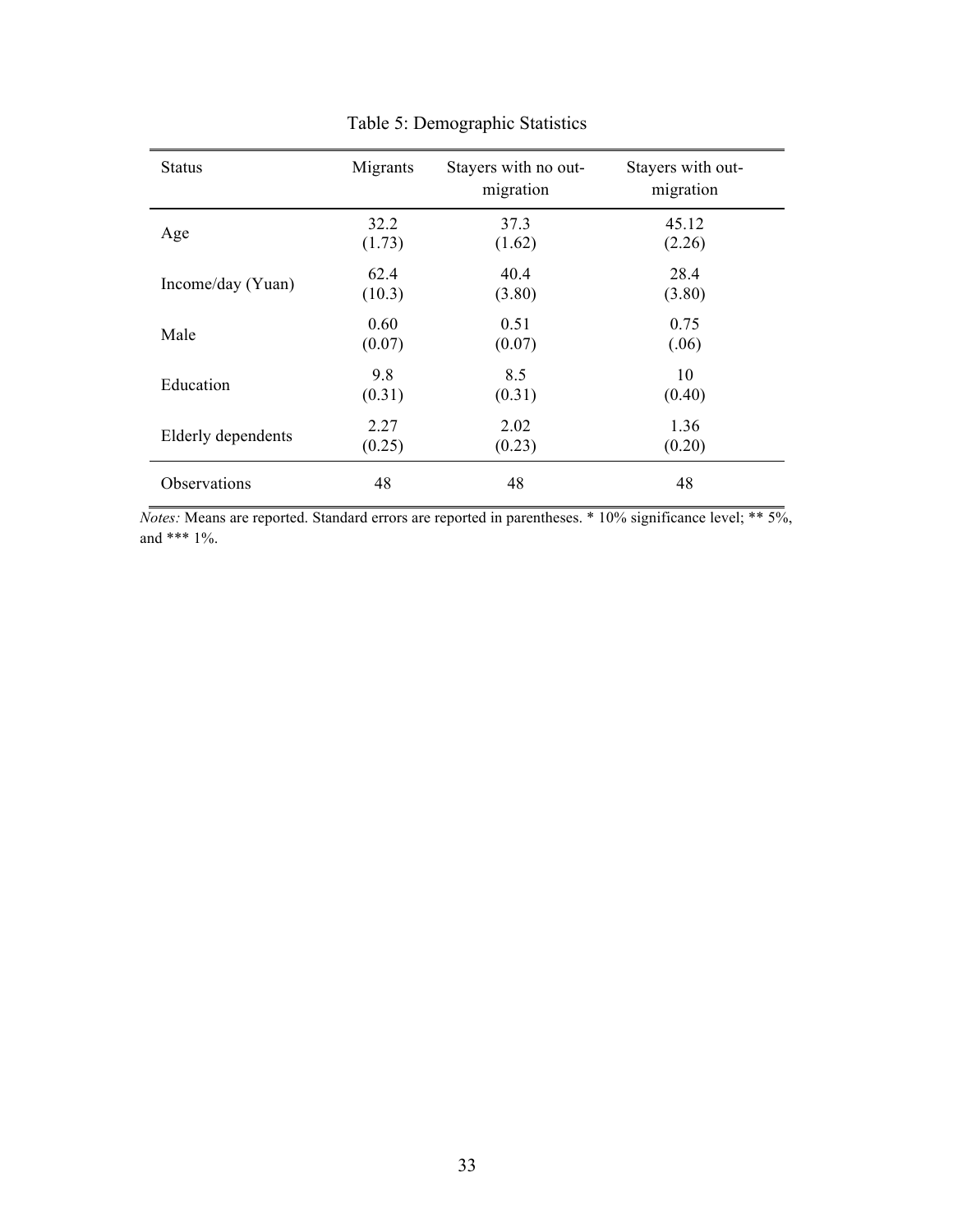|                      |           | Risk      |           | Ambiguity  |            | <b>Inequality Gain</b> |          | <b>Inequality Loss</b> |
|----------------------|-----------|-----------|-----------|------------|------------|------------------------|----------|------------------------|
|                      | (1)       | (2)       | (3)       | (4)        | (5)        | (6)                    | (7)      | (8)                    |
|                      | $-0.895$  | $-0.985$  | $-0.978$  | $-1.074$   | $-1.238**$ | $-1.292**$             | 0.070    | 0.036                  |
| Migrant              | (0.645)   | (0.616)   | (0.680)   | (0.667)    | (0.508)    | (0.510)                | (0.519)  | (0.524)                |
| Stayer w.            | $-0.147$  | $-0.260$  | $-0.025$  | $-0.153$   | $-0.485$   | $-0.553$               | $-0.015$ | $-0.056$               |
| no out-<br>migration | (0.655)   | (0.632)   | (0.694)   | (0.667)    | (0.499)    | (0.500)                | (0.443)  | (0.448)                |
|                      | 1.389*    | $1.323*$  | $1.102**$ | $1.009**$  | 0.569      | 0.536                  | 0.211    | 0.189                  |
| Male                 | (0.471)   | (0.455)   | (0.504)   | (0.483)    | (0.407)    | (0.392)                | (0.405)  | (0.394)                |
|                      | $-0.044*$ | $-0.050*$ | $-0.030*$ | $-0.037**$ | $-0.027*$  | $-0.030*$              | 0.004    | 0.002                  |
| Age                  | (0.016)   | (0.016)   | (0.018)   | (0.017)    | (0.016)    | (0.015)                | (0.015)  | (0.015)                |
|                      |           |           |           |            |            |                        |          |                        |
| Income               | $0.006*$  | 0.004     | $0.009*$  | 0.007      | 0.004      | 0.003                  | $-0.000$ | $-0.001$               |
|                      | (0.003)   | (0.003)   | (0.005)   | (0.004)    | (0.003)    | (0.003)                | (0.002)  | (0.003)                |
| Multi-               | 0.654     | 0.579     | 0.484     | 0.509      | $-0.312$   | $-0.308$               | $-0.053$ | $-0.060$               |
| switcher             | (0.399)   | (0.419)   | (0.392)   | (0.414)    | (0.371)    | (0.377)                | (0.345)  | (0.341)                |
|                      |           | $1.432*$  |           | $1.663*$   |            | $0.839**$              |          | 0.501                  |
| East                 |           | (0.434)   |           | (0.454)    |            | (0.384)                |          | (0.348)                |
|                      | 5.856*    | 5.609*    | 5.127*    | 4.818*     | 6.038*     | 5.883*                 | 4.358*   | 4.269*                 |
| Intercept            | (1.013)   | (1.005)   | (1.081)   | (1.100)    | (0.746)    | (0.770)                | (0.745)  | (0.775)                |
| $R^2$                | 0.123     | 0.194     | 0.0963    | 0.187      | 0.0761     | 0.111                  | 0.00432  | 0.0199                 |
| $\rm F$              | 4.123     | 5.779     | 2.691     | 5.037      | 2.015      | 2.403                  | 0.110    | 0.347                  |
| Nb of obs.           |           | 131       |           | 129        |            | 131                    |          | 131                    |

Table 6: Determinants of the Preferences under State Uncertainty

*Notes*: OLS regressions with heteroskedasticity-robust standard errors reported in parentheses. Regressions of "Ambiguity" have two fewer observations due to missing observations in some of the regressors. \* is 10% significance level; \*\* is 5%, and \*\*\* 1%.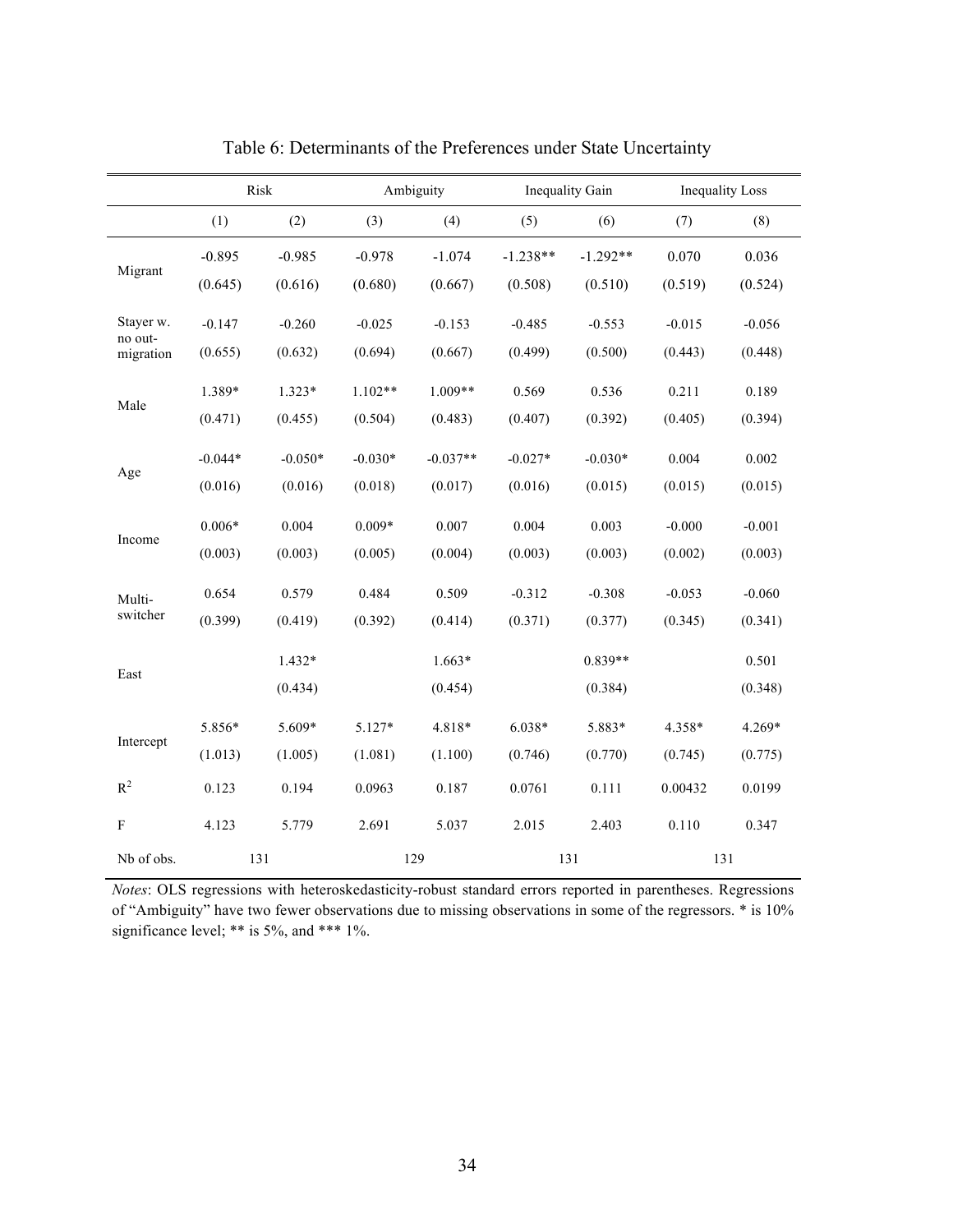|               | <b>Entry</b> |           |            | Competitiveness |           | <b>Predicted Competitiveness of</b><br><b>Others</b> |
|---------------|--------------|-----------|------------|-----------------|-----------|------------------------------------------------------|
|               | (1)          | (2)       | (3)        | (4)             | (5)       | (6)                                                  |
| Migrant       | 0.143        | $0.168**$ | $0.192**$  | $0.181*$        | $0.199**$ | $0.159**$                                            |
|               | (0.089)      | (0.080)   | (0.084)    | (0.066)         | (0.088)   | (0.073)                                              |
| Stayer w. no  | $0.136*$     | $0.132*$  | $0.127*$   | $0.128**$       | $0.188*$  | $0.172**$                                            |
| out-migration | (0.079)      | (0.074)   | (0.068)    | (0.062)         | (0.070)   | (0.068)                                              |
| Male          | 0.104        |           | $-0.025$   |                 | $-0.041$  |                                                      |
|               | (0.077)      |           | (0.062)    |                 | (0.071)   |                                                      |
| Age           | $-0.001$     |           | 0.001      |                 | 0.001     |                                                      |
|               | (0.003)      |           | (0.003)    |                 | (0.003)   |                                                      |
| Income        | 0.002        |           | 0.000      |                 | $-0.001$  |                                                      |
|               | (0.001)      |           | (0.001)    |                 | (0.001)   |                                                      |
| Risk          | 0.006        |           | $0.018*$   |                 | $0.030*$  |                                                      |
|               | (0.014)      |           | (0.010)    |                 | (0.011)   |                                                      |
| Risk Multi-   | $-0.118*$    |           | $-0.145**$ |                 | $-0.070$  |                                                      |
| switcher      | (0.065)      |           | (0.066)    |                 | (0.064)   |                                                      |
| East          | $-0.053$     |           | $-0.039$   |                 | $-0.039$  |                                                      |
|               | (0.063)      |           | (0.053)    |                 | (0.058)   |                                                      |
| Observations  | 1031         | 1039      | 1032       | 1040            | 1032      | 1040                                                 |
| Clusters      | 129          | 130       | 129        | 130             | 129       | 130                                                  |
| Pseudo $R^2$  | .0433        | .0153     | .0505      | .0257           | .0398     | .0189                                                |

Table 7: Determinants of the Probability of Entry, Competitiveness and Predicted Competitiveness of Others in the Market Entry Game

*Notes*: These regressions only consider decisions and beliefs in the first eight rounds of the fishing game. Estimates are from Probit regressions clustered at the individual level, with marginal effects reported as point estimates, and fully robust standard errors reported in parentheses. \* is 10% significance level; \*\* is 5%, and \*\*\*  $1\%$ .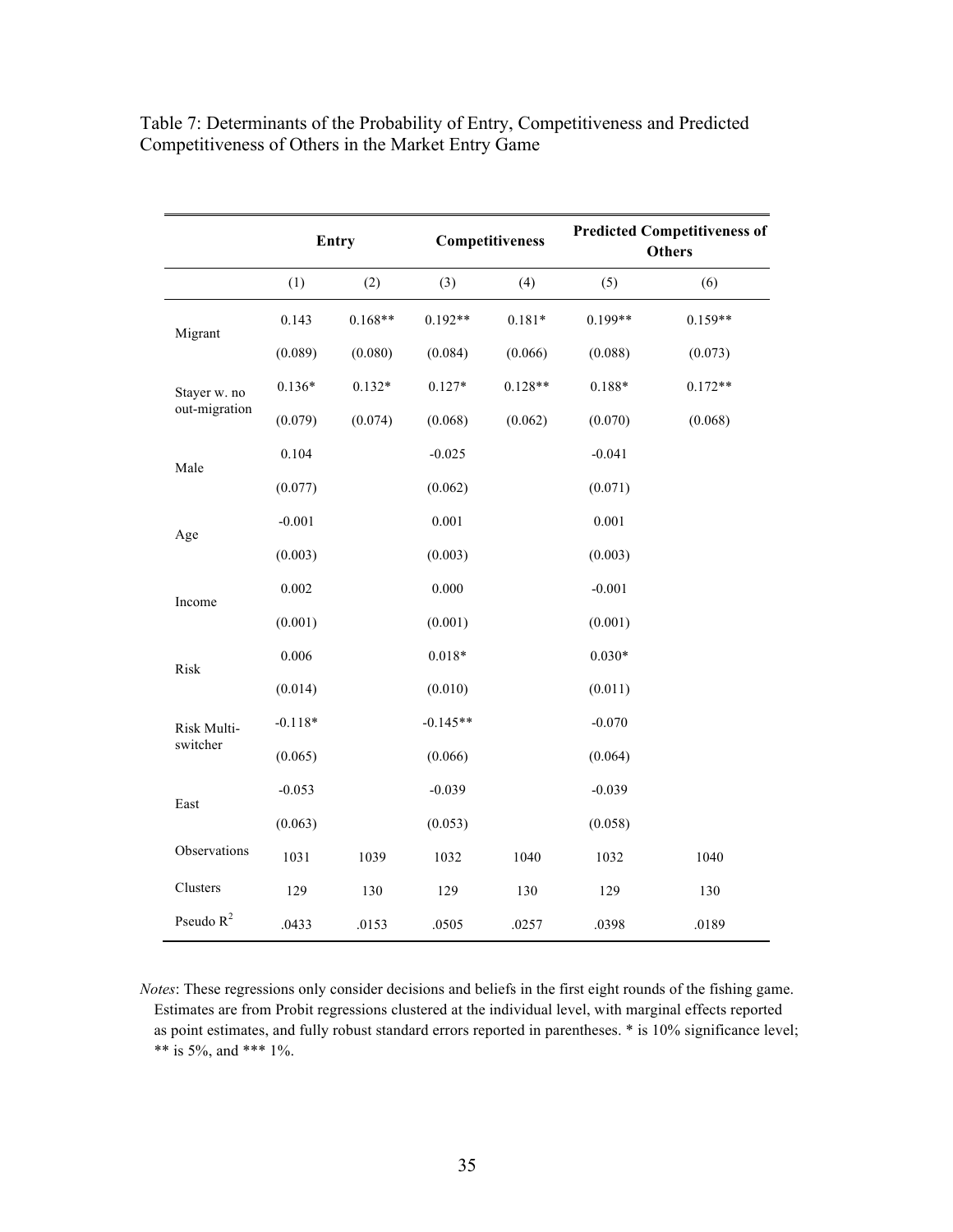

Figure 1. Experiment Locations

Figure 2. Preferences for Risk, Ambiguity and Inequality, by Migration Status

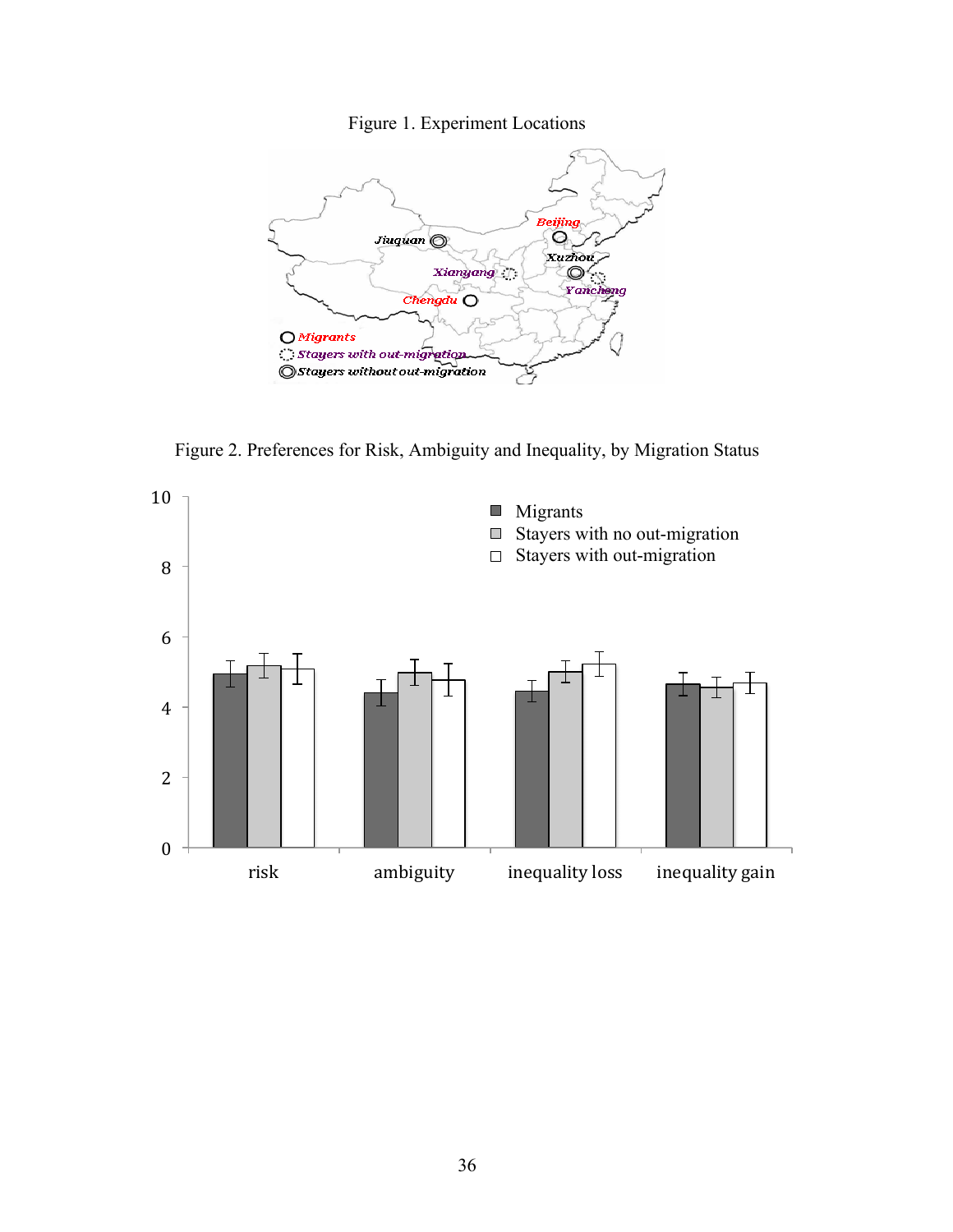#### **Online Appendix 1.** Survey used to qualify participants.

We thank you for participating in this survey that may allow you to participate in an experiment. This experiment is part of an international research program on risk. Not all of you will be able to participate in the experiment but you have a great chance to be invited.

Please take some time to answer the following questions honestly. Your answers will only be used in research and will be kept anonymously and confidentially for the sole use of the researchers conducting this survey. They will not be communicated to anybody outside the research investigators. None of your answers in this survey will be associated with your performance in the following games if you are chosen to be a participant in the games.

1. Local Address

Province City District (County) Street

Family Address

Province City (County) District (Town) Street (Village)

- 2. Family name\_\_\_\_\_Given name
- 3. Cell Phone Fixed-line Telephone
- 4. Year of birth
- 5. Gender (Male/Female)
- 6. Attained Highest Education Level
	- A. Illiterate
	- B. Junior School
	- C. Middle School
	- D. High School
	- E. Vocational Secondary School
	- F. Junior College
		- G. Bachelor Degree or more (Master Degree, PhD)
- 7. Nationality

8. Marital status (Married/Single)

9. How many children do you have?

10. Do you have close relatives (parents, children, uncles or taunts, nephews or nieces) who left their county to work or run business in another county?

A. Yes B. No.

If your answer is yes, how many people left their county to work or run business in another county?

11. Do you personally know neighbors who left this county to work or run business in another county?

A. Yes B. No.

12. Have you ever worked or run business in another county?

A. Yes B. No.

#### **If your answer is yes, please answer the following questions.**

13. How long in total have you worked or run business in other county in the past 10 years?

years\_\_\_\_\_months.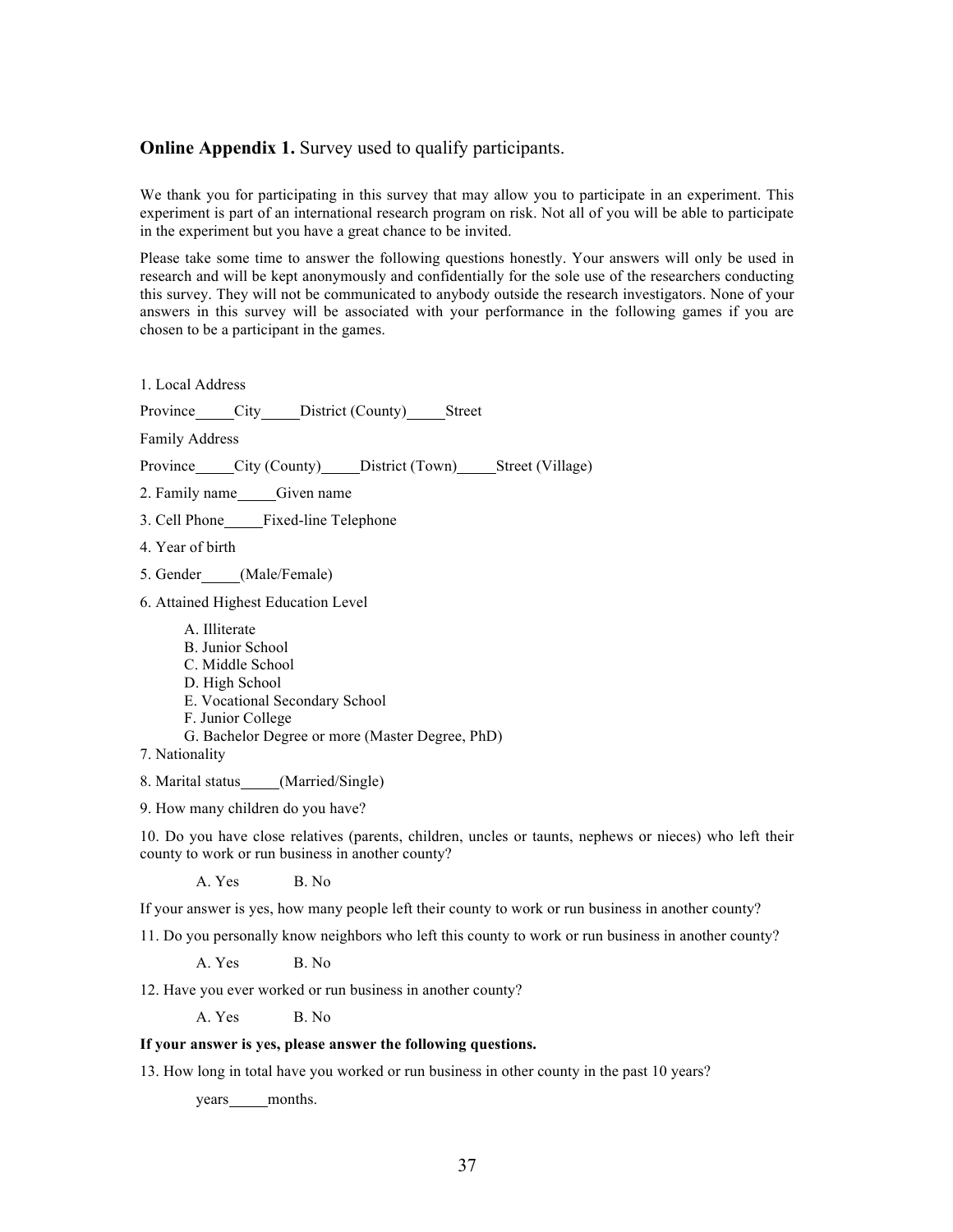14. How long have you worked or run business in other county in 2009?

\_\_\_\_\_\_\_ months (input 0 if you stayed in this county all along the year 2009).

- 15. Where did you work or run business outside this county the last time?
- 16. Why did you leave your hometown?
	- A. It is difficult to find a job in hometown
	- B. To increase the household income
	- C. To learn new skills
	- D. Parents or friends advised me to work outside
	- E. Other reason, please write it down

#### *Thank you for your answers!*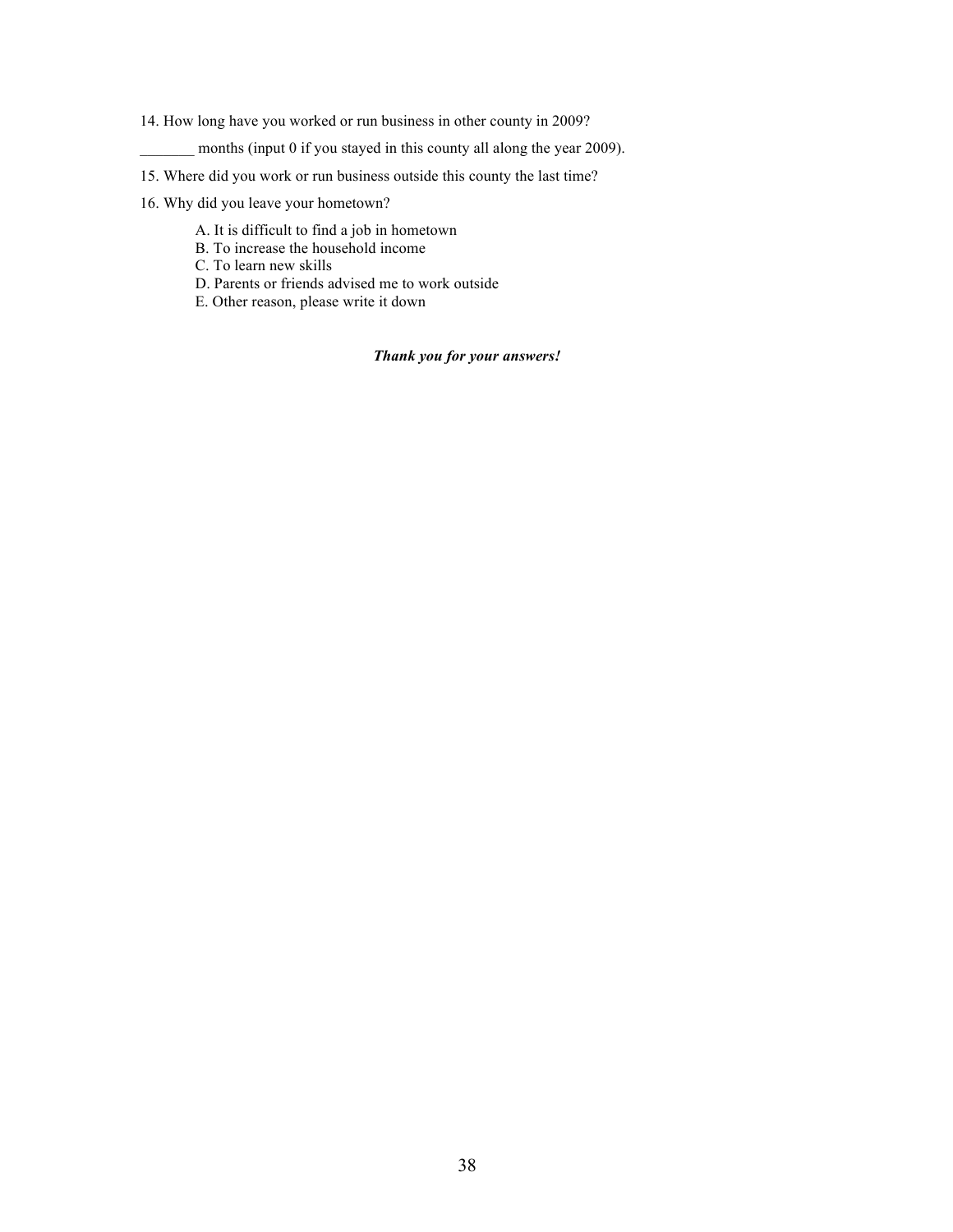### **Online Appendix 2. Instructions (translated into and from Chinese)**

We thank you for participating in this experiment that is part of an international research program on risk. During this experiment you can earn a considerable amount of money if you read the instructions carefully.

This experiment consists of 3 parts during which you will make many decisions. During this session, your earnings will be calculated in points with the following conversion rate:

#### 1 point  $=1$  RMB

The earnings in points you will make during these parts will be determined only at the end of the session. At the end of the session, these earnings in points you will make in the various parts will be added up, converted into RMB and paid to you in cash and in private.

All your decisions are anonymous and confidential. Your decisions will be communicated only to the researchers involved in this research program.

Throughout the session, you are not allowed to communicate with the other participants. Be aware that if you communicate with others, you will be excluded from the session and from the payments.

If at any stage, you have any question, please raise your hand and research assistants will answer your questions.

### **Part One**

On the attached form, we will present you successively with two urns that contain each ten balls, either white or blank. The urn X contains 10 balls**: 5 white balls and 5 black balls.** The urn Y contains 10 balls, **both white and black balls, but you do not know the proportion of balls of each color.** 

For each urn, you must make 10 successive choices between extracting a ball from the urn with replacement (there are always 10 balls in the urn) or earning a certain amount of money. **If you decide to draw a ball from the urn and you extract a black ball, you earn 10 points; if you extract a white ball, you earn 0 point**. The **10 certain amounts will vary between 1 point and 10 points**. Only one of these twenty decisions for two urns will matter for determining your earnings in this part, as explained below.

Please indicate on the attached form for each proposed choice if you prefer receiving the certain amount or extracting a ball from the urn.

#### **How do we determine your earnings in this part?**

At the end of the session, you are requested to flip a coin to determine which urn will be actually used to determine your earnings (either the urn X or the urn Y). If the side has a tail on it, the urn X (with 5 black balls and 5 white balls) will be used. If the side has a head on it, the urn Y (with unknown number of black and white balls) will be used.

Next, for this urn, you will randomly draw a number between 1 and 10 to determine which of your 10 decisions will matter for determining your earnings.

For this decision, if you have ticked "I choose the certain amount", you will earn this amount. If you have chosen to extract a ball from the urn, you will extract the ball from the selected urn. If you extract a black ball, 10 points will be added to your other earnings from the experiment. If you extract a white ball, you earn nothing.

**Consider a first example**. Imagine that decision 4 in the urn X is selected: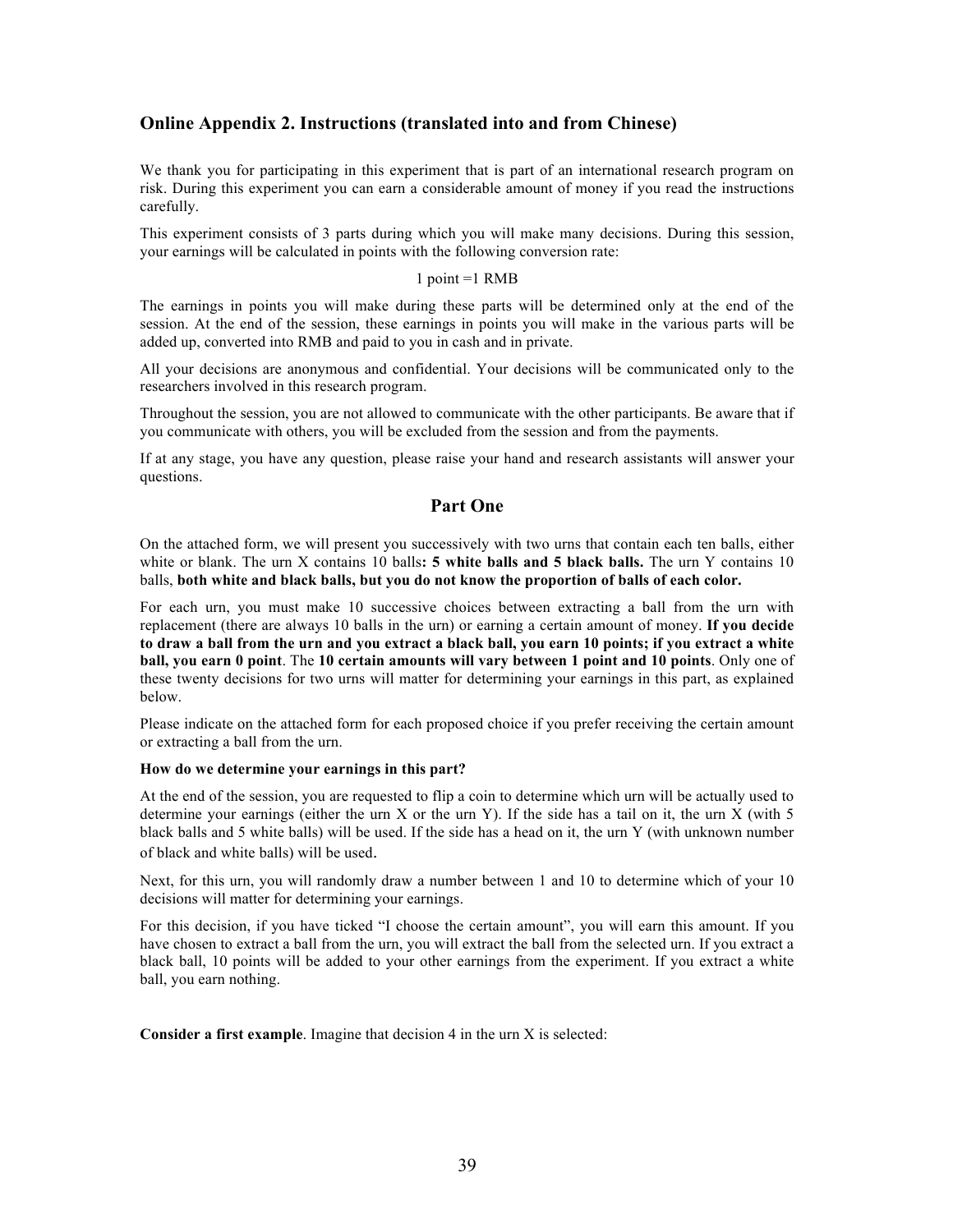| Decision<br>Number | <b>Option A</b>                     | <b>Option B</b><br>Urn $X$             |
|--------------------|-------------------------------------|----------------------------------------|
| Decision 4         | $\Box$ I choose to earn the certain | $\Box$ I choose to extract a ball from |
|                    | amount of 4 points                  | urn X                                  |

For this decision, suppose you have chosen option A. You will earn 4 points for sure.

**Consider a second example**. Imagine that decision 8 in the urn X is selected.

| Decision   | <b>Option A</b>                     | <b>Option B</b>                        |
|------------|-------------------------------------|----------------------------------------|
| Number     |                                     | Urn X                                  |
|            |                                     |                                        |
| Decision 8 | $\Box$ I choose to earn the certain | $\Box$ I choose to extract a ball from |
|            | amount of 8 points                  | urn X                                  |

Suppose that for this decision, you chose option B. You will draw one ball from urn X. If the ball color indicates black, you earn 10 points. If the ball color indicates white, you earn 0 point.

**Consider a third example**. Imagine that the urn Y is selected and decision 6 is selected.

| Decision   | Dption A                            | Option B                               |
|------------|-------------------------------------|----------------------------------------|
| Number     |                                     | Urn Y                                  |
|            |                                     |                                        |
| Decision 6 | $\Box$ I choose to earn the certain | $\Box$ I choose to extract a ball from |
|            | amount of 6 points                  | urn Y                                  |

Suppose that for this decision, you chose option B. You will draw one ball. If the ball color indicates black, you earn 10 points. If the ball color indicates white, you earn 0 points.

If you have any question, please raise your hand and we will answer your question in private.

#### **Part Two**

In this part, we form groups of two players, player X and player Y. Your earnings or losses depend on your decision or on the decision of another person and on a random draw.

You will make 16 successive decisions in the role of player X. In each decision, player X must choose a payoff distribution between himself and player Y. Player Y can only accept the payoff chosen by player  $\rm \tilde{X}$ .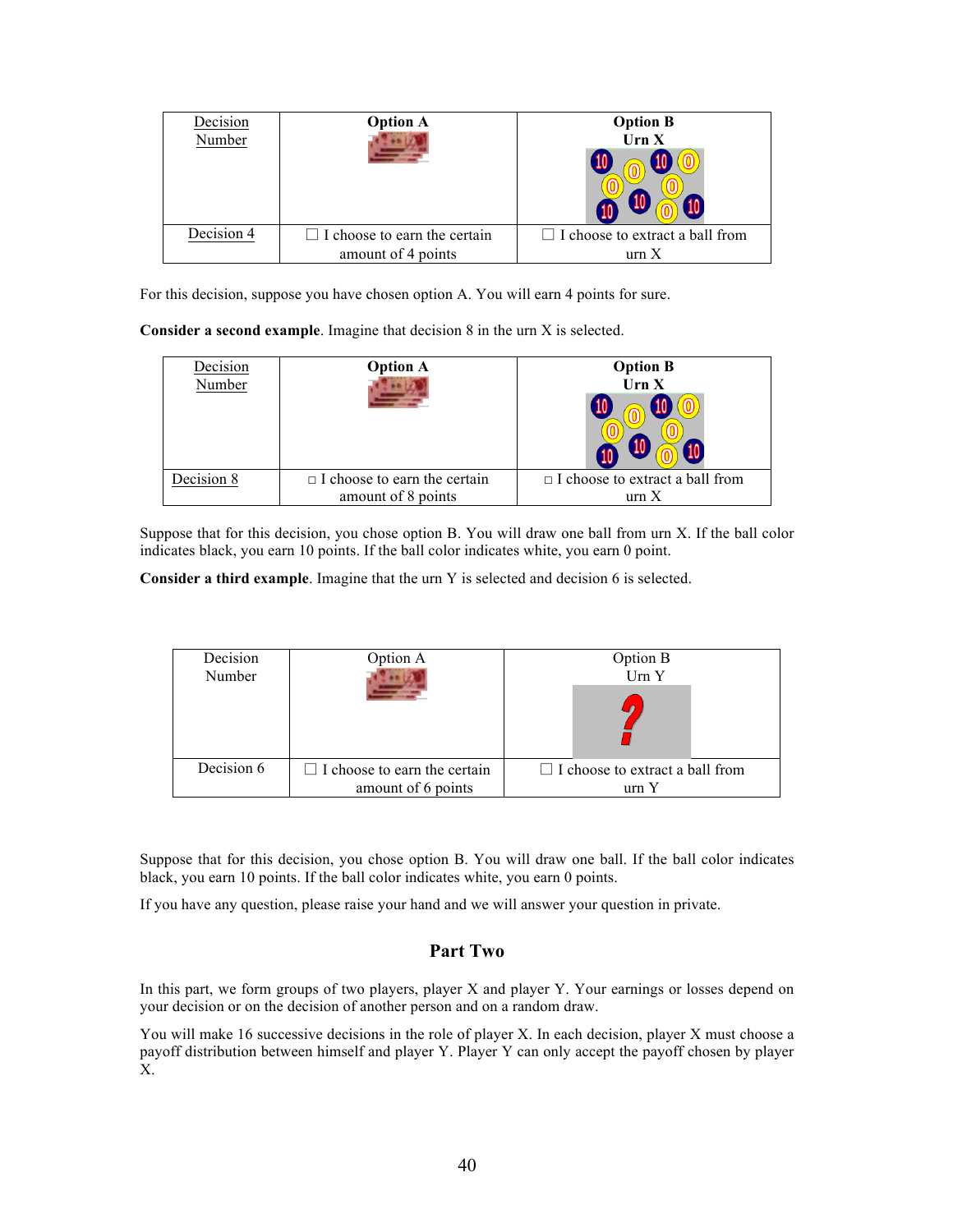For each of the 16 decisions, you have to choose privately between option A (left column) or option B (right column). Every decision will have an equal chance to be chosen for actual payment at the end of the session, so you should make every decision seriously.

At the end of the session, we will match you with another person in this room. You will never be informed on the identity of the other person. Next, we will randomly draw your role and that of the other person such that there is one player X and one player Y in each pair.

Next, you will randomly draw a number between 1 and 16 to determine which of your 16 decisions will matter for determining your earnings or loss.

If you have been assigned the role of player X, you earn or lose the amount you have chosen for yourself in that decision. If you are assigned the role of player Y, you earn or lose the amount that player  $X$  with whom you are paired has chosen for person Y in this decision.

**Consider a first example.** Imagine that you have been assigned the role of player Y and that decision 3 is selected.

| Option A                 | Option B                 |
|--------------------------|--------------------------|
| Player X earns 3 and     | Player X earns 8 and     |
| Player Y earns 3         | Player Y earns 2         |
| $\Box$ I choose option A | $\Box$ I choose option B |
|                          |                          |

If the player X has chosen option A, he/she earns 3 points and you earn 3 points. If the player X has chosen option B, he or she earns 8 points and you earn 2 points.

**Consider a second example**. Imagine that you have been assigned the role of player X and that decision 6 is selected.

| Option A                 | Option B                 |
|--------------------------|--------------------------|
| Player X earns 6 and     | Player X earns 8 and     |
| Player Y earns 6         | Player Y earns 2         |
| $\Box$ I choose option A | $\Box$ I choose option B |
|                          |                          |

If you have chosen option A, you earn 6 points and player Y earns 6 points. If you have chosen option B, you earn 8 points and player Y earns 2 points.

**Consider a third example**. Imagine that you have been assigned the role of player X and that decision 12 is selected.

| Option A                 | Option B                 |
|--------------------------|--------------------------|
| Player X earns - 4 and   | Player X earns - 2 and   |
| Player Y earns - 4       | Player Y earns - 8       |
| $\Box$ I choose option A | $\Box$ I choose option B |
|                          |                          |

If you have chosen option A, you lose 4 points and player Y loses 4 points. If you have chosen option B, you lose 2 points and player Y loses 8 points.

**Consider a fourth example.** Imagine that you have been assigned the role of player Y and that decision 16 is selected.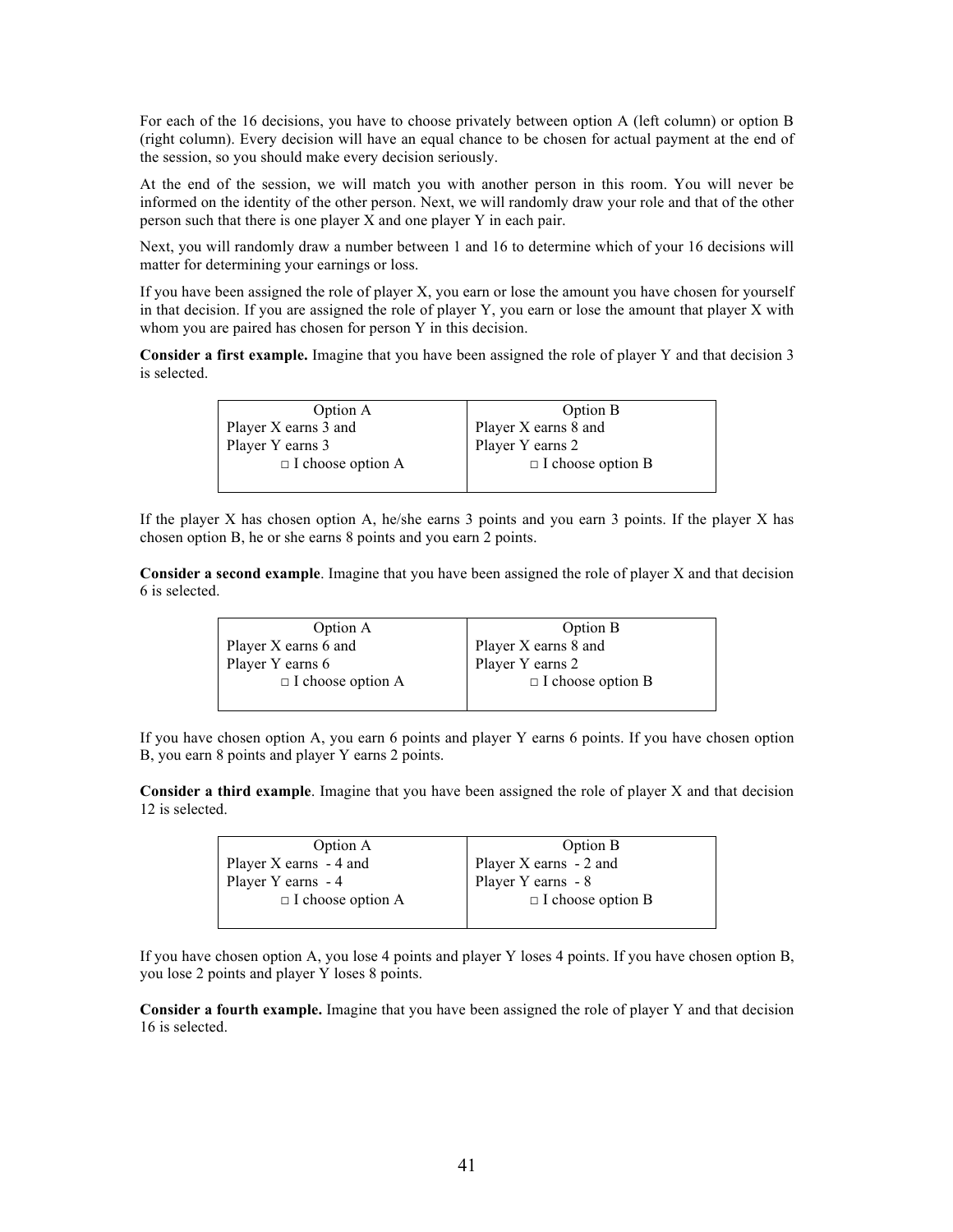| Option A                 | Option B                 |  |  |
|--------------------------|--------------------------|--|--|
| Player X earns - 8 and   | Player X earns - 2 and   |  |  |
| Player Y earns - 8       | Player Y earns - 8       |  |  |
| $\Box$ I choose option A | $\Box$ I choose option B |  |  |
|                          |                          |  |  |

If the player X has chosen option A, he/she loses 8 points and you lose 8 points. If the player X has chosen option B, he or she loses 2 points and you lose 8 points.

If you have any question, please raise your hand and we will answer your questions in private. Any communication between participants is forbidden throughout the experiment.

### **Part Three**

In this part, there will be 3 sub-parts including totally 12 trials and the three sub-parts will be run one by one. Every sub-part involves a series of decisions about whether or not to go fishing. After completion of the whole session, one of the 12 trials will be randomly chosen for true payment.

There are eight trials in the first sub-part. You receive an initial endowment of 6 points in every decision. In all of the eight trials in this sub-part, we will announce a number C. C is the capacity of the pond, i.e. the number of anglers who can catch fish. For example, if C=3, then the 3 highest-rank entrants will be successful (earn points) and lower-ranked entrants will be unsuccessful (lose points). In all of the eight decisions, the successful entrants earn some points and the unsuccessful entrants lose some points.

In each decision, your task is you decide simultaneously with other participants if you go fishing in the pond. In the eight trials, if you do not go fishing, then you earn nothing and lose nothing. Therefore, if you want to guarantee that you will lose nothing, simply do not go fishing. If you go fishing, then your payoff in points is determined by the payoff table shown on each form, and by your rank relative to the ranks of the other participants who decided to go fishing as you (as explained below).

In each trial, we will distribute one sheet indicating the capacity of the pond for the current trial and a payoff table. First, we ask you to estimate how many of the 11 other participants in this session (excluding you) you expect will go fishing in the pond. Next, you will indicate whether you decide to go fishing, by checking the appropriate box.

The following table gives you an example of the payoff table in a trial.

For example, suppose C (capacity of the pond) = 4 and your initial endowment is 6 points:

| Pond Capacity=4 |        |  |  |
|-----------------|--------|--|--|
| Rank Level      | Payoff |  |  |
| 1               | $+18$  |  |  |
| $\mathbf{2}$    | 12     |  |  |
| 3               |        |  |  |
| 4               | 2      |  |  |
| 5               |        |  |  |
| 6               |        |  |  |

In the four rows above, payoffs are positive; in the remaining rows below, payoffs are always  $-6$  points.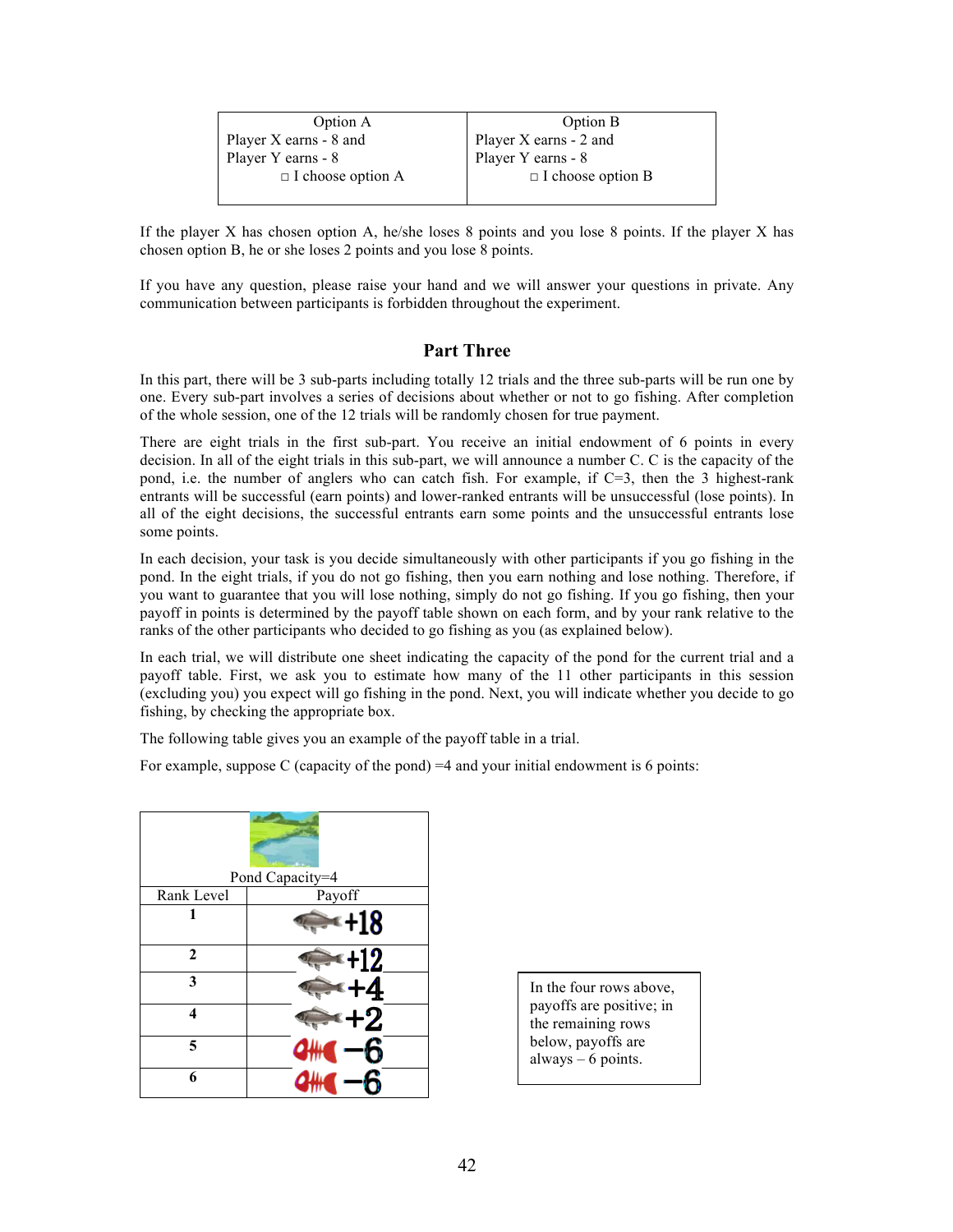|    | <b>2#4</b><br>б |
|----|-----------------|
| 8  |                 |
| 9  | 6               |
| 10 | $44 - 6$        |
| 11 | $44 - 6$        |
| 12 |                 |

Please indicate the number of other participants you believe will choose to enter (a number between 0 and  $11)$ 

Please indicate your decision:  $\Box$  I enter  $\Box$  I stay out

Suppose that you have decided to go fishing in the pond. If you are the first highest-ranked among those participants who have decided to go fishing in pond, you earn 18 points. You earn 12 points if you are ranked second. You earn 4 points if you are ranked third; you earn 2 points if you are ranked fourth. If you are ranked fifth or more, you lose 6 points.

#### **How is your rank determined?**

Your rank is determined as follows. At the end of this session, if this trial is chosen for actual payment, we will prepare messages indicating the id number of participants who chose to enter and we will randomly assign messages to ranks. If the message indicating your id number is chosen first, you are assigned the highest rank; if the message indicating your id number is chosen secondly, you are assigned the second highest rank. Like this, you will be assigned the lowest rank if the message indicating your id number is chosen lastly.

#### **How is your payoff determined in this part?**

At the end of the session, we will put 12 messages representing 12 trials in the three sub-parts, numbered from 1 to 12, in a bag. We will extract one message from the bag. Its number will indicate the number of the trial that will be paid. Because every trial has an equal chance of being chosen for payment, you should make every decision seriously.

In the trial that is chosen for actual payment, we determine your payoff as follows.

- If your prediction for the number of participants who go fishing in the pond is correct, you earn 2 points.
- We will calculate the number of participants who go fishing in the pond in this trial. If you have decided to go fishing in the pond, we determine your rank relative to the rank of the other participants who have chosen to fish as you. If your rank is less than or equal to the pond capacity, C, you earn points accordingly. If your rank level is more than the market capacity, C, you will lose points accordingly.
- Your total payoff is the sum of your initial endowment in this trial  $+$  your earnings for your correct predictions + the points earned from your fishing decision /or/ - the points lost from your fishing decision in this trial.

If you have any question, please raise your hand and we will answer your questions in private. Any communication between participants is forbidden throughout the experiment.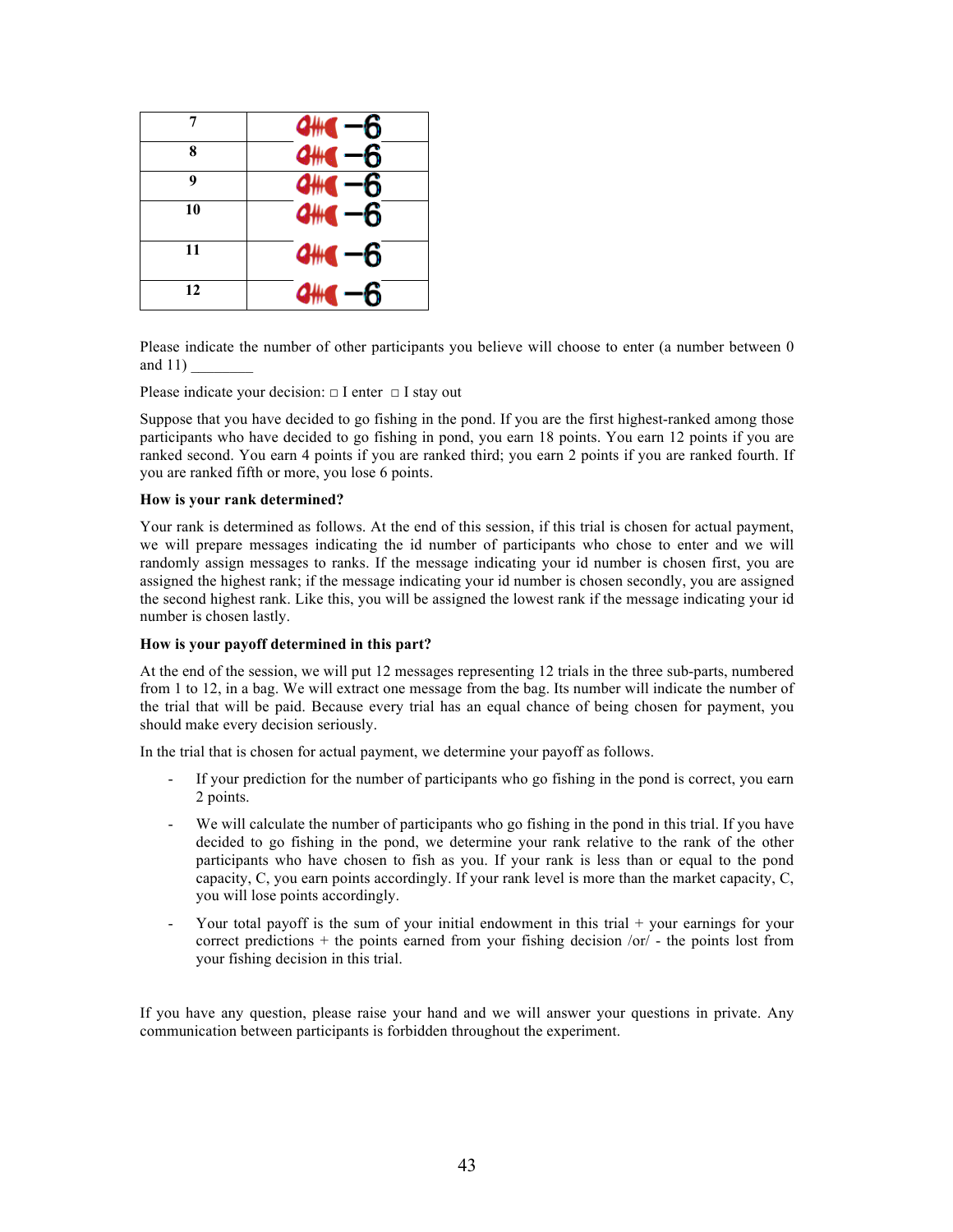### **Online Appendix 3.** Tables

| Preferences | Migrants <i>vs.</i> Stayers<br>with no out-<br>migration | Migrants <i>vs.</i> Stayers<br>with out-migration | Stayers with no out-<br>migration vs. Stayers<br>with out-migration |
|-------------|----------------------------------------------------------|---------------------------------------------------|---------------------------------------------------------------------|
| Risk        | 0.816                                                    | 0.368                                             | 0.259                                                               |
| Ambiguity   | 0.492                                                    | 0.826                                             | 0.368                                                               |

| Table A1: Proportion of multiple switchers, pairwise comparison tests |  |  |
|-----------------------------------------------------------------------|--|--|
|                                                                       |  |  |

*Note*: These values are *p*-values from pairwise proportion tests. \*\* indicates significance at the 5% level.

**Table A2**: Mean attitudes towards risk, ambiguity and inequality in the domain of gains and the domain of losses, pairwise comparison tests

| Preferences | Migrants <i>vs.</i> Stayers<br>with no out-migration | Migrants <i>vs.</i> Stayers<br>with out-migration | Stayers with no out-<br>migration vs. Stayers<br>with out-migration |
|-------------|------------------------------------------------------|---------------------------------------------------|---------------------------------------------------------------------|
| <b>Risk</b> | 0.647                                                | 0.809                                             | 0.862                                                               |
| Ambiguity   | 0.272                                                | 0.541                                             | 0.721                                                               |
| Inequality  |                                                      |                                                   |                                                                     |
| Gain domain | 0.210                                                | 0.103                                             | 0.640                                                               |
| Loss domain | 0.834                                                | 0.943                                             | 0.769                                                               |

*Note*: These values are *p*-values from pairwise mean-comparison tests.